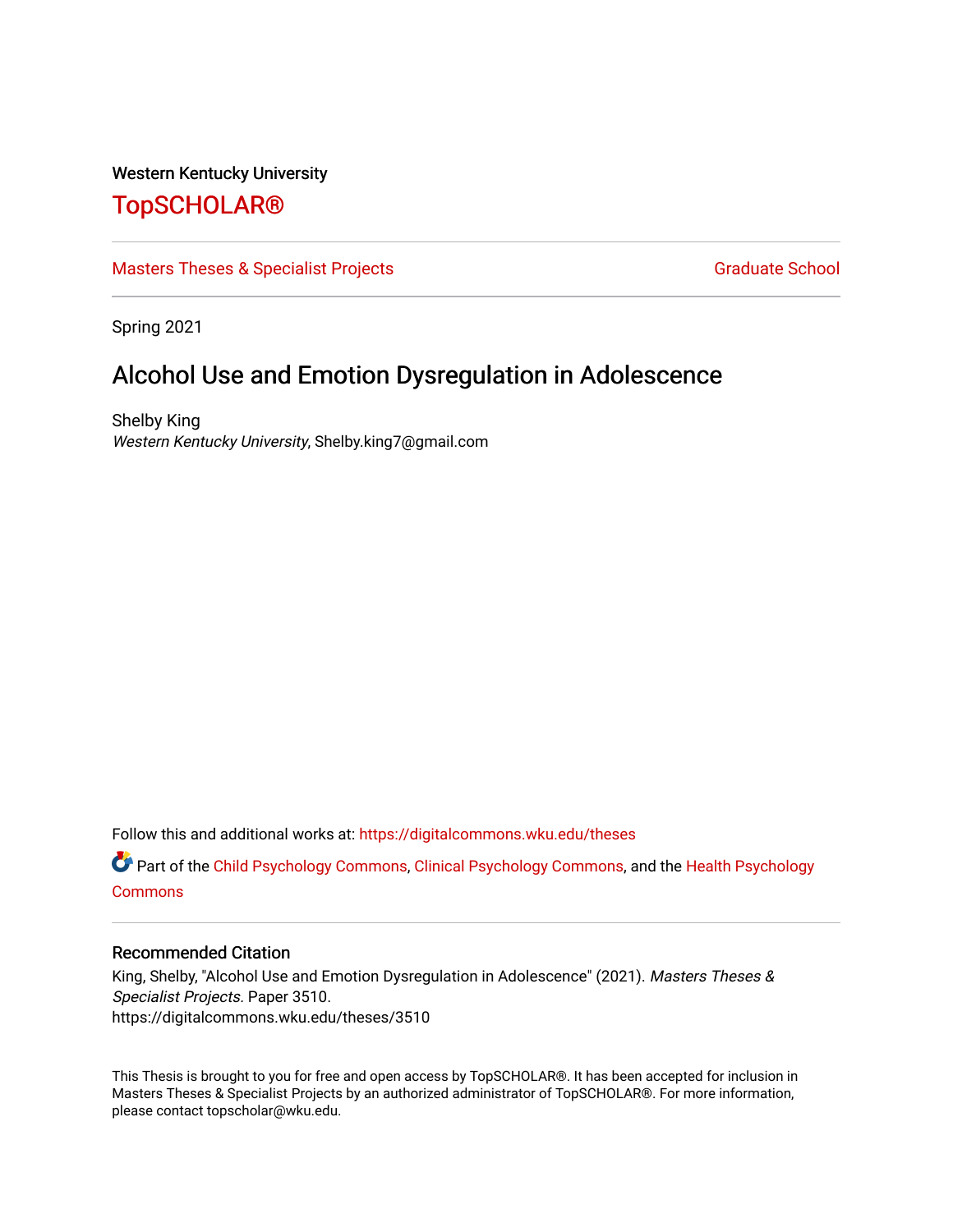# ALCOHOL USE AND EMOTION DYSREGULATION IN ADOLESCENCE

A Thesis Presented to Faculty of the Department of Psychological Sciences Western Kentucky University Bowling Green, KY

> In Partial Fulfillment Of the Requirements for the Degree Master of Science

> > By Shelby A. King

> > > May 2021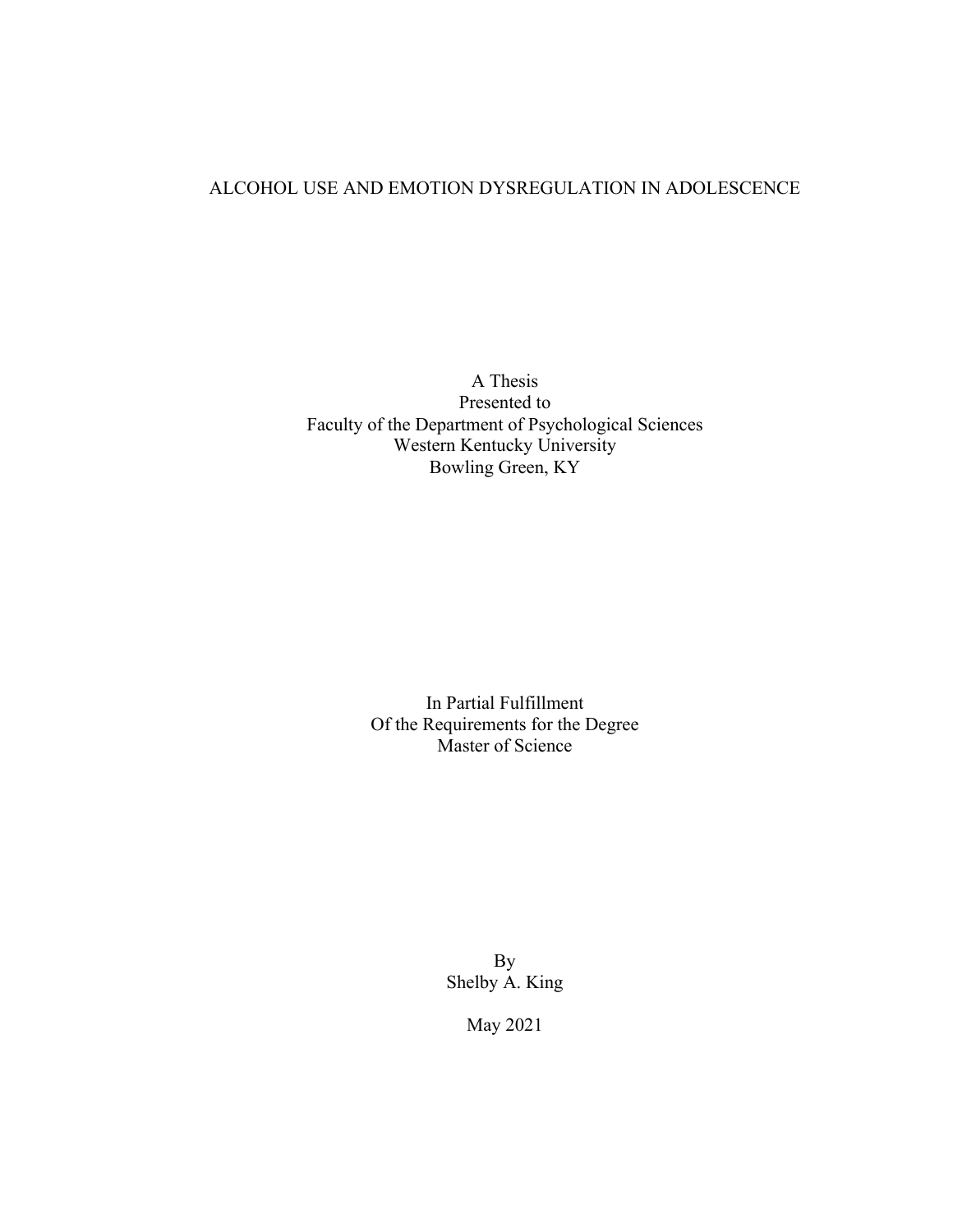# ALCOHOL USE AND EMOTION DYSREGULATION IN ADOLESCENCE

| 05/20/21<br>Date recommended |                                                                                                                                                                                                     |  |  |  |  |  |
|------------------------------|-----------------------------------------------------------------------------------------------------------------------------------------------------------------------------------------------------|--|--|--|--|--|
|                              | $J$ enni Teeters Digitally signed by Jenni Teeters                                                                                                                                                  |  |  |  |  |  |
| Jenni Teeters                | Director of Thesis                                                                                                                                                                                  |  |  |  |  |  |
|                              |                                                                                                                                                                                                     |  |  |  |  |  |
| Amy Brausch, PhD             | Digitally signed by Amy Brausch, PhD<br>Date: 2021.05.20 10:13:18 -05'00'                                                                                                                           |  |  |  |  |  |
| Amy Brausch                  |                                                                                                                                                                                                     |  |  |  |  |  |
| <b>Andrew Mienaltowski</b>   | Digitally signed by Andrew Mienaltowski<br>DN: cn=Andrew Mienaltowski, o=Western Kentucky University,<br>ou=Psychological Sciences, email=drmski@wku.edu, c=US<br>Date: 2021.05.20 10:04:36 -05'00' |  |  |  |  |  |

 $\not\approx$ 

Associate Provost for Research and Graduate Education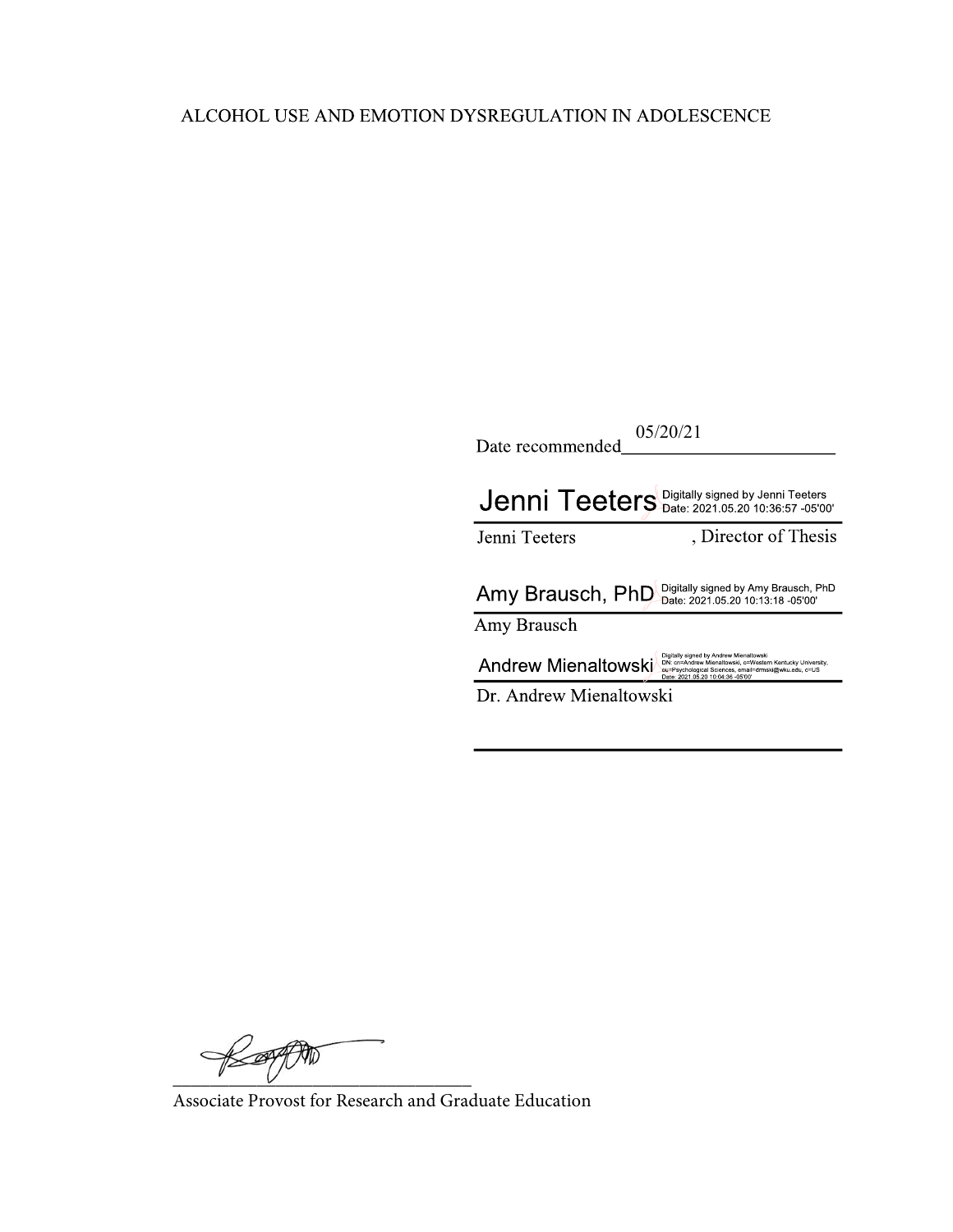I dedicate this thesis to my extraordinarily supportive family and friends.

I am forever grateful.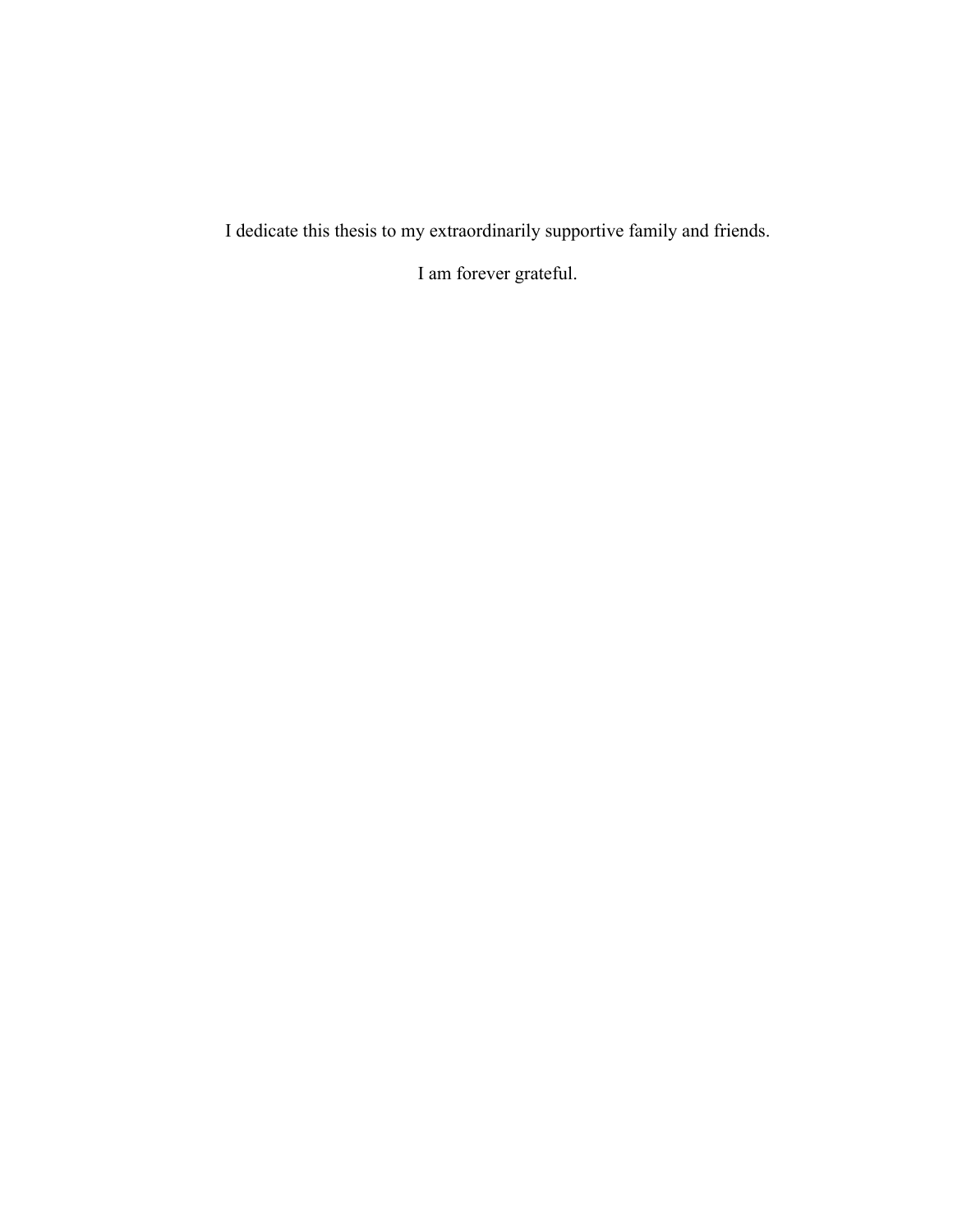# ACKNOWLEDGEMENTS

I would like to acknowledge my research mentor, Dr. Jenni Teeters. I greatly appreciate her knowledge and encouragement over the last two years. I would also like to offer my special thanks to Dr. Amy Brausch and Dr. Andrew Mienaltowski. I am thankful for the supportive mentorship I have received from these individuals.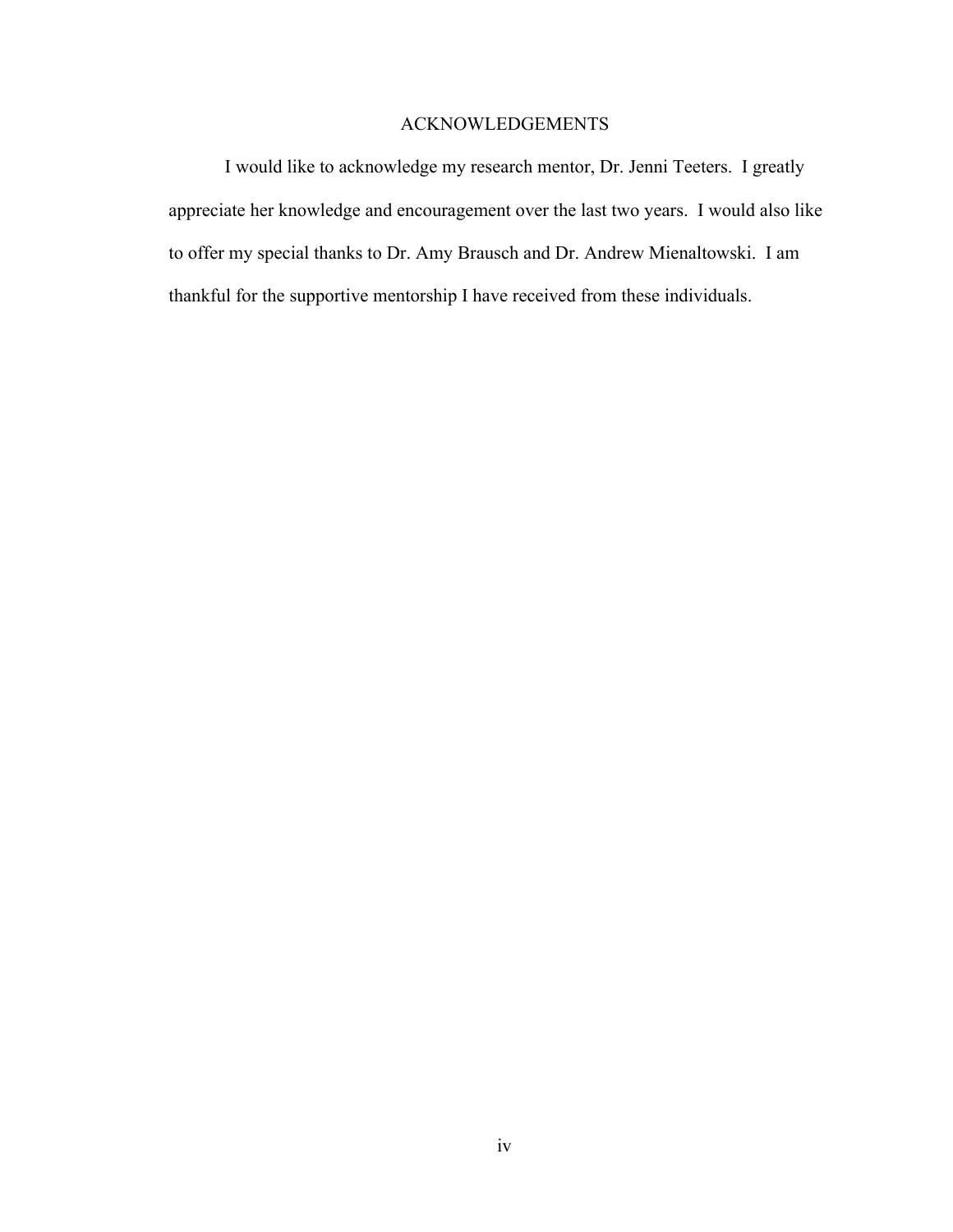# TABLE OF CONTENTS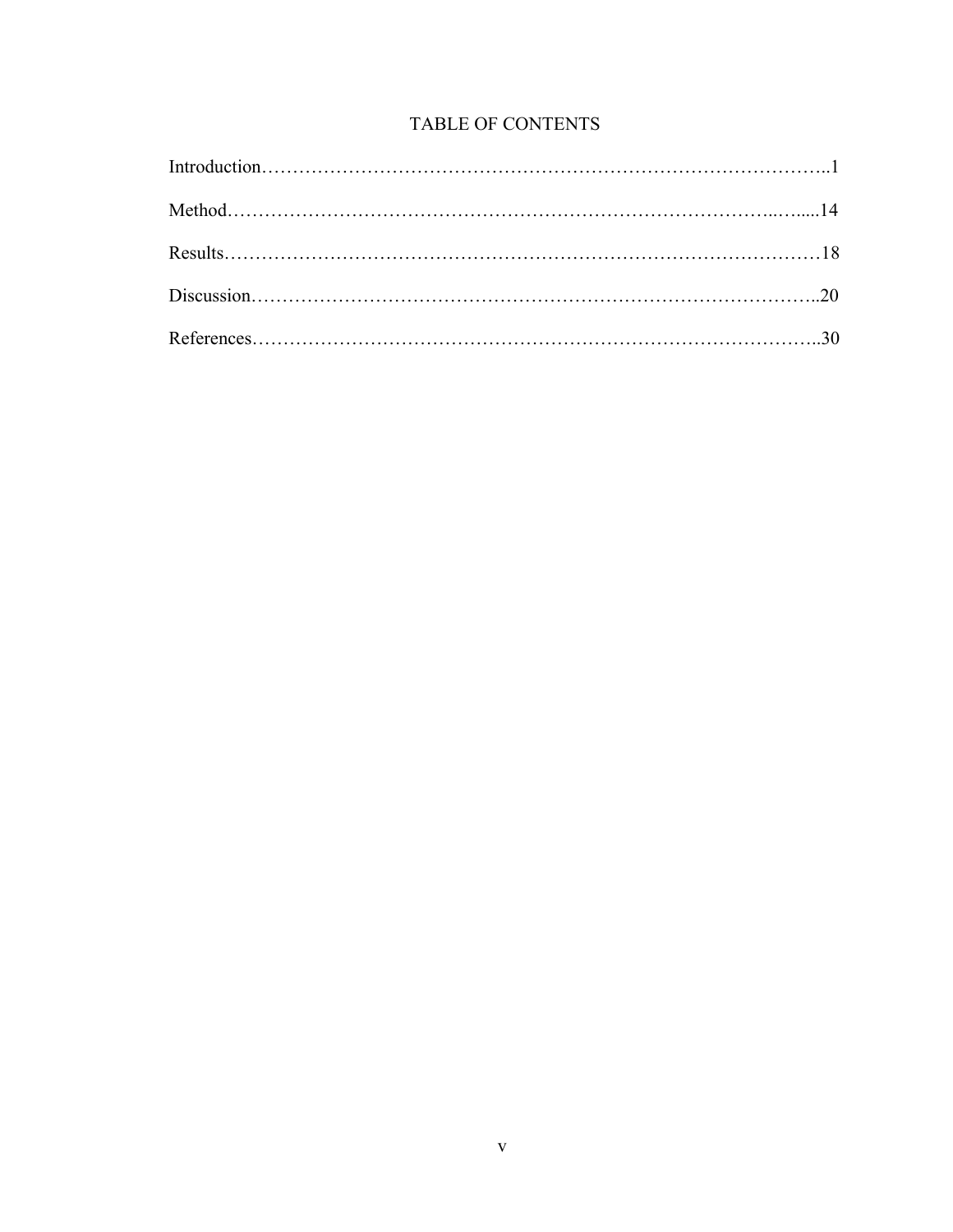# LIST OF TABLES

| Table 1. Means, standard deviations, and coefficient alphas of variables at Time 1 and |
|----------------------------------------------------------------------------------------|
|                                                                                        |
| Table 2. Correlations between DERS total, subscales, and AUDIT Time 1 and Time 2       |
|                                                                                        |
| Table 3. Negative binomial regression results for baseline AUDIT total and baseline    |
|                                                                                        |
| Table 4. Negative binomial regression results for T2 AUDIT total and baseline DERS     |
|                                                                                        |
| Table 5. Negative binomial regression results for baseline AUDIT total and baseline    |
|                                                                                        |
| Table 5. Negative binomial regression results for T2 AUDIT total and baseline DERS     |
|                                                                                        |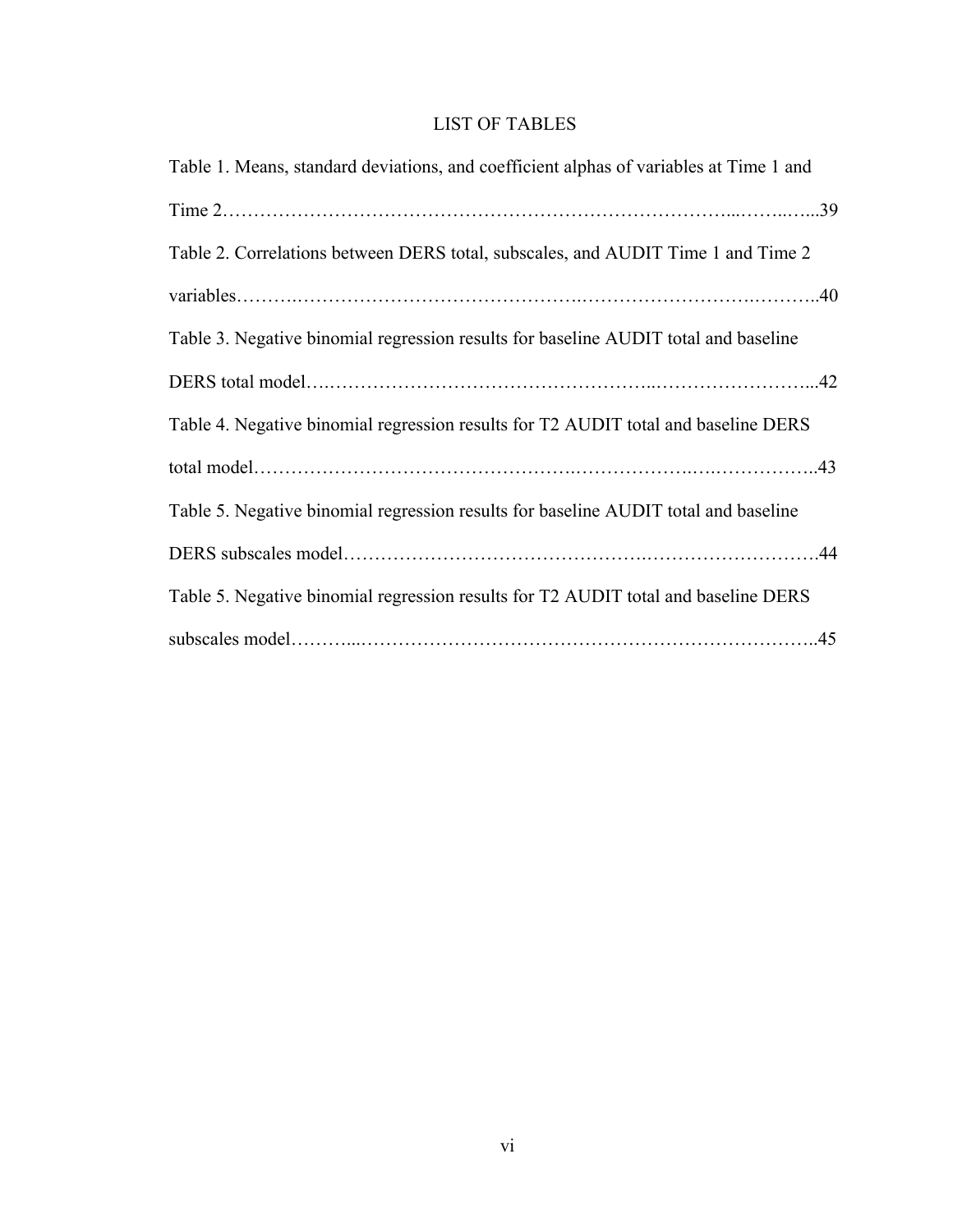#### ALCOHOL USE AND EMOTION DYSREGULATION IN ADOLESCENCE

Shelby A. King May 2021 45 Pages Directed by: Jenni Teeters, Amy M. Brausch, and Andrew Mienaltowski Department of Psychological Sciences Western Kentucky University

Underage drinking is a serious public health concern with magnified physical and psychological risks for adolescents. Consequences can include impaired judgement, increased risk for alcohol problems later in life, increased risk of physical and sexual assault, interference with brain development, injuries, and death (National Institute on Alcohol Abuse and Alcoholism, 2021). In a 2019 survey, 29% of high school students reported drinking alcohol in the past 30 days (Centers for Disease Control and Prevention, 2020). Given the high rates of use and adverse effects associated with adolescent substance use, research on risk factors related to alcohol use among this age group is critical. Previous research suggests that emotion dysregulation is one factor linked to substance use (Gross, 2014). However, a majority of these studies included adult or college populations with very few studies examining the connection between emotion dysregulation and alcohol use in adolescence. Moreover, most studies utilized cross-sectional designs. The present study aimed to longitudinally examine the links between emotion dysregulation and alcohol use among adolescents by assessing the role of emotion dysregulation and its subscales in adolescent alcohol use and problems over time. Participants were 695 high school students, with 309 students having completed Time 2 data collection. Results indicated that adolescents with more emotion regulation difficulties were more likely to endorse greater baseline alcohol use and problems. However, greater emotion regulation difficulties did not significantly predict future

vii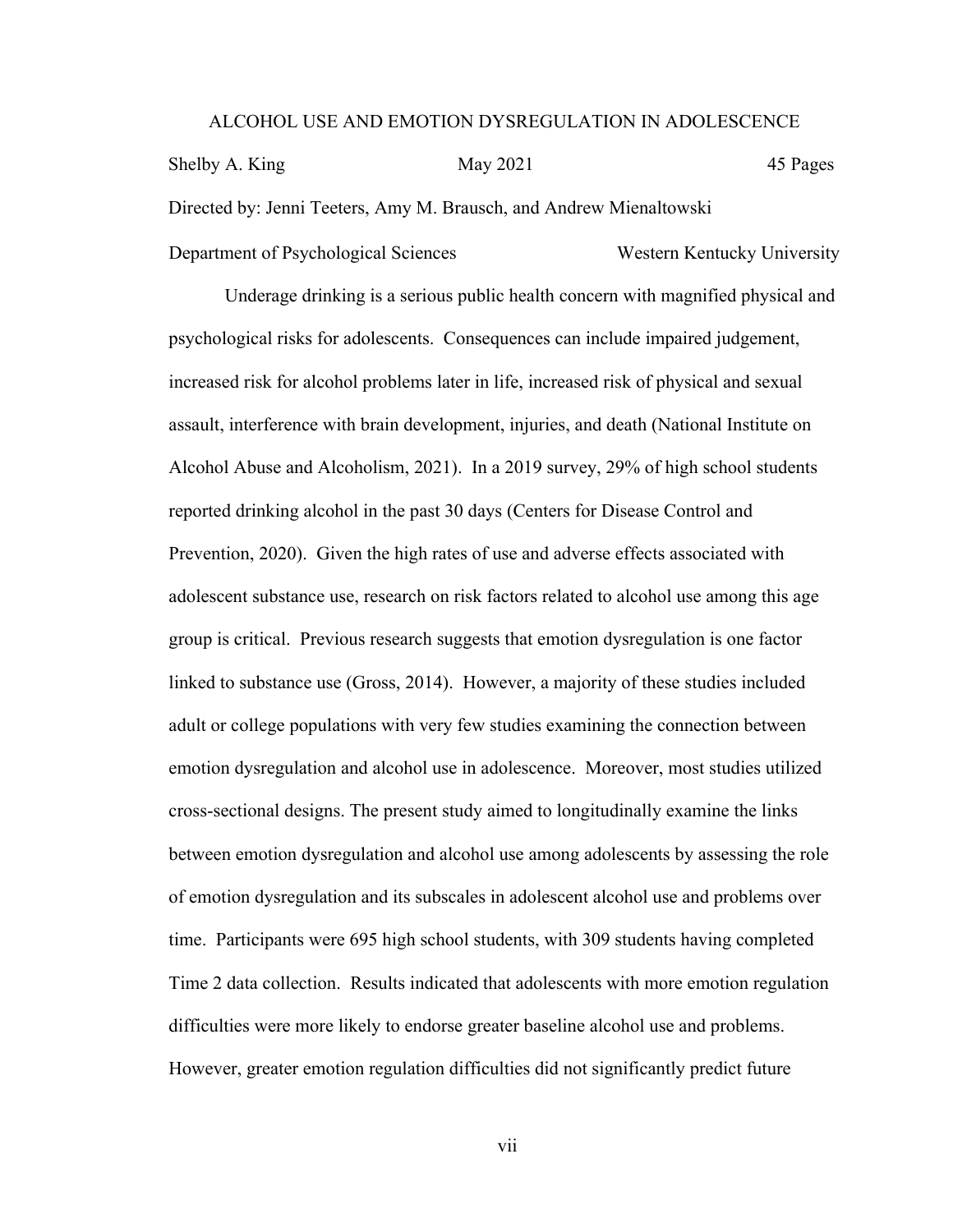alcohol use and problems six months later. Concerning the emotion dysregulation subscales, results indicated that adolescents who reported greater impulse control difficulties at baseline were more likely to endorse greater baseline alcohol use and problems, and that adolescents who reported low emotional awareness at baseline were more likely to endorse greater alcohol use and problems at the six-month follow-up. These findings can be used to better inform substance use prevention and intervention efforts in high schools. Future research should examine if emotion dysregulation plays a role in other substance use behaviors commonly endorsed by high school students, such as cannabis use and simultaneous use of alcohol and cannabis.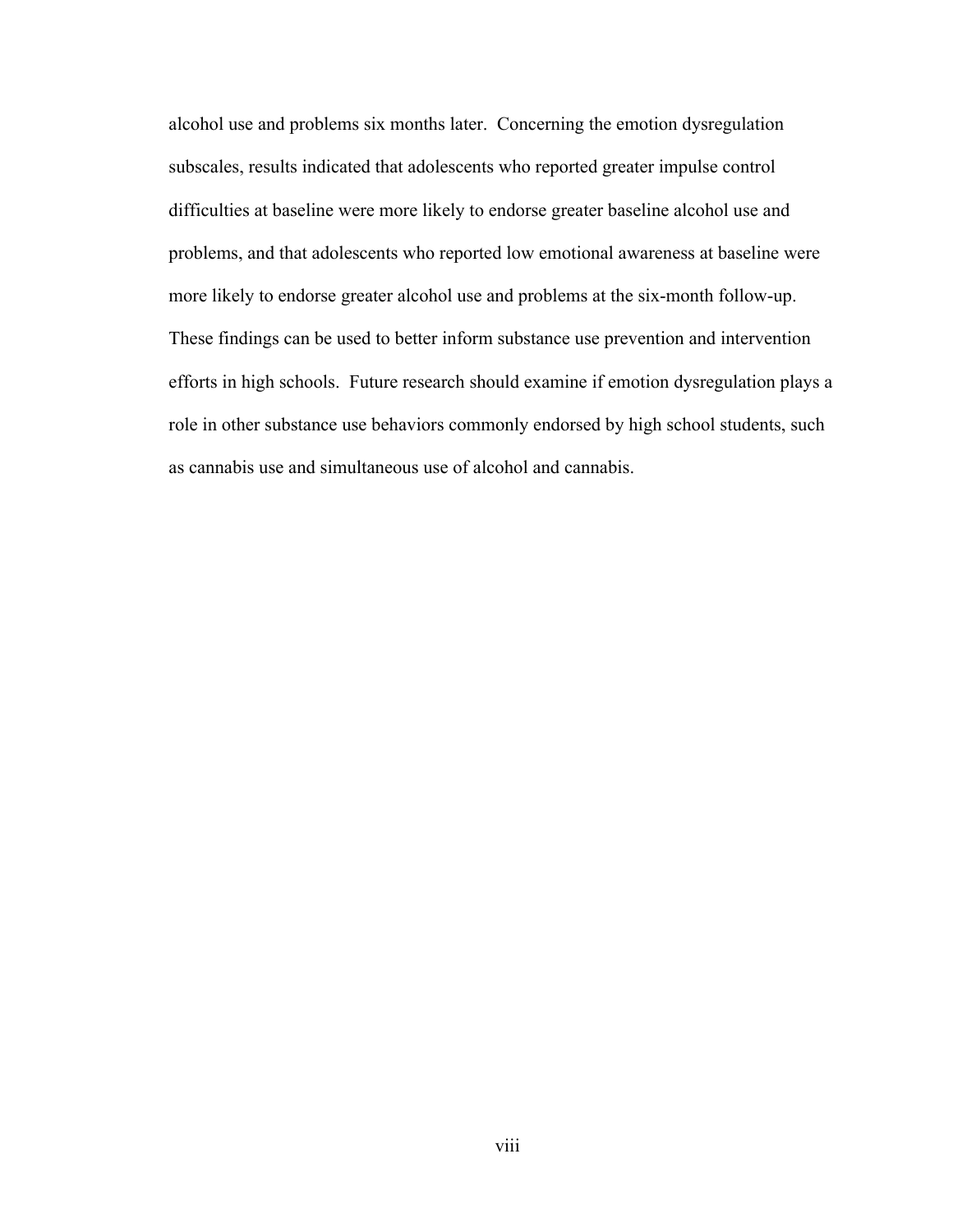### Introduction

Substance use disorders are of great public concern affecting 19.7 million Americans (ages 12 and over) and costing society more than \$740 billion annually (National Institute on Drug Abuse, 2017). Moreover, substance use typically begins around adolescence, thus underscoring the importance of examining substance use behaviors and motivators in these young individuals (Dawson et al., 2008). According to the National Institute on Drug Abuse (2014), by the time adolescents are high school seniors, almost 70% will have consumed alcohol, 50% will have taken an illegal drug, 40% will have smoked a cigarette, and more than 20% will have used a prescription drug without a medical purpose. Due to the harmful effects on both individuals and society, research identifying risk factors for substance use is essential. One factor that has been connected to substance use is an individual's emotion regulation ability (Gross, 2014). This study aimed to investigate the links between emotion dysregulation and substance use among adolescents. The results of this study may help in the development of effective substance use prevention and intervention programs that focus on improving emotion regulation skills in adolescence.

#### **Substance Use and Adolescence**

Adolescence is often the period in which many individuals first use drugs and alcohol (National Institute on Drug Abuse, 2014). It is also the period that has been linked to frequent adverse outcomes concerning substance use (National Institute on Drug Abuse, 2014). Early age of onset for substance use greatly increases an individual's risk for future alcohol and drug-related problems and substance use disorders (Anthony & Petronis, 1995; DeWit, 2000). In a study of almost 6,000 lifetime drinkers, 13.5% of the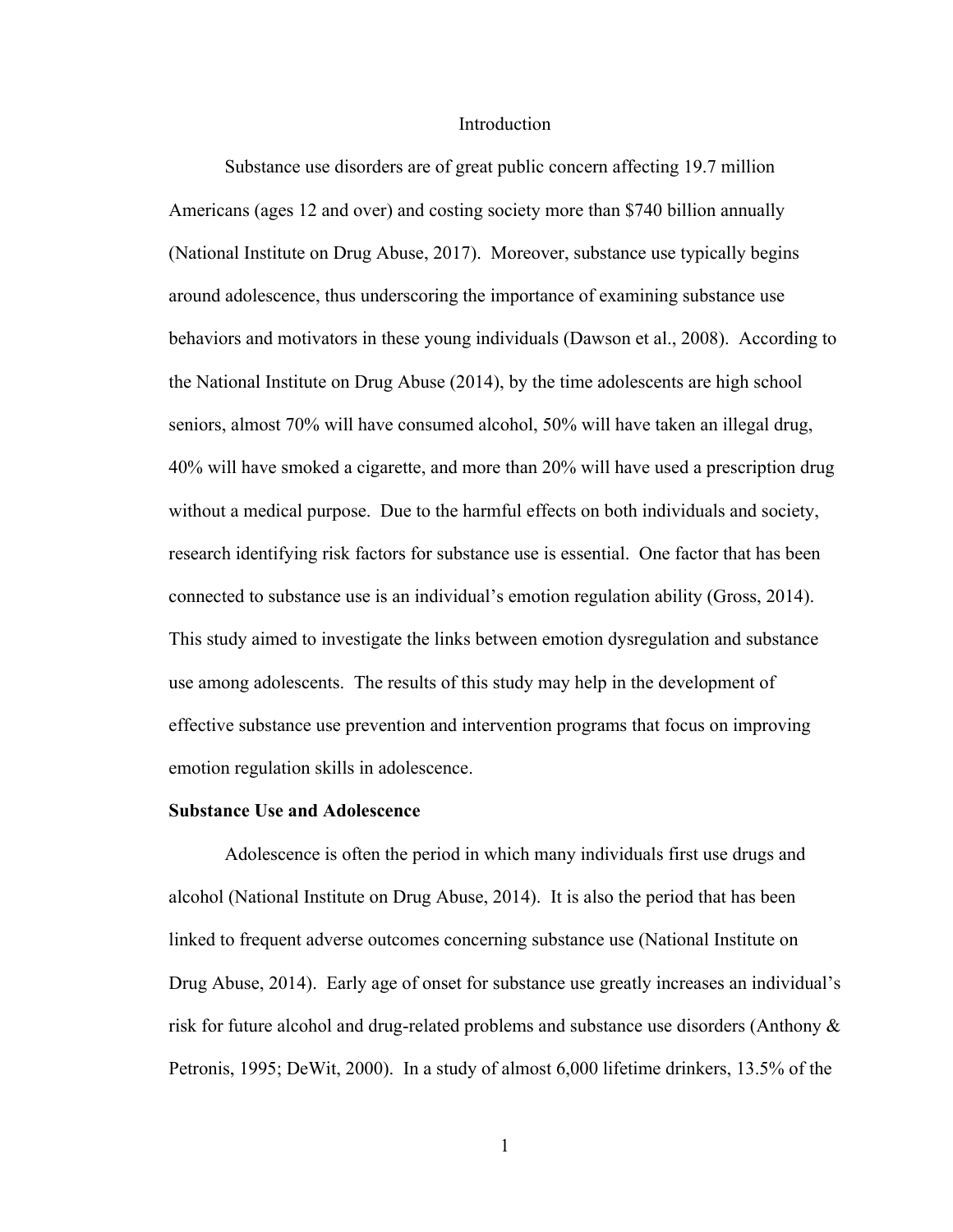participants who began to drink at ages 11 and 12 met the criteria for a diagnosis of alcohol abuse, and 15.9% had a diagnosis of alcohol dependence (DeWit, 2000).

Furthermore, adolescent substance use has been linked to a multitude of negative consequences. One study linked early onset substance use to problems in domains such as behavior patterns, family systems, peer relationships, and work adjustment (Poudel  $\&$ Gautam, 2017). Moreover, early substance use is associated with and predicts later psychiatric disorders, including major depressive disorder, and psychological distress in the form of depression, anxiety, and phobic anxiety (Brook et al., 2002; Hansell & White, 1991). In another study examining adolescent substance use consequences, youth diagnosed with substance problems were more likely to engage in risky sexual behaviors (Tapert et al., 2001). Such behaviors included earlier age of onset to sexual activity, more sexual partners, less consistent use of condoms, more sexually transmitted diseases (STDs), and greater prevalence of human immunodeficiency virus testing than sociodemographically matched community controls (Tapert et al., 2001).

Despite the multiple behavioral and psychological risks associated with early substance use, perhaps most disastrous are the effects drugs and alcohol have on the brain, especially the developing teenage brain. Exposure to substances during this critical period of neurological development may interrupt the natural course and key processes of brain maturation and development (Squeglia et al., 2009). Thus, it is important to intervene early before irrevocable damage occurs and lifetime problems develop. From these studies, it is evident that several harmful effects can result from adolescent substance use. Considering the multitude of potential adverse impacts, it is imperative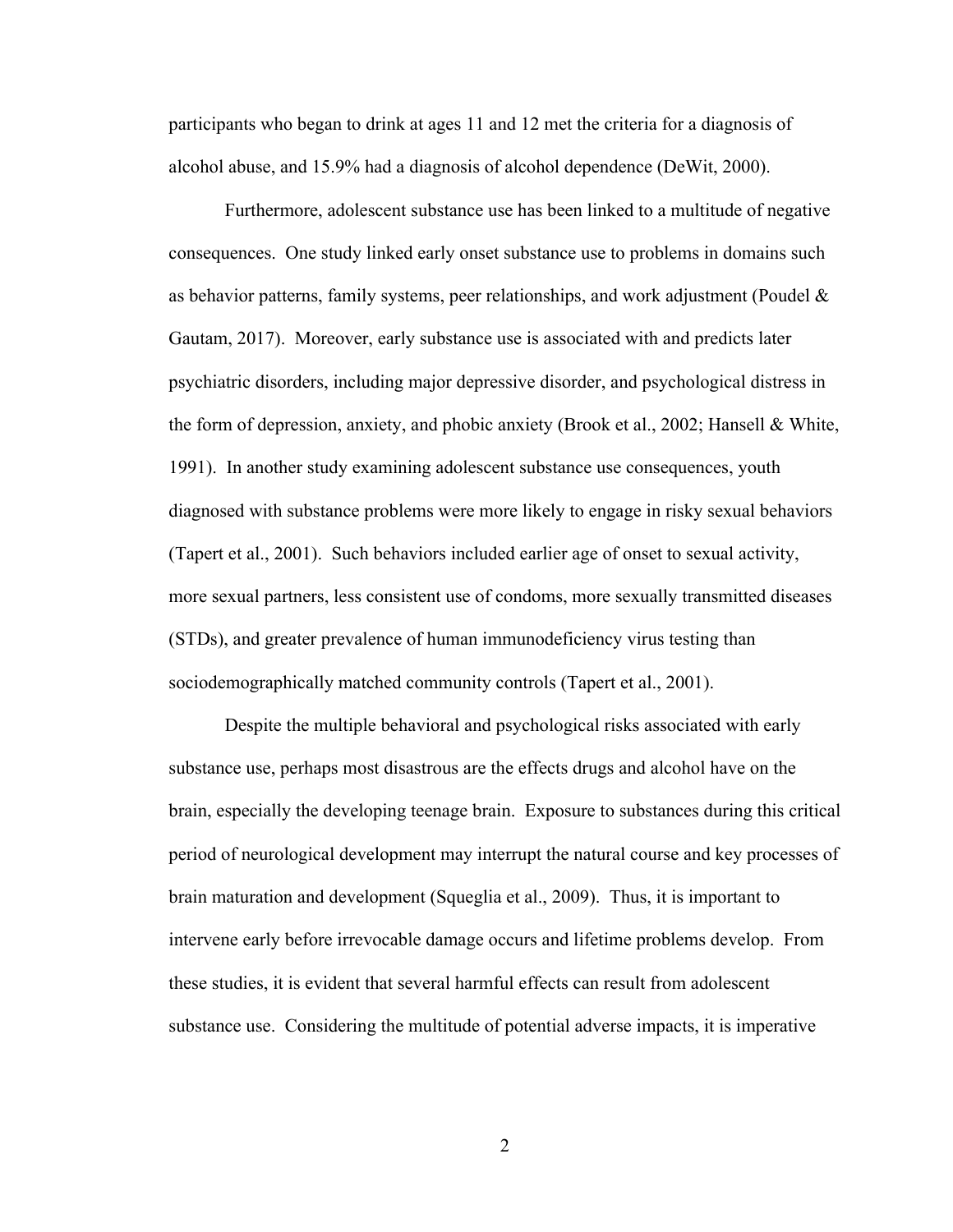that a variety of risk factors, including dimensions of emotion regulation, are explored and analyzed.

#### **Emotion Regulation/Dysregulation Terminology and Measures**

The term emotion regulation has had many definitions depending on its context. The term has been used to describe a multitude of constructs surrounding internal, external, developmental, and psychopathological regulatory processes (Cole et al., 1994). Using a clinical perspective, one review defined emotion regulation as having the ability to respond to current demands of experience with a range of socially tolerable emotions and having the flexibility to respond and delay responses to spontaneous actions (Cole et al., 1994). Within this same review, emotion dysregulation's definition incorporated difficulties with emotional flexibility and inadequate control over emotional experiences and expressions. In a more recent study, Shadur and Lejuez (2015) defined emotion regulation as conscious or unconscious efforts, strategies, and responses that modify and maintain affective states and behaviors. Though similar descriptions, the two definitions highlight the lack of consensus within the field concerning the construct of emotion regulation.

That being said, emotion regulation, as defined by Gratz and Roemer (2004), has received considerable agreement and recognition (Weinberg & Klonsky, 2009). Gratz and Roemer (2004) defined emotion regulation as a multidimensional construct involving the awareness, understanding, and acceptance of emotions. An inability to execute these skills surrounding emotion is commonly referred to as emotion dysregulation (Gratz & Roemer, 2004). According to Gratz and Roemer's (2004) model of emotion regulation, the construct is comprised of four dimensions: (1) flexibility in the use of adaptive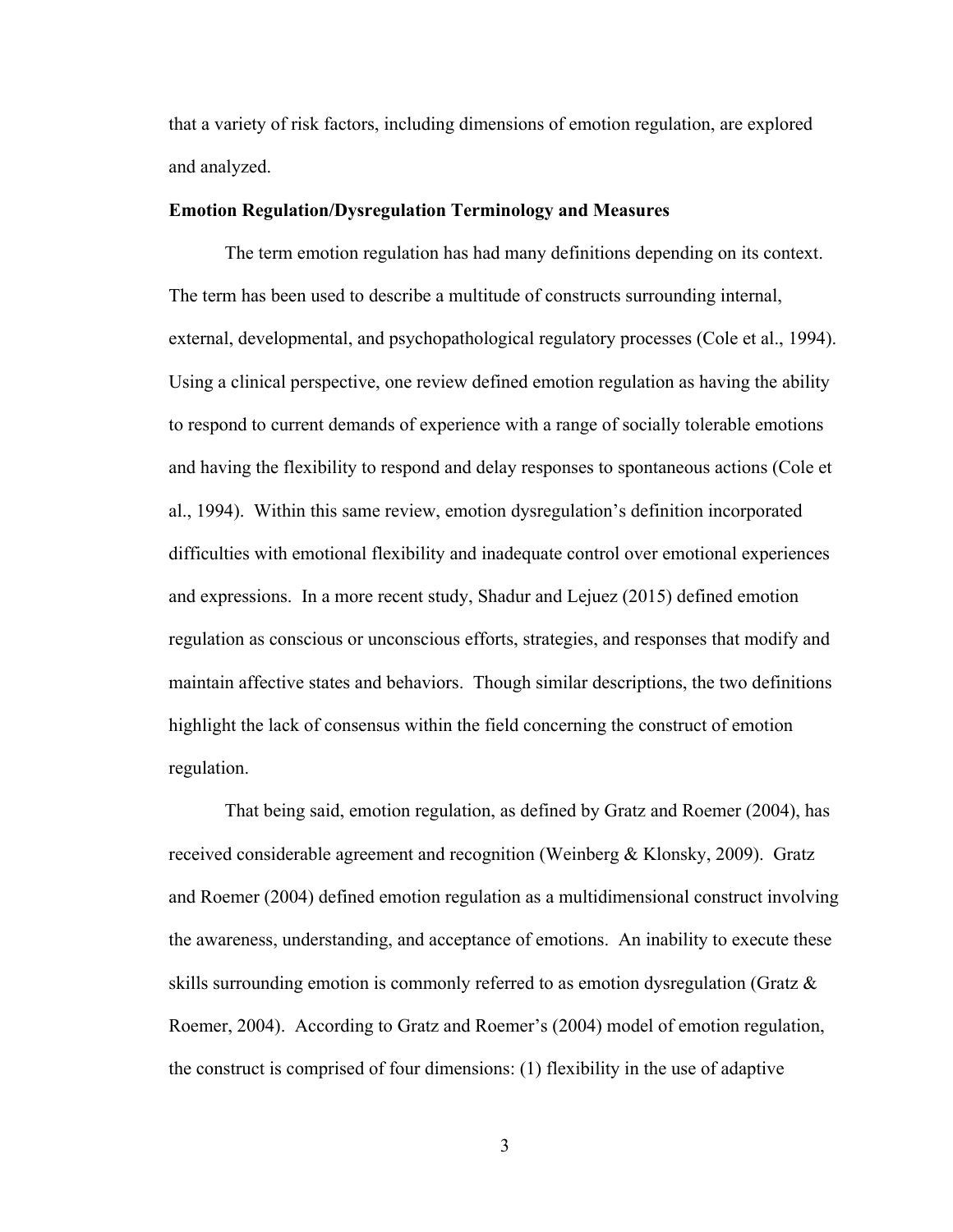strategies to control the intensity of an emotional response; (2) ability to resist impulsive behaviors and engage in goal-directed behaviors in the context of emotional distress; (3) emotional awareness, clarity, and acceptance and (4) willingness to experience emotional distress in the context of pursuing meaningful activities.

This definition of emotion regulation is commonly used across studies because it has a highly valid and reliable measure associated with it, termed the Difficulties in Emotion Regulation Scale (DERS; Gratz & Roemer, 2004). According to Weinberg and Klonsky (2009), the DERS is the most comprehensive measure of emotion regulation to date. The purpose of the DERS is to identify and assess emotion dysregulation. It is divided into six subscales: (1) nonacceptance of emotional responses, (2) difficulty engaging in goal-directed behavior, (3) impulse control difficulties, (4) lack of emotional awareness, (5) limited access to emotion regulation strategies, and (6) lack of emotional clarity (Gratz & Roemer, 2004). In a study of the measure's psychometrics, results suggested that the DERS has high internal consistency, good test-retest reliability, and adequate construct and predictive validity in a population of adults ages 18 to 55 years (Gratz & Roemer, 2004).

Moreover, psychometrics of the DERS was examined in a study with over 400 adolescents ages 13–17 years (Weinberg & Klonsky, 2009). Results suggested that the measure has good to excellent internal consistency, robust correlations with psychological problems including alcohol and drug use, and supportable reliability and validity for its use in adolescent populations (Weinberg & Klonsky, 2009). However, intercorrelations among the subscales ranged from insignificant to high, and gender differences occurred for some subscales. Specifically, the awareness subscale showed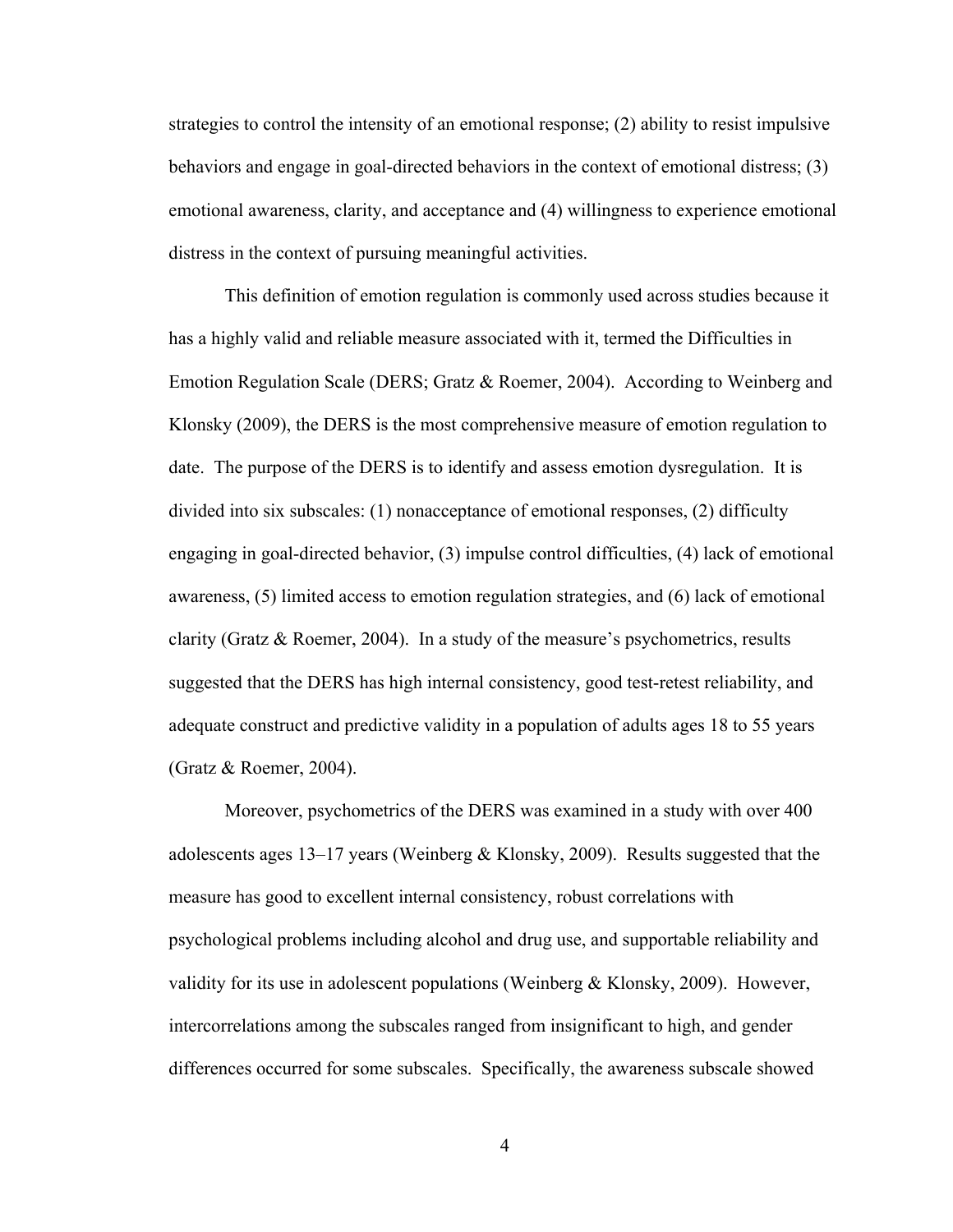low internal consistency for adolescents. It was hypothesized that the language used in the awareness items may not be appropriate for adolescent-use and more simple language may improve the measure (Weinberg & Klonsky, 2009). However, at present time, an adolescent version of the DERS does not exist.

Concerning gender, previous studies have suggested that male and female children and adults utilize different emotion regulation strategies (Else-Quest et al., 2012; Zeman et al., 2006). Aligning with prior research, Weinberg and Klonsky (2009) found differences between male and female adolescents on three subscales: goals, strategies, and clarity. Although no current research examines the psychometric properties of the DERS across genders in an adolescent sample, research on a sample of adults (ages 18-58 years) suggested that the DERS comparably captures the frequency and intensity of emotion dysregulation for both males and females (Ritschel et al., 2015). Thus, though genders appeared to utilize different emotion strategies, the DERS was able to measure the construct appropriately. Despite the language limitation involved in the awareness subscale, the DERS remains a valuable instrument for future studies measuring emotion regulation because of its acceptable reliability and validity in adolescent populations.

#### **Emotion Regulation and Substance Use in Adults**

In the context of substance use, many studies have examined how emotion regulation plays a role in alcohol and drug use behaviors. Although most of the research has been conducted with adult populations, understanding emotion regulation in this context elucidates the construct for adolescence. Kober and Bolling's (2014) book chapter explains how substances can be used to regulate emotions. Depending on the type of substance, the use of substances can either increase positive emotions (i.e., create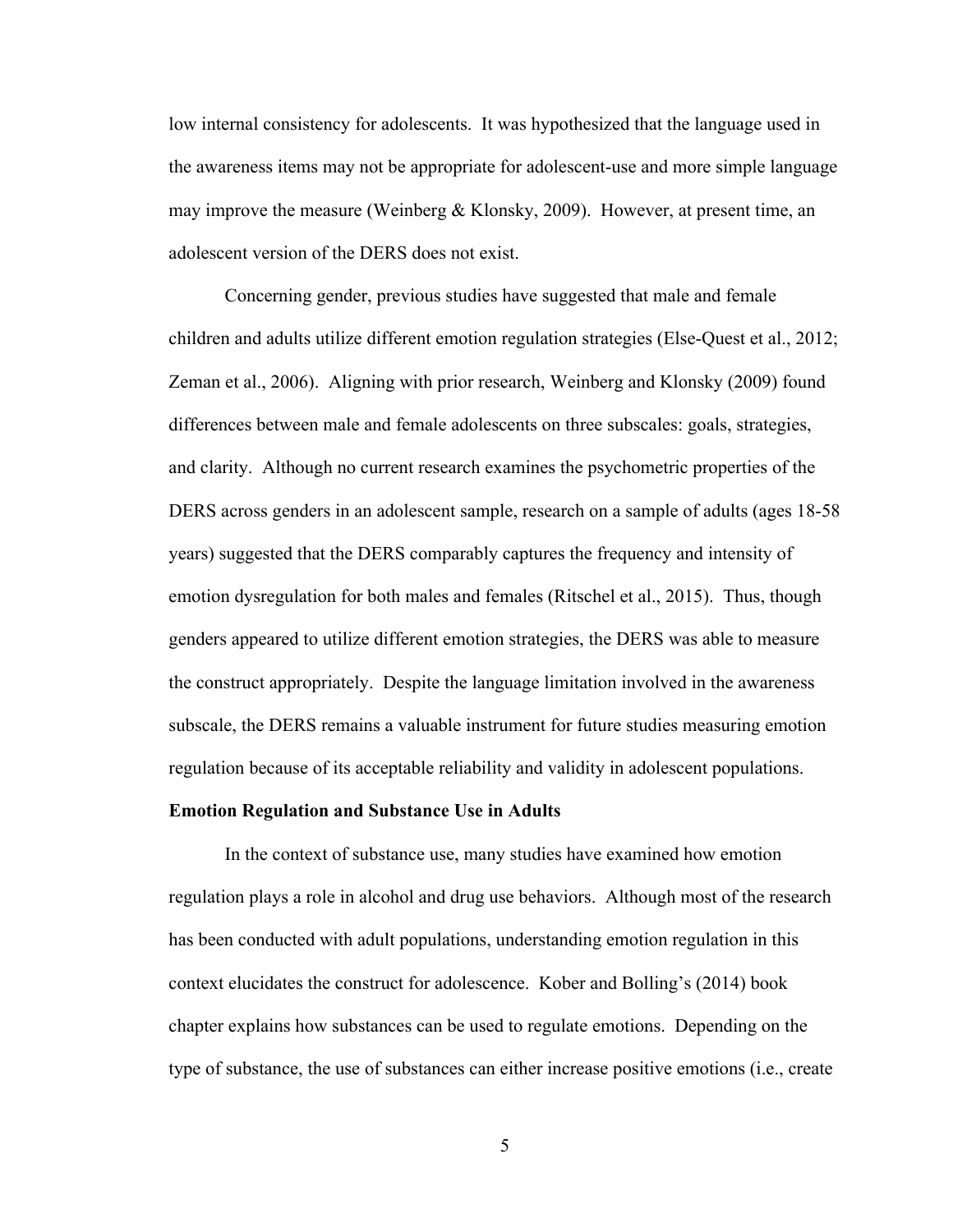feelings of pleasure) or alleviate negative emotional states (i.e., decrease feelings of anxiety). They hypothesized that some individuals might use substances to adjust and control emotional states physiologically, rather than regulate their emotions internally. This idea has been named the self-medication hypothesis (Khantzian, 1997). The theory posits that individuals use substances to alter their original affect states. For example, an individual with a predisposition to anxiety may be more likely to develop a substance use disorder for a substance that reverses those negative feelings, such as alcohol because of its numbing effects. Research with adolescents (ages 13-14 years) has suggested that social learning processes and self-medication are possible reasons teens use substances (Tomlinson & Brown, 2012). Consequently, self-medication may be a motivation for use in both adolescent and adult populations.

Additionally, it was theorized that poor emotion regulation skills may be one significant contributor and predictor, among many others, to substance use disorders (Kober & Bolling, 2014). In this scenario, an inability to regulate one's emotions may lead to the use of substances. Thus, prior emotion dysregulation may be a potential risk factor for substance use behaviors. Multiple studies have examined emotion dysregulation as a mediator between an occurrence, such as child abuse, posttraumatic stress disorder (PTSD) symptoms, or hoarding behaviors, and substance use (Mandavia et al., 2016; Raines et al., 2017; Tull et al., 2015). However, little research has examined emotion regulation as a predictor of substance use. Moreover, no studies have assessed direct links between youth emotion dysregulation and substance use behaviors as an adolescent or adult using the validated DERS measure. Research that examines the significance of adolescent emotion dysregulation and future substance use behaviors is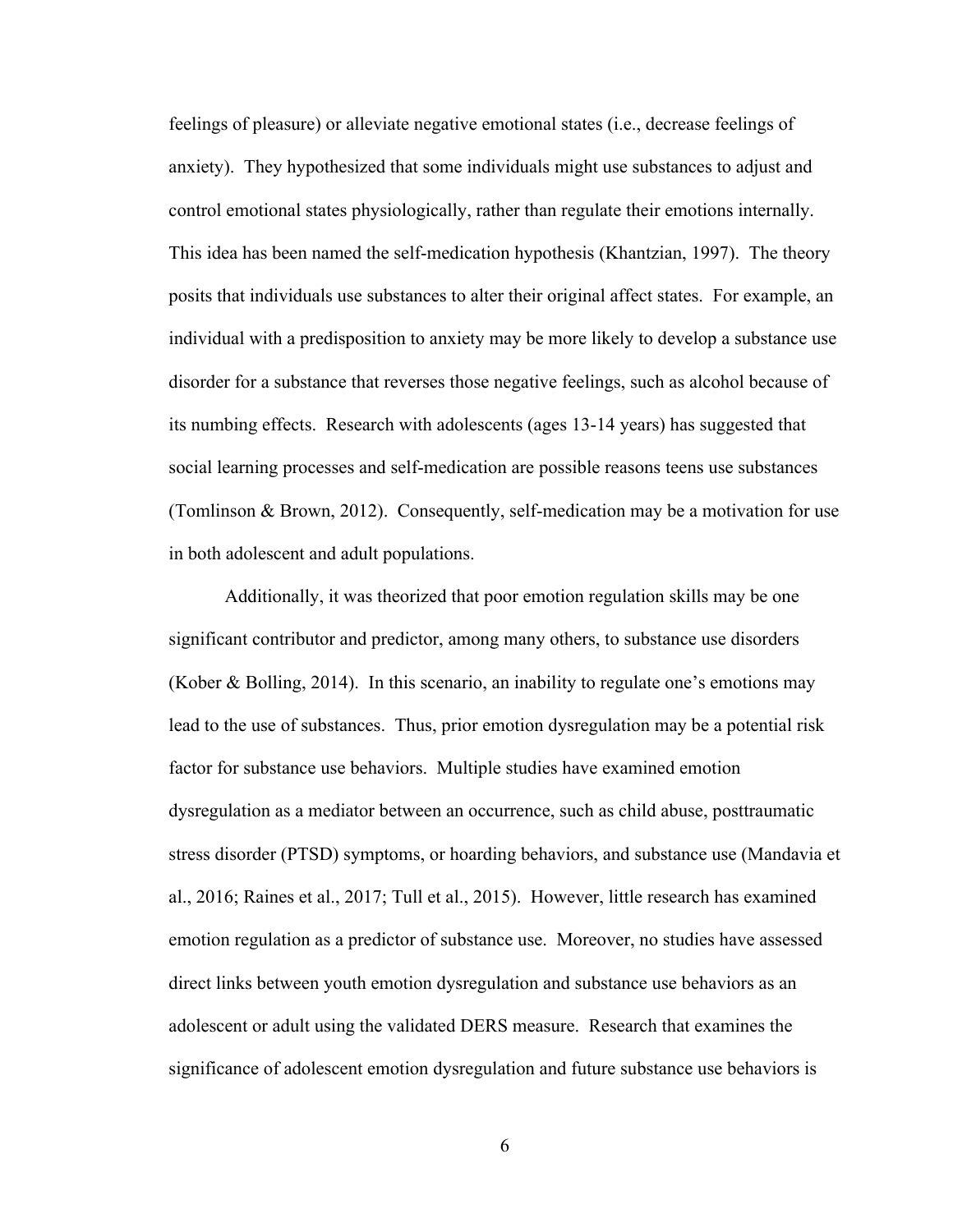needed critically. Whether adolescent emotion dysregulation plays a role in substance use behaviors is an important research question that needs to be addressed in the literature.

It is imperative to examine regulatory processes in youth as they can have a substantial effect on subsequent developmental outcomes. Research involving the wellknown preschool marshmallow experiment conducted by Shoda and colleagues (1990) measuring delayed gratification supports the assertion that early self-regulatory processes greatly impact future developmental outcomes (Mischel et al., 2011). Associations have been found between early self-regulatory process and outcomes ranging from SAT scores, emotional coping skills, to cocaine use (Mischel et al., 2011). From this line of research, it can be postulated that early acquired emotion regulation skills may impact future substance use behaviors.

#### **Emotion Regulation and Substance Use with DERS**

Using a consistent operational definition of emotion regulation allows for more unambiguous comparisons between studies, so the studies reviewed in this section utilized the DERS to measure emotion dysregulation (Azizi et al., 2019; Fox et al., 2007, 2008). All studies found deficits in emotion regulation for substance use groups compared to control groups. Azizi and colleagues (2019) examined emotion regulation difficulties and coping strategies across three groups: opioid users, methadone maintenance users, and community controls. All participants were males between the ages of 21 and 38 years. Results indicated significant emotion regulation differences between the opioid and methadone maintenance users versus the control group. Specifically, individuals using opioid and methadone maintenance showed increased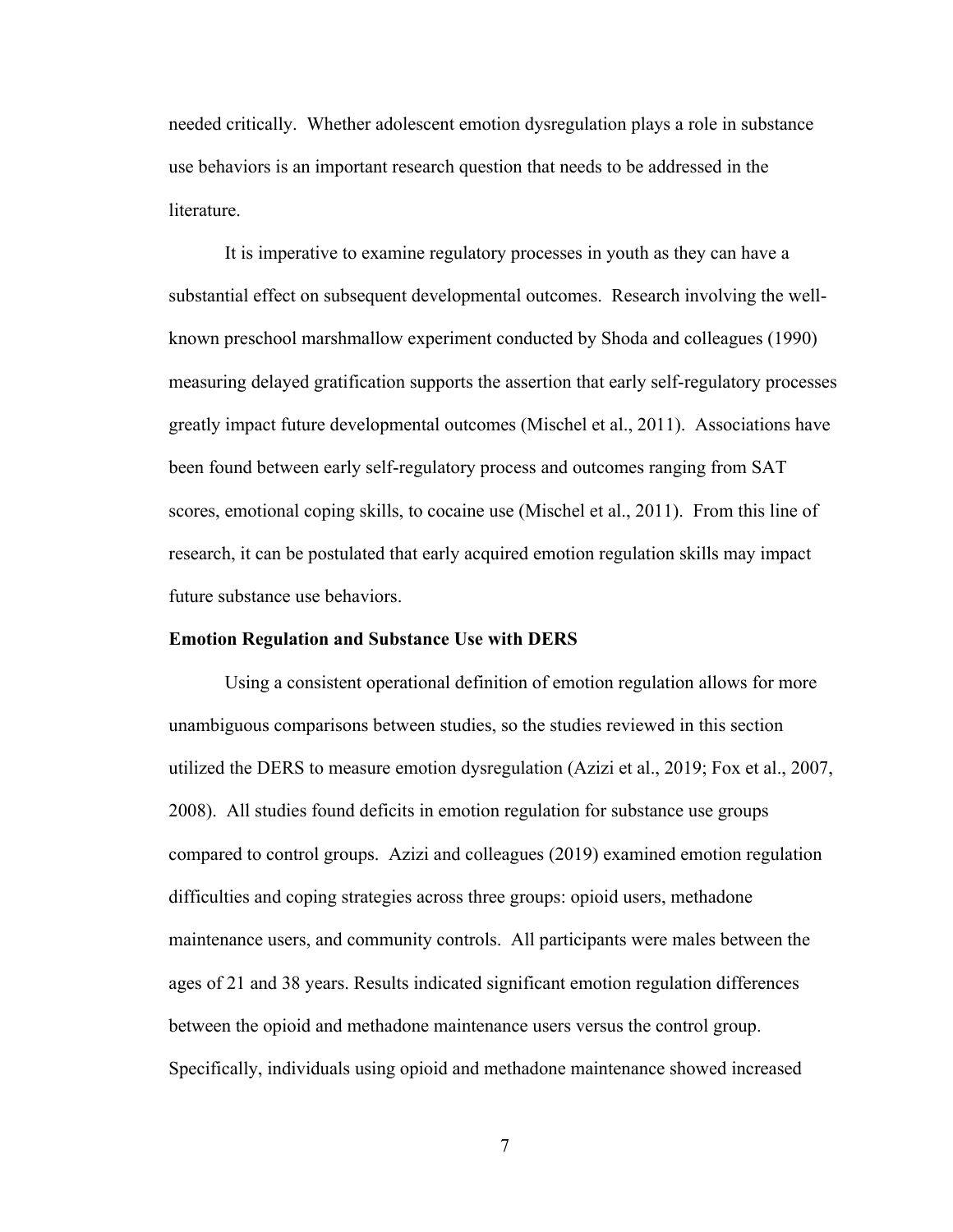difficulties in the DERS subscales of impulsivity, emotion awareness, and emotion clarity.

Similarly, recently abstinent cocaine patients showed increased difficulties in the DERS subscales of impulse, emotion awareness, strategies, and emotion clarity (Fox et al., 2007). However, unlike the study conducted by Azizi and colleagues (2019), Fox and colleagues (2007) measured DERS subscales at baseline and three to four weeks later. At Time 2, recently abstinent cocaine patients showed improvements in emotion regulation strategies, emotion clarity, and emotion awareness, but no significant changes in the impulse subscale. In an analogous study with recently abstinent alcoholics, researchers also found problems of emotion awareness and impulsivity at baseline measurement (Fox et al., 2008). Furthermore, at Time 2 five weeks later, alcoholics showed improvements in emotion awareness and clarity, but no significant changes in impulsivity. These results suggest that impulsivity may be a significant component of substance use. Moreover, they indicate that with longer periods of abstinence, certain facets of emotion regulation improve but impulsivity may be more of a constant underlying trait. However, further research examining the subscales of emotion dysregulation is required before conclusions can be established. It is possible, however, that the use of recently abstinent substance users affected the results because these individuals were under an unusually high level of distress. Additionally, three to five weeks may not have been enough time to produce change.

# **Emotion Regulation and Substance Use in College Students**

Nonetheless, it is apparent from these three studies that individuals with substance misuse histories show increased difficulties in their abilities to regulate emotions.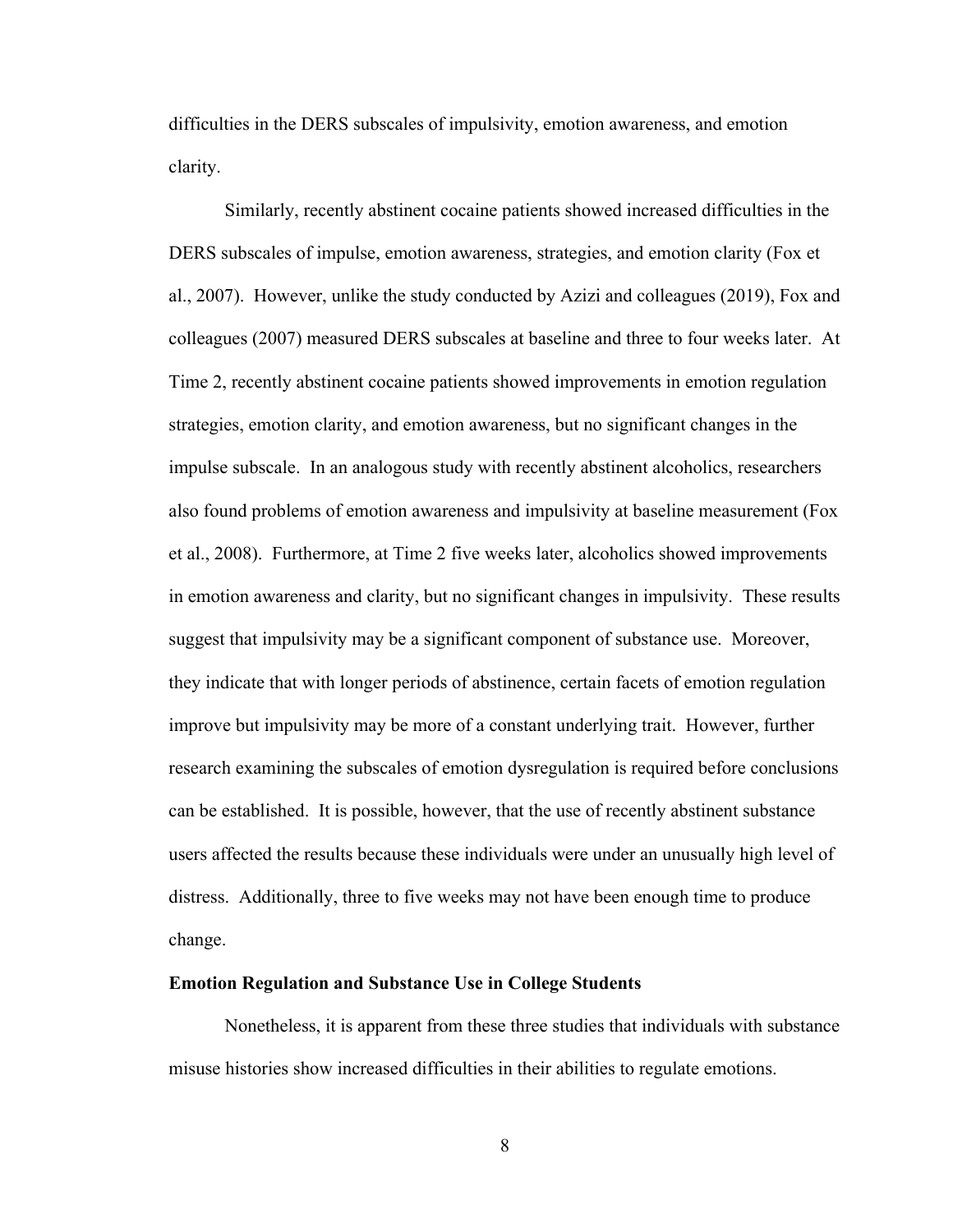Though emotion dysregulation has been studied thoroughly in populations of adults with consistent substance use, limited research has examined facets of emotion dysregulation in individuals with less extensive histories of substance use, particularly adolescents. Fortunately, some studies have examined these topics in college students, whose substance use histories can more suitably be compared to adolescents (Dvorak et al., 2014; Kassel et al., 2000; Schreiber et al., 2012; Weiss et al., 2018). A study of 1,758 college students that utilized the DERS found that emotion regulation difficulties were broadly associated with alcohol-related consequences (Dvorak et al., 2014). Specifically, results suggested that the facets of impulse control difficulties, non-acceptance of emotional responses, lack of emotional clarity and difficulties engaging in goal-directed behavior were positively related to the number of alcohol-related consequences endorsed (Dvorak et al., 2014).

Additionally, Weiss and colleagues (2018) used structural equation modeling to examine the relationship between regulating positive emotions and alcohol misuse in college students and found that greater difficulty regulating positive emotions was related to greater alcohol misuse in a hypothesized model. The model was significant in the direction of difficulties regulating positive emotions leading to alcohol use. These results suggested that positive emotion regulation difficulties may precede alcohol misuse. Though small, the effects of emotion regulation difficulties on alcohol use for both studies (Dvorak et al., 2014; Weiss et al., 2018) were significant and warrant investigation in the context of adolescence. Research investigating the associations between DERS subscales and substance use patterns among adolescents would help fill the evident research gap with these individuals.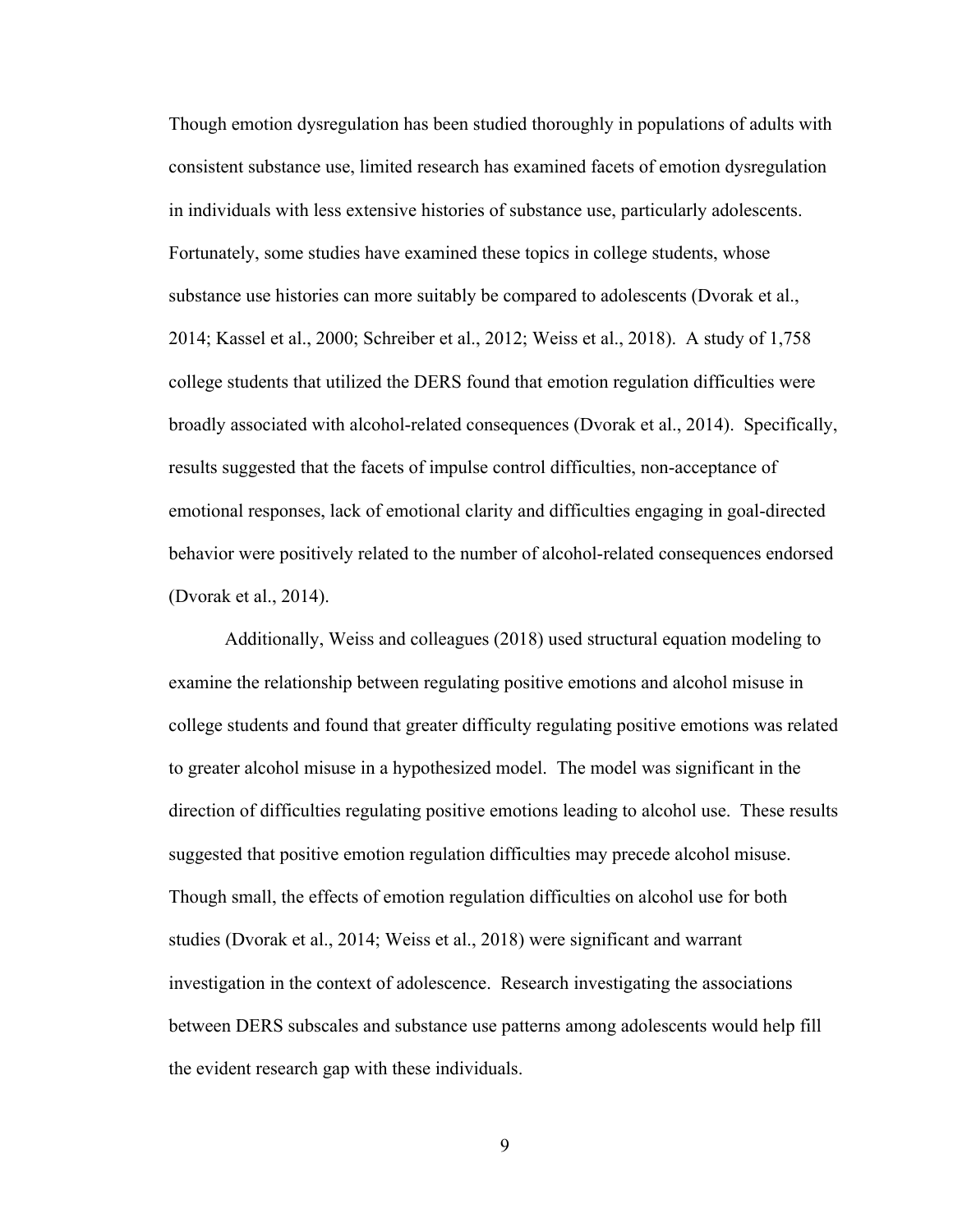## **Prospective Research on Emotion Regulation**

Longitudinal research is essential because it provides the directionality of variables if variables are measured at all time points. Despite the necessity of longitudinal research, limited research has used longitudinal designs to study the variables of emotion dysregulation and substance use in adolescent populations. This research would help clarify the associations between emotion dysregulation in adolescence and substance use behaviors. Additionally, research may provide essential information that could be utilized in prevention and intervention programs.

Though substance use was not included, a previous study longitudinally examined the links between emotion regulation deficits and psychopathology and found associations between adolescent emotion regulation deficits and later psychopathology (McLaughlin et al., 2011). Data on psychopathological symptoms and emotion dysregulation measures including depression, anxiety, aggressive actions, eating behaviors, poor emotional understanding, inappropriate emotion expressions of sadness and anger, and rumination were collected at baseline and again seven months later. Results indicated that emotion dysregulation predicted psychopathologies for all disorders except depression when controlling for baseline emotion dysregulation levels. Alternatively, none of the disorders predicted increases in emotion dysregulation when controlling for baseline levels. Researchers concluded that emotion regulation deficits are significant factors that increase the risk of psychopathological symptoms across a range of disorders in adolescence. Though McLaughlin and colleagues did not measure substance use behaviors, the results emphasize the importance of emotion regulation in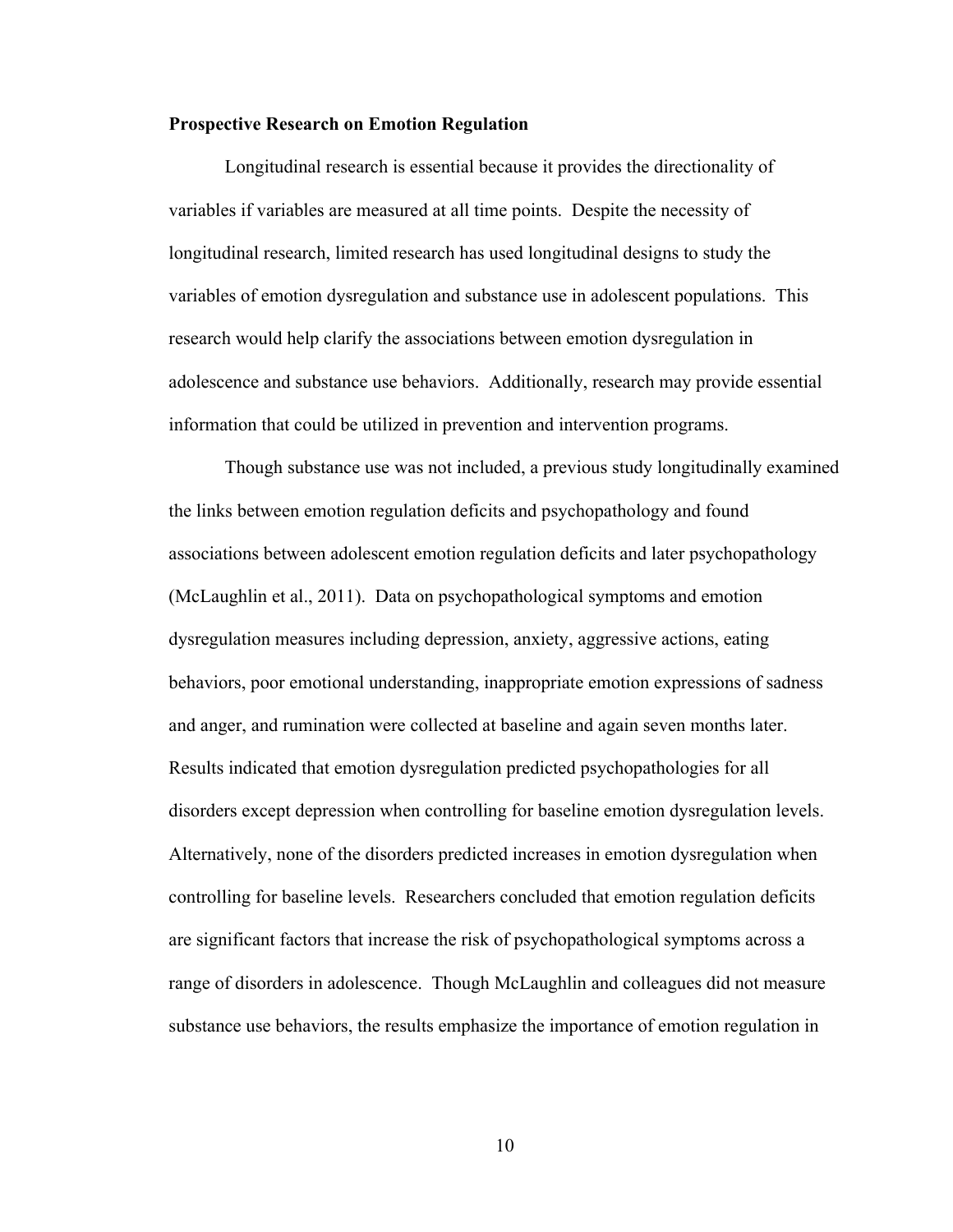multiple mental health diagnoses. Emotion dysregulation's transdiagnostic characteristics make it a promising factor for substance use disorder risk as well.

Two longitudinal studies have examined substance-related behaviors and emotion dysregulation in adolescence (Hessler & Katz, 2010; Kliewer et al., 2016). Hessler and Katz (2010) studied the associations among emotion awareness, emotion regulation, comfort with emotional expression, and the use of illicit drugs at baseline and seven years later. Kliewer and colleagues (2016) examined emotion dysregulation, anticipatory cortisol, and a wider range of substance use behaviors including smoking, and alcohol and drug use by collecting measures of adolescents' emotion dysregulation at baseline and one and two years later, and measures of substance use at baseline and three years later. Interestingly, the first study, Hessler and Katz (2010) found that those with low emotion regulation and awareness at baseline had a higher probability of using illicit drugs, such as amphetamines, cocaine, crack, LSD, heroin, other narcotics, methamphetamines, and ecstasy seven years later. The second study, Kliewer and colleagues (2016) found similar results in that emotional dysregulation was prospectively associated with blunted anticipatory cortisol, which in turn was associated with increased substance use when baseline substance use and age were controlled. However, these associations were only observed for females. It is unclear why only one study found gender differences, and supplementary research investigating these variables is needed. Nevertheless, it is possible that the broader range of substance use behaviors included in the study conducted by Kliewer and colleagues (2016) resulted in different outcomes than if they had only measured illicit drug use as in the other study. Moreover, the demographics of the two samples were drastically different. The sample collected by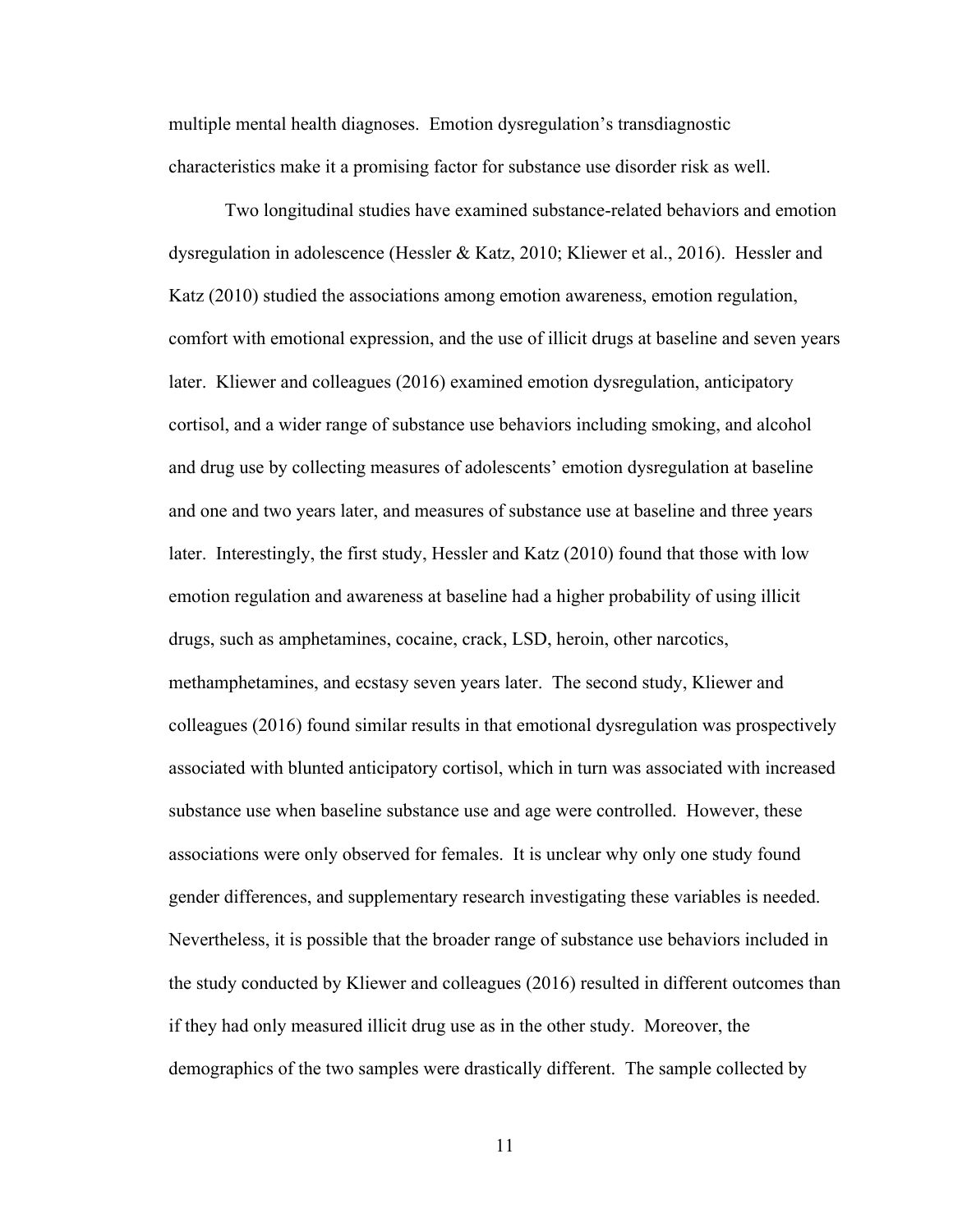Hessler and Katz (2010) was majority Caucasian, and 49% of the families had a family income of over 90,000 dollars. Contrastingly, Kliewer and colleagues (2016) sampled majority African American participants, and 54% had household incomes below the poverty line. Given the inadequate number of studies examining emotion dysregulation and substance use behaviors in adolescence over time, in addition to the dissimilar conclusions of the two previous studies, it is clear that further research is crucial.

### **Rationale for Current Study**

Examination of how emotion dysregulation affects substance use behaviors in adolescence reveals multiple measures, methods, operational definitions, and samples among studies. Despite the inconsistencies in research specifics, it is evident that emotion regulation is an important factor in substance use behaviors in both adult and adolescent populations. However, the question of how the two constructs relate over time in adolescent populations remains. Present research emphasized the amplified risks of substance use for adolescents, as well as explored the many definitions and perspectives of emotion regulation and its measures. Multiple studies suggest that individuals who have misused substances currently or in the past exhibit emotion regulation deficits. Moreover, similar patterns have been found in adult, young adult, and adolescent populations, and prospective research suggests that emotion regulation may be a risk factor for psychopathology, including substance misuse, for adolescents. However, additional research is needed to identify conditions surrounding the associations between adolescent emotion dysregulation and substance use behaviors.

Overall, these findings underscore the importance of further researching these constructs in the context of adolescence. Consequently, the aim of the current study was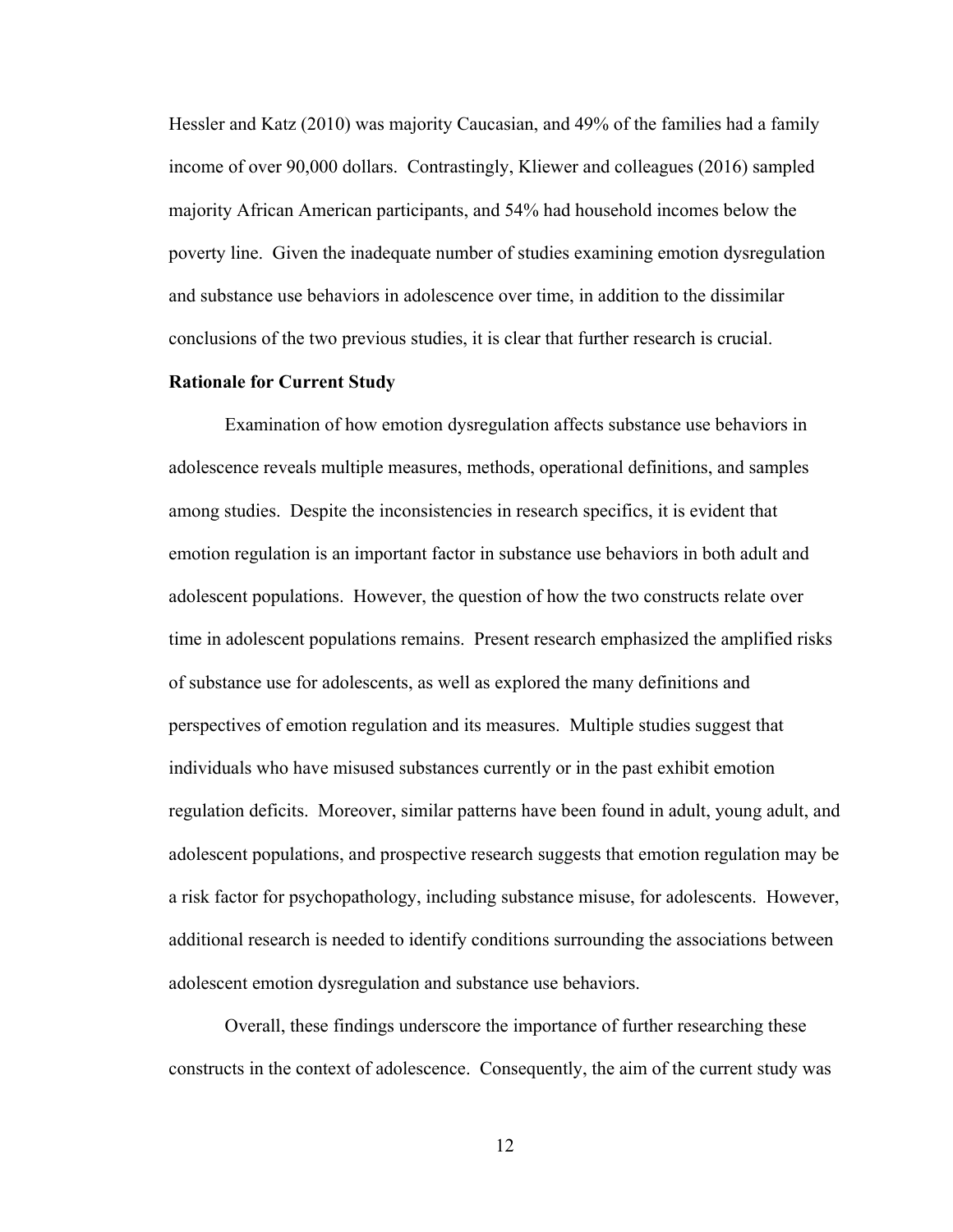to longitudinally measure emotion dysregulation and substance use, specifically alcohol use, in adolescence to assess their associations and how various facets of emotion dysregulation relate to alcohol use and problems over time. Given that alcohol is the most commonly used substance among adolescents, along with the dearth of research examining emotion dysregulation and alcohol use in this age group, the present study focused specifically on alcohol use and related problems. Prospective research with a demographically representative sample provided a more comprehensive understanding of emotion regulation as a risk factor for alcohol misuse. Additionally, the use of the DERS in measuring emotion dysregulation helped identify facets of emotion dysregulation that are most relevant to adolescent alcohol use behaviors. Due to the many adverse consequences of adolescent substance use, the lack of literature in this domain, and the evidence in support of the association between emotion regulation deficits and substance use, it is clear that the current study examining emotion dysregulation as a risk factor for alcohol use in adolescence is essential.

With the multitude of research in support of the relationship between emotion dysregulation and current substance use disorders, it was hypothesized that adolescents with more emotion regulation difficulties at baseline would endorse greater alcohol use and problems at baseline. Moreover, it was expected that emotion regulation difficulties at baseline would longitudinally predict alcohol use and problems six months later at Time 2. Lastly, the proposed study took an exploratory look at the subscales of the DERS (nonacceptance, goals, impulse, awareness, strategies, and clarity) to determine if certain subscales were more associated with alcohol use and problems at baseline than others. A similar analysis was conducted to examine if certain subscales were more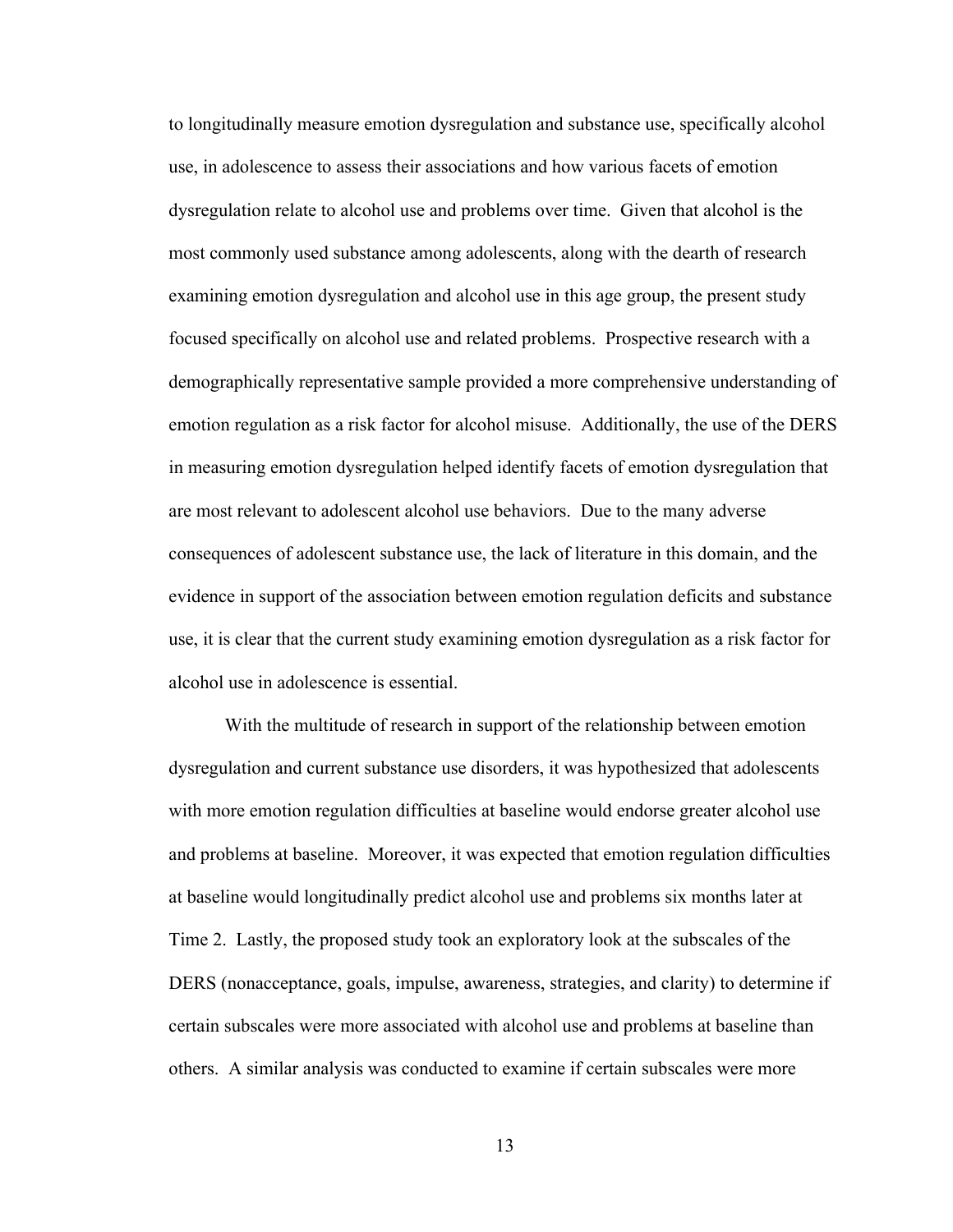predictive of alcohol use at Time 2 than others. Results from this study help illuminate the complex relations and processes surrounding adolescent substance misuse.

# **Method**

## **Participants**

Participants were 695 students from high schools in southeastern Kentucky recruited to participate in a larger longitudinal study. Following permission from schools and legal guardians, males and females from 9th to 12th grade were sampled. Students were compensated \$5 for completing questionnaires for Time 1 (T1) and an additional \$10 for completing questionnaires for Time 2 (T2) six months later. Among the 695 students, 309 students completed data collection at T2. Due to the sensitive topics discussed in the questionnaires (i.e., suicide, substance use), students were assured that all information collected would be confidential and there would be no consequences as a result of their responses unless their responses indicated that they were at risk for suicide. Participants were 54.7% female, 43.9% male .3% transgender, and .4% "other", and 84.7% Caucasian, 3.9% African American, 3.2% Asian, .1% American Indian, 4.9% multi-ethnic, and the remainder not specifying their ethnicity. Additionally, 5.3% identified as Hispanic. Concerning grade level, 47.5% were freshman, 28.8% sophomore, 21.0% junior, and 1.4% senior.

## **Procedure**

Prior to data collection, the proposed study was reviewed by Western Kentucky University's Institutional Review Board and approved. Participating high schools sent permission forms to legal guardians, and students who received permission from their legal guardians were recorded onto a list of prospective participants. On designated data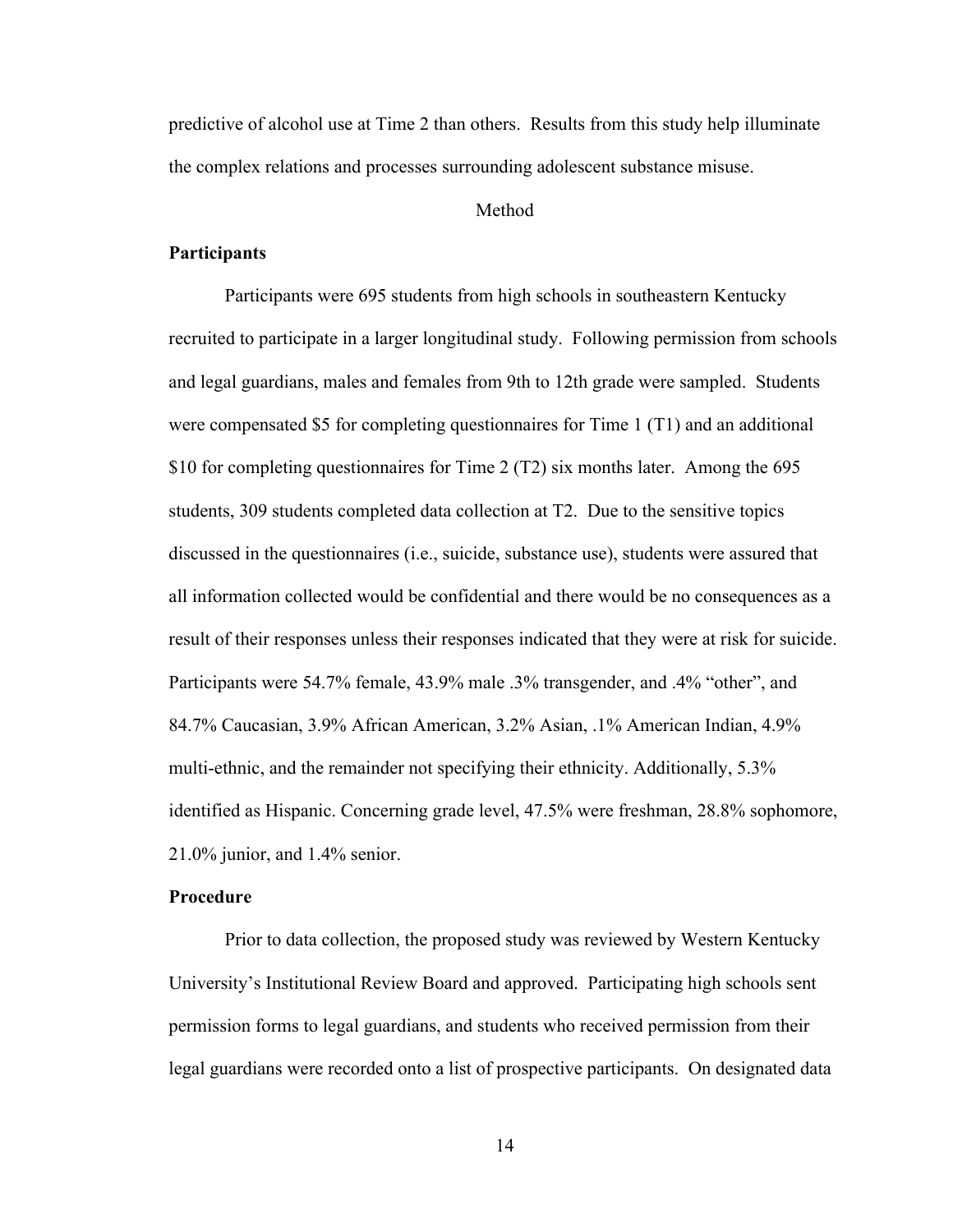collection days, research assistants consisting of trained graduate and undergraduate students collected data from students in either a classroom or a large school library space. Students were strategically placed to ensure privacy during the study. Each student was given a written assent form that described the study and asked to sign the form if they agreed to participate. This form implied consent for data collection at T1 and at T2, six months later. If a student declined participation, they returned to class without penalty. Research assistants then distributed the self-report measures and remained in the room while students completed the forms. Some measures were completed on iPads and others completed with paper forms. Following completion of the measures, research assistants screened pre-identified items that would indicate clinical risk for depression and/or suicide. This screening process was described in the legal guardian's consent form and the student's assent form. The research team completed intervention records for students identified as at risk and made referrals to school counselors. Students were paid \$5 at baseline and \$10 at T2 collection point, for a total of \$15 for completing both time points. Lastly, students were given a debriefing sheet.

# **Measures**

*Demographics.* Participants completed a brief questionnaire regarding age, race/ethnicity, gender, and class status.

*Difficulties in emotion regulation scale.* The Difficulties in Emotion Regulation Scale (DERS) is a 36-item self-report questionnaire that was used to assess emotion dysregulation (Gratz & Roemer, 2004). Emotion dysregulation was measured as a total score and on six subscales: (1) nonacceptance of emotional responses, (2) difficulty engaging in goal-directed behavior, (3) impulse control difficulties, (4) lack of emotional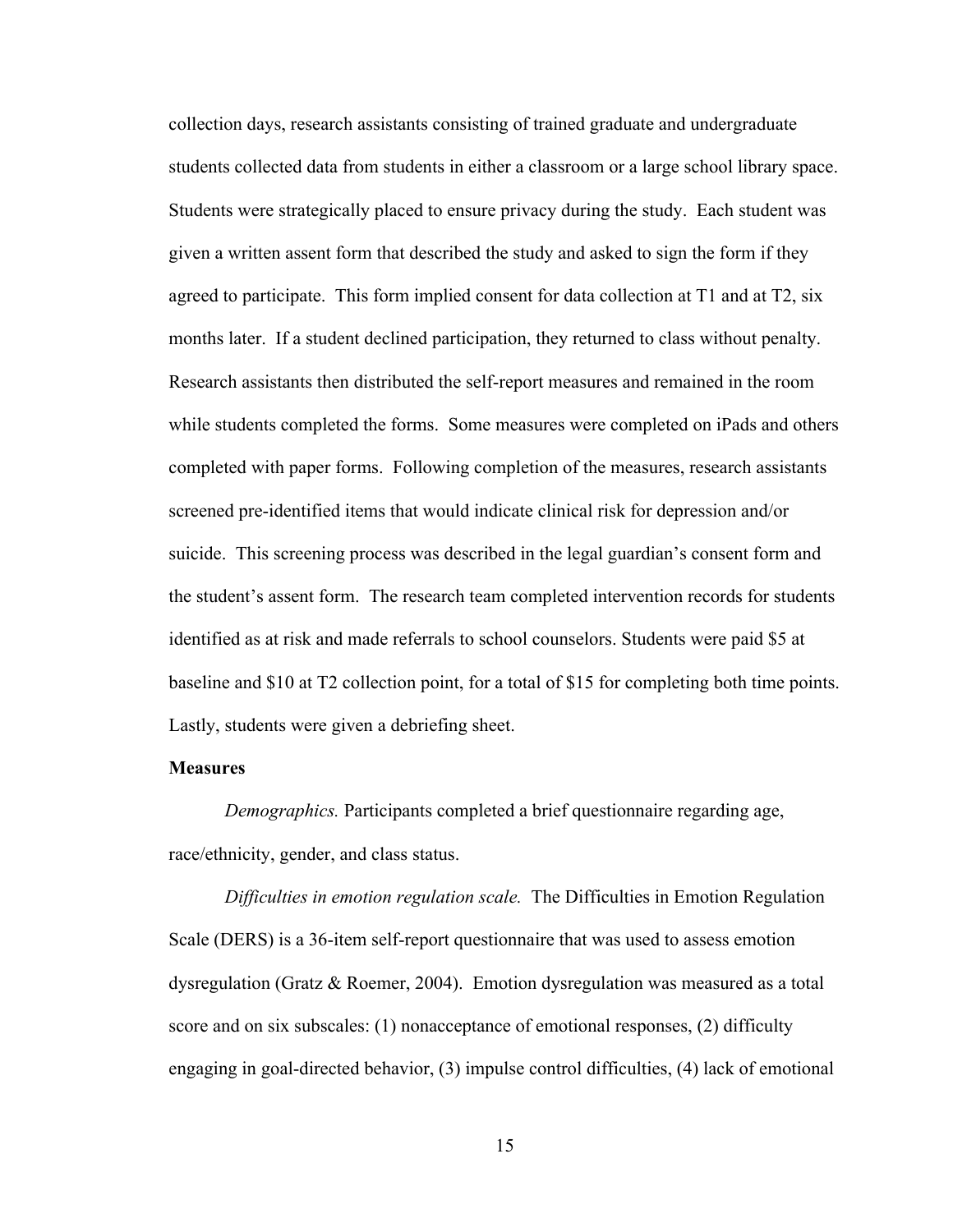awareness, (5) limited access to emotion regulation strategies, and (6) lack of emotional clarity. Participants were asked to indicate how often each statement applied to them on a five-point Likert scale from "almost never  $(0-10\%)$ " = 1 to "almost always  $(91-100\%)$ "  $=$  5. A total emotion regulation score was computed by adding the 36 items for a total DERS score. In addition, total scores for each DERS subscale (nonacceptance, goals, impulse, awareness, strategies, and clarity) were calculated. The total DERS score and scores within each subscale were represented on a continuous scale with higher scores indicating greater emotion regulation difficulties. Validity measures of this questionnaire indicated high internal consistency ( $\alpha$  = 0.86) and acceptable reliability ( $r$  = 0.74; Gratz & Roemer, 2004). Internal consistency for the current study was also high ( $\alpha$  = 0.95). Additionally, internal consistency scores for each subscale were calculated and shown in Table 1.

*Alcohol use disorders identification test.* The Alcohol Use Disorders Identification Test (AUDIT) is a 10-item self-report questionnaire that was used to assess alcohol consumption frequency and problems caused by alcohol (Saunders et al., 1993). It has a nominal response format coded 0 to 4. An example of a frequency question was, "How many standard drinks containing alcohol do you have on a typical day when drinking?" with answers "Never" (coded 0), "Monthly or less" (coded 1), "2-4 times a month" (coded 2), "2-3 times a week" (coded 3), or "4 or more times a week" (coded 4; Saunders et al., 1993). An example of a problem identification question was, "During the past year, have you been unable to remember what happened the night before because you had been drinking?" with answers "Never," "Less than monthly," "Monthly," "Weekly," or "Daily or almost daily" (Saunders et al., 1993). Research supports the use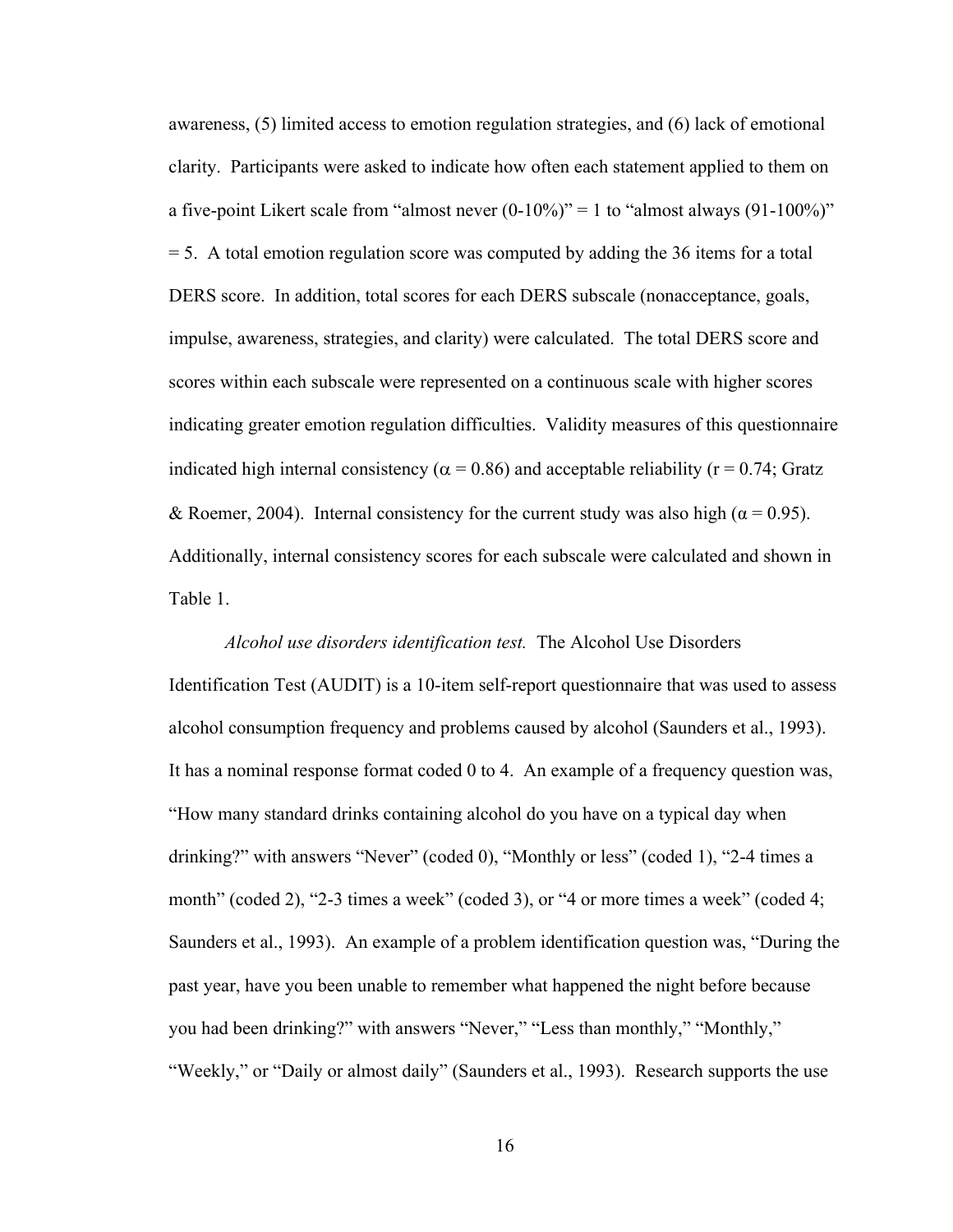of the AUDIT for adolescents ages 14 to 18, suggesting cut points of 2 for identifying any alcohol problem use and 3 for alcohol abuse or dependence (Knight et al., 2003). For the purpose of the present study, scores were continuous with higher scores representing greater alcohol use and related problems. A comprehensive review of the psychometric properties of the AUDIT found the measure to have high internal consistency ( $\alpha$  = 0.80) and reliability ( $r = 0.85$ ; de Meneses-Gaya, Zuardi, Loureiro, & Crippa, 2009). Internal consistency for the current study was high for baseline measurement ( $\alpha$  = .81) and acceptable for T2 ( $\alpha$  = .71).

# **Data Analysis Plan**

Analyses were conducted using SPSS version 27.0. Baseline descriptive characteristics of the overall sample were conducted, including demographic information (gender, ethnicity, grade) as well as the means and standard deviations for the outcome variables (T1 AUDIT total score, T2 AUDIT total score).

A negative binomial regression analysis was utilized to test the first hypothesis that adolescents with more emotion regulation difficulties at baseline would endorse greater alcohol use and problems at baseline. The baseline total score of the DERS was entered as the predictor variable. The baseline AUDIT total score served as the outcome variable representing alcohol use and problems. This statistical test examined whether greater emotion regulation difficulties at baseline were associated with baseline levels of alcohol use and problems. Negative binomial regression was chosen because our dependent variable, AUDIT, is an overdispersed count variable (i.e., the variance exceeds the mean).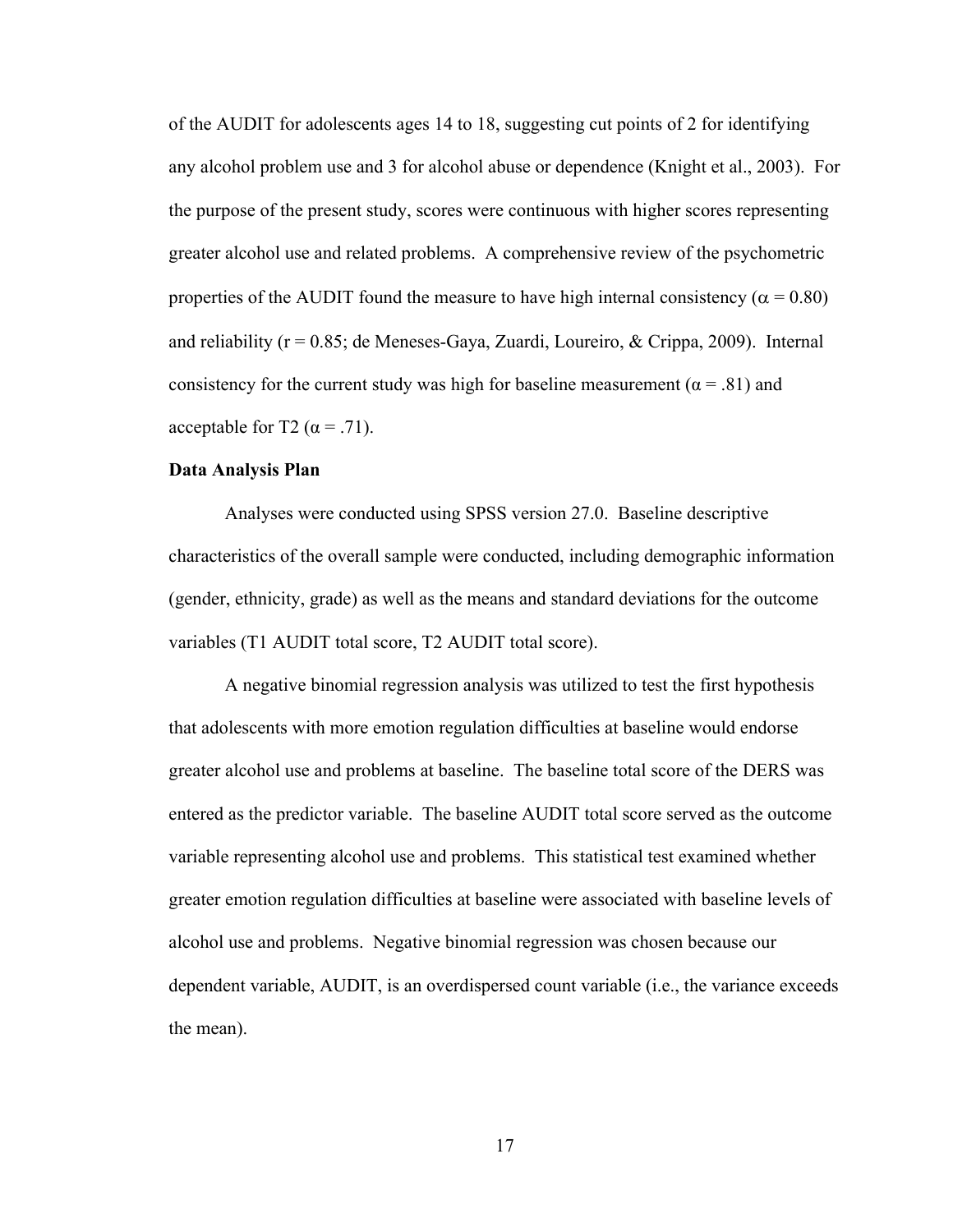Negative binomial regression was also used to test the second hypothesis that Time 1 emotion regulation difficulties would longitudinally predict alcohol use at the sixmonth follow-up. The baseline DERS total score and baseline AUDIT total score were entered as predictor variables. The T2 AUDIT total score served as the outcome variable representing alcohol use and problems at Time 2. This statistical test examined whether baseline emotion regulation difficulties predicted alcohol use and problems at T2, above and beyond baseline AUDIT total score.

Lastly, negative binomial regression analyses were conducted to test the exploratory hypotheses that certain DERS subscales were more predictive of alcohol use than other subscales. To examine whether specific DERS subscales predict alcohol use and problems at baseline, a negative binomial regression analysis was utilized with the six baseline DERS subscale scores as the predictor variables and baseline AUDIT total score as the outcome variable. To examine if certain DERS subscales ere more predictive of alcohol use and problems at T2 than others, the six baseline DERS subscale scores and baseline AUDIT total score served as predictor variables and T2 AUDIT total score was the outcome variable.

### Results

#### **Descriptive Statistics**

On average, students at baseline reported a score of 0.94 (*SD* = 2.52) on the AUDIT, representing alcohol use and problems. For AUDIT total score, 76.3% reported a score of 0 at baseline, 17.5% reported a score of 2 or greater, and 11.2% reported a score of 3 or greater. At the six-month follow-up (T2), students reported an average AUDIT total score of 1.05 (*SD* = 2.85) and 71.1% reported a score of 0, 19.8% reported a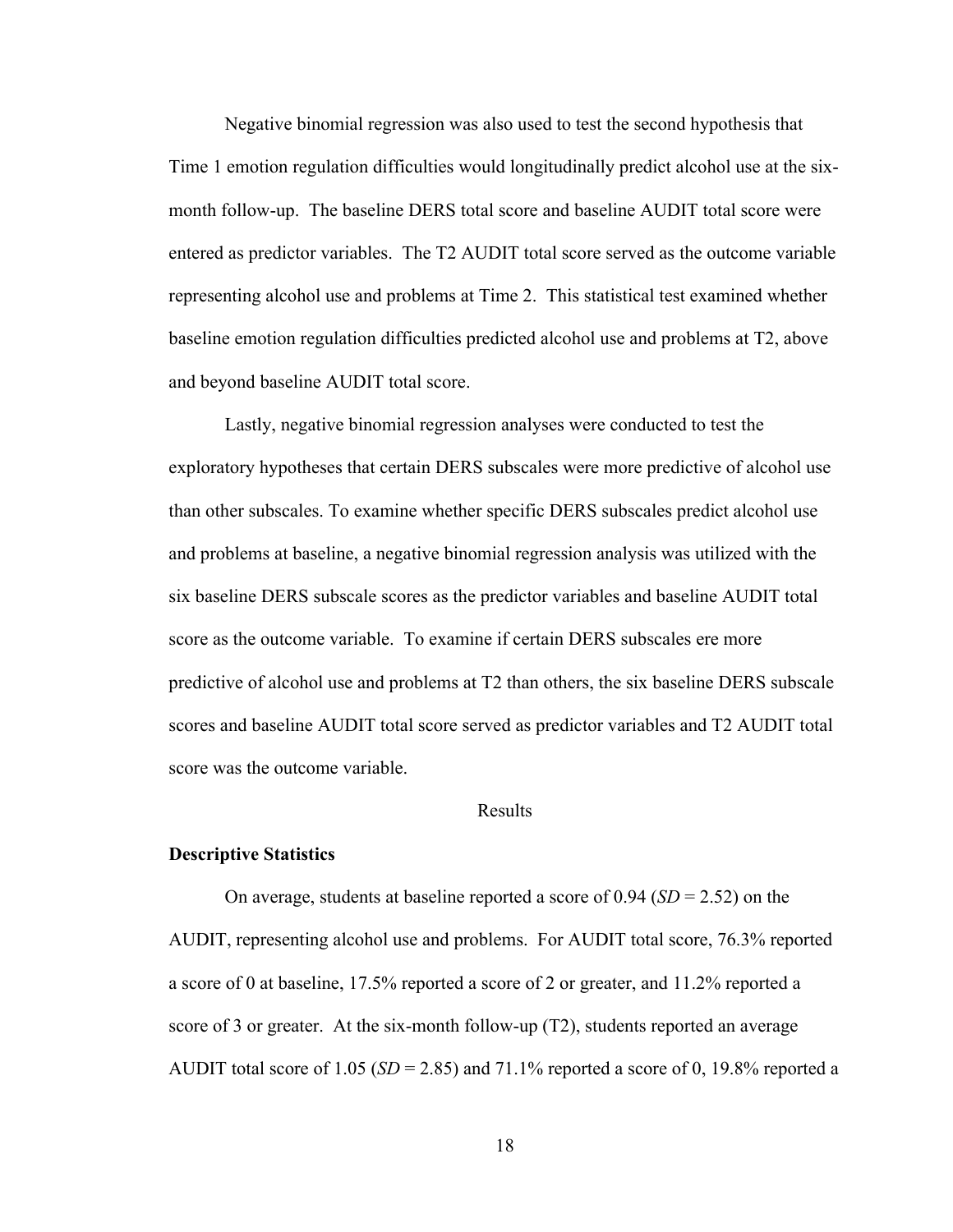score of 2 or greater, and 13.3% reported a score 3 or greater. Means and standard deviations of all variables at Time 1 and Times 2 are shown below in Table 1 and correlations in Table 2.

### **Hypothesis 1**

Table 3 reports the results of the negative binomial regression model with baseline alcohol use and problems (AUDIT total score) as the outcome variable and baseline emotion dysregulation (DERS total score) as the predictor variable. Greater emotion dysregulation scores were significantly associated with an increased likelihood of alcohol use and problems (IRR  $= 1.023$ ,  $p = .000$ ).

# **Hypothesis 2**

Table 4 shows the results of the negative binomial regression model controlling for baseline alcohol use and problems. In this model, baseline alcohol use and problems scores were significantly associated with an increased likelihood of alcohol use and problems at the six-month follow-up (IRR =  $1.348$ ,  $p = .000$ ). Baseline emotion dysregulation scores were not significantly associated with T2 alcohol use and problems  $\text{(IRR} = 1.001, p = .919).$ 

### **Exploratory Hypotheses**

Table 5 reports the results of the negative binomial regression model with baseline alcohol use as the outcome variable and baseline DERS subscale scores (nonacceptance, goals, impulse, awareness, strategies, clarity) as the predictor variables. Greater impulse control difficulties were significantly associated with an increased likelihood of alcohol use and problems (IRR =  $1.066$ ,  $p = .038$ ).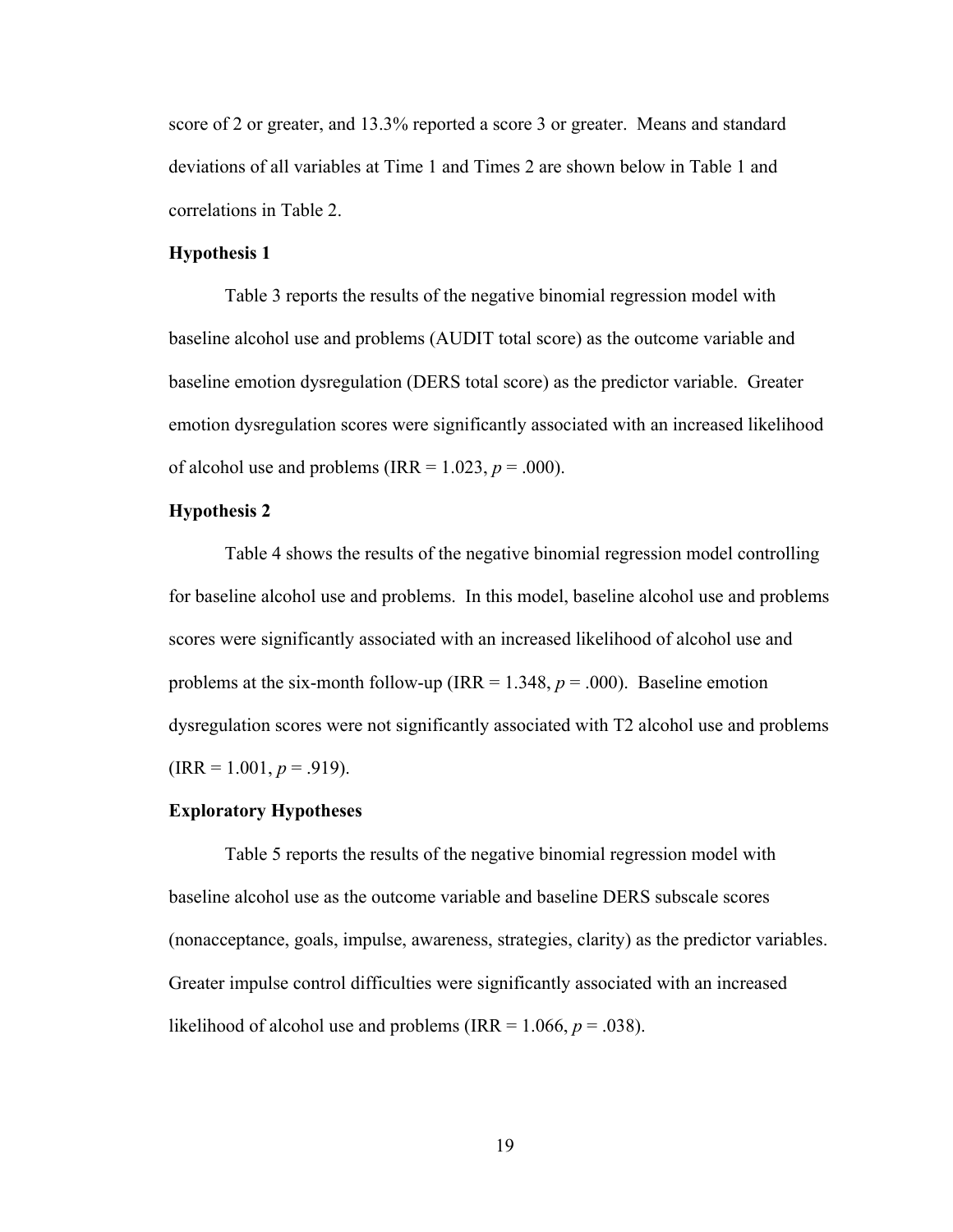Table 6 shows the results of the negative binomial regression model examining the six DERS subscales and controlling for baseline alcohol use and problems. In this model, baseline alcohol use and problems scores were significantly associated with an increased likelihood of alcohol use at the six-month follow-up (IRR =  $1.340, p = .000$ ). Additionally, greater lack of emotional awareness scores at baseline were significantly associated with alcohol use and problems at T2 (IRR =  $1.082$ ,  $p = .005$ ).

## Discussion

Alcohol use among adolescents is a significant public health concern, and this early use amplifies many of the negative physical, emotional, relational, and psychological consequences and risks of substance use. Research examining alcohol use factors and motivators, like emotion dysregulation, in these young individuals is critical. The purpose of the present study was to longitudinally measure emotion dysregulation and alcohol use in adolescence to assess their relationships and how facets of emotion dysregulation relate to alcohol use over time. Overall results provide support for an association between emotion dysregulation and alcohol use and problems in adolescent populations.

Hypothesis 1 was supported in that adolescents with more emotion regulation difficulties at baseline endorsed greater alcohol use and problems at baseline. This finding adds important information to the literature on emotion dysregulation and alcohol use and problems by expanding the work to include adolescents. Additionally, the finding aligns with Dvorak and colleagues (2014), who found that college students with more emotion regulation difficulties endorsed greater alcohol-related consequences (Dvorak et al., 2014). Moreover, this finding is supported by past research showing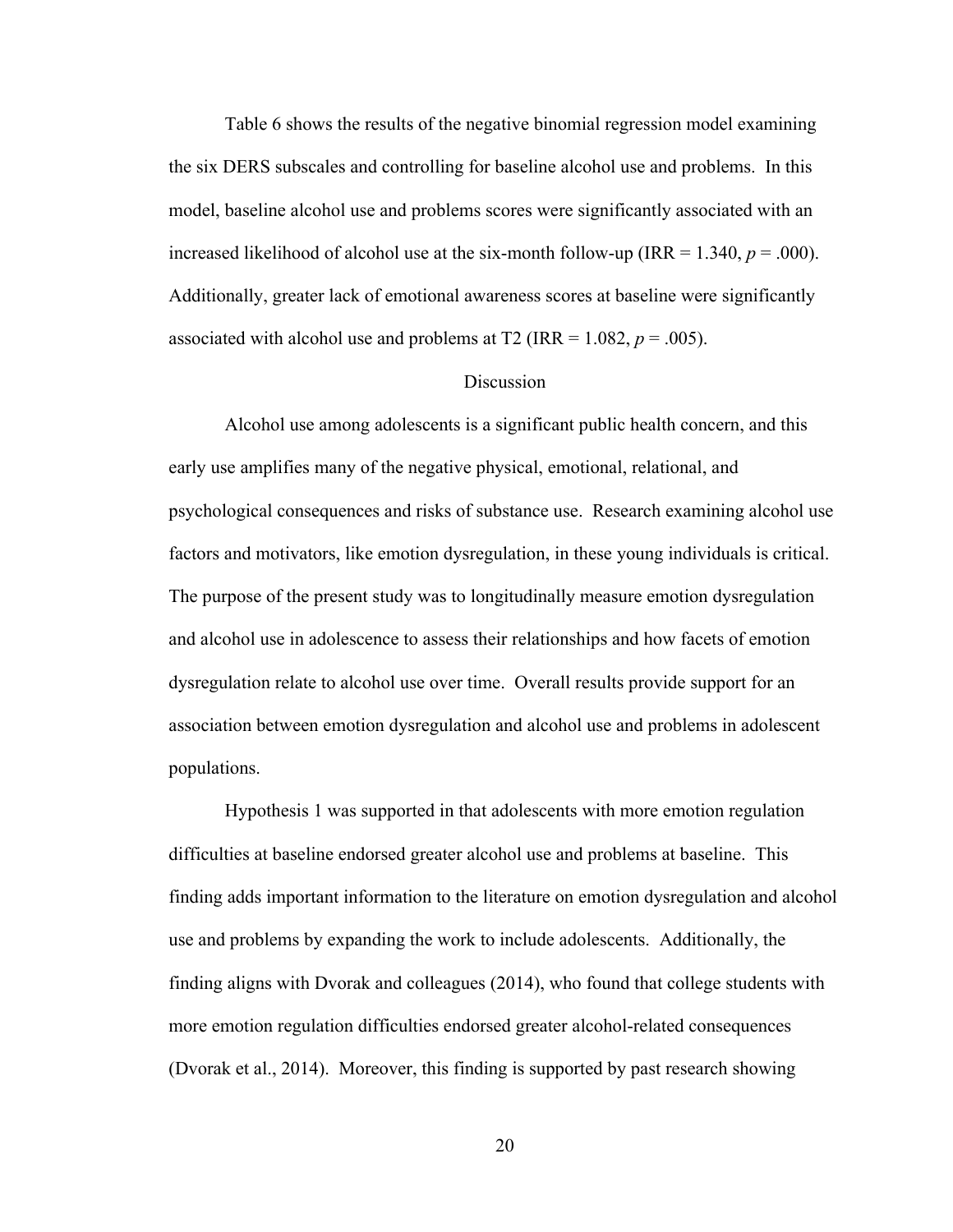greater deficits in emotion regulation for substance use groups than control groups in samples of recently abstinent adults (Azizi et al., 2019; Fox et al., 2007, 2008). These studies and the current study suggest emotion dysregulation is a significant contributor to current and past alcohol use, problems, and alcohol-related consequences for various populations.

Recognizing this meaningful relationship between emotion dysregulation and substance use, interventions targeting emotion regulation may positively impact drinking levels in adolescence. Sloan and colleagues (2018) examined the efficacy of such an intervention in a mixed methods case series design with ten participants between the ages of 16-20 receiving residential treatment for alcohol and other drugs. Following completion of an Emotion Regulation and Impulse Control (ERIC) intervention, 60% of the participants reported clinically significant reductions in overall emotion dysregulation, and the intervention was rated to be both acceptable and feasible within this population. Future research is needed to determine whether changes in emotion dysregulation lead to decreases in alcohol and drug use. Given the finding from the present study that adolescents with more emotion regulation difficulties at baseline endorsed greater alcohol use and problems at baseline, future research should consider examining interventions similar to the ERIC in non-clinical samples. Considering the promising results from the ERIC intervention with young people in treatment, it is probable that non-treatment seeking adolescents would also benefit from an intervention targeting emotion dysregulation.

Hypothesis 2 was not supported in that emotion regulation difficulties at baseline did not longitudinally predict alcohol use and problems six months later at Time 2.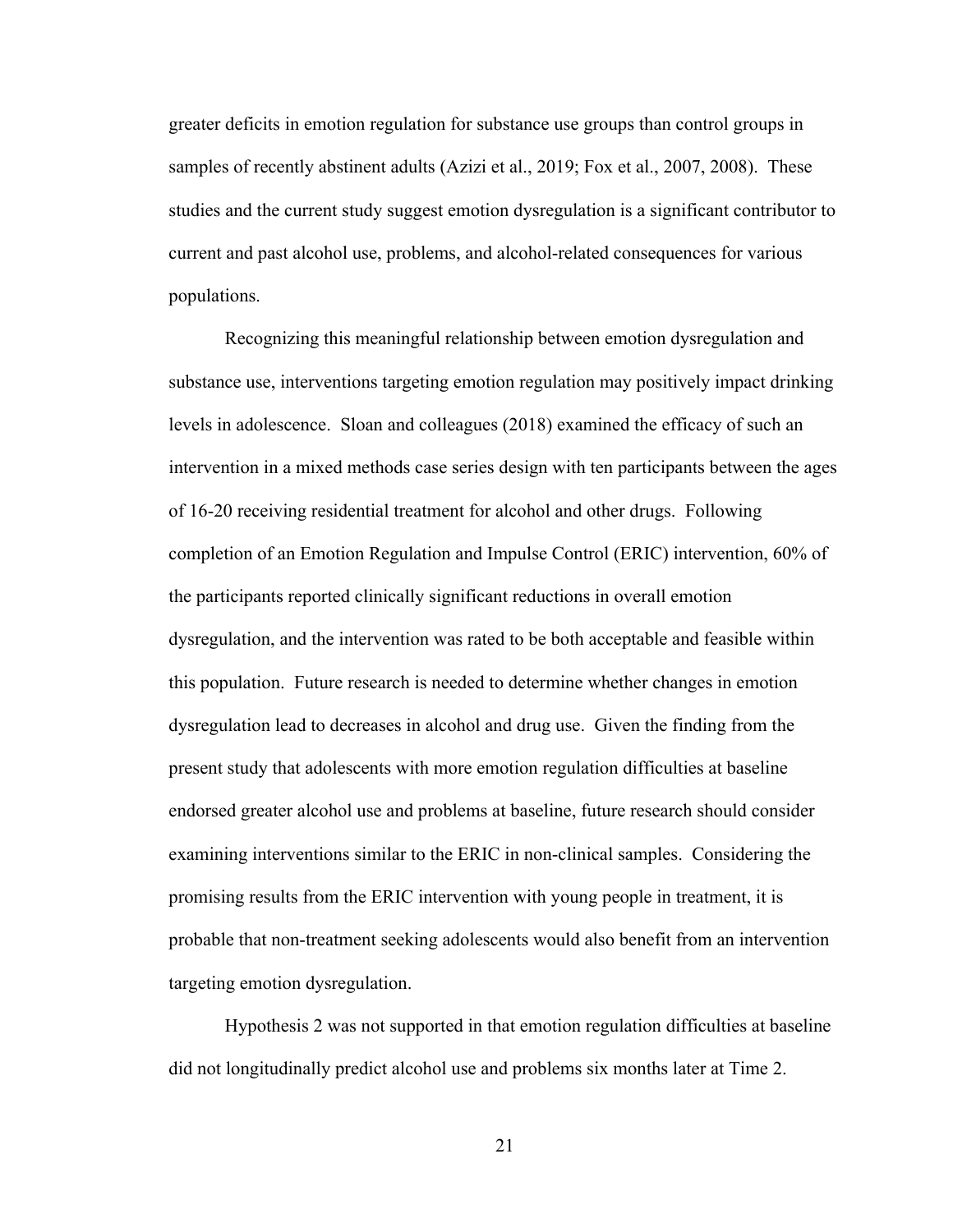Rather, results showed that baseline alcohol use and problems significantly predicted alcohol use and problems at Time 2. These results suggest that when including baseline alcohol use and problems in the model, baseline emotion dysregulation is not predictive of future alcohol use and problems. Though baseline alcohol use and problems were the strongest and only predictor of future alcohol use and problems in the model, emotion dysregulation measured as one construct may be too broad to capture longitudinal predictions. In another study of prospective research of emotion dysregulation and substance use, Hessler and Katz (2010) assessed emotional competence and the probability of using illicit drugs. Their measure of emotional competence was conceptualized on three dimensions: awareness/understanding, expressivity, and regulation. As demonstrated in the findings within the exploratory hypotheses discussed further below, parsing out emotion dysregulation into subscales helps elucidate which facets of emotion dysregulation are predictive of future alcohol use and problems. Additionally, it is possible that a longer time frame is needed to capture longitudinal effects and six-months was insufficient. Future research should assess variables across a larger timespan such as 12 or 18 months.

Regarding the first exploratory hypothesis involving the subscales of the DERS (nonacceptance, goals, impulse, awareness, strategies, and clarity), greater impulse control difficulties at baseline were found to be significantly associated with an increased likelihood of alcohol use and problems at baseline. This finding aligns with many other studies that have found links between substance use and impulsivity (Azizi et al., 2019, Dvorak et al., 2014, Fox et al., 2008, Fox et al., 2007, Verdejo-García et al., 2008). Notably, in three studies comparing substance use groups to community controls,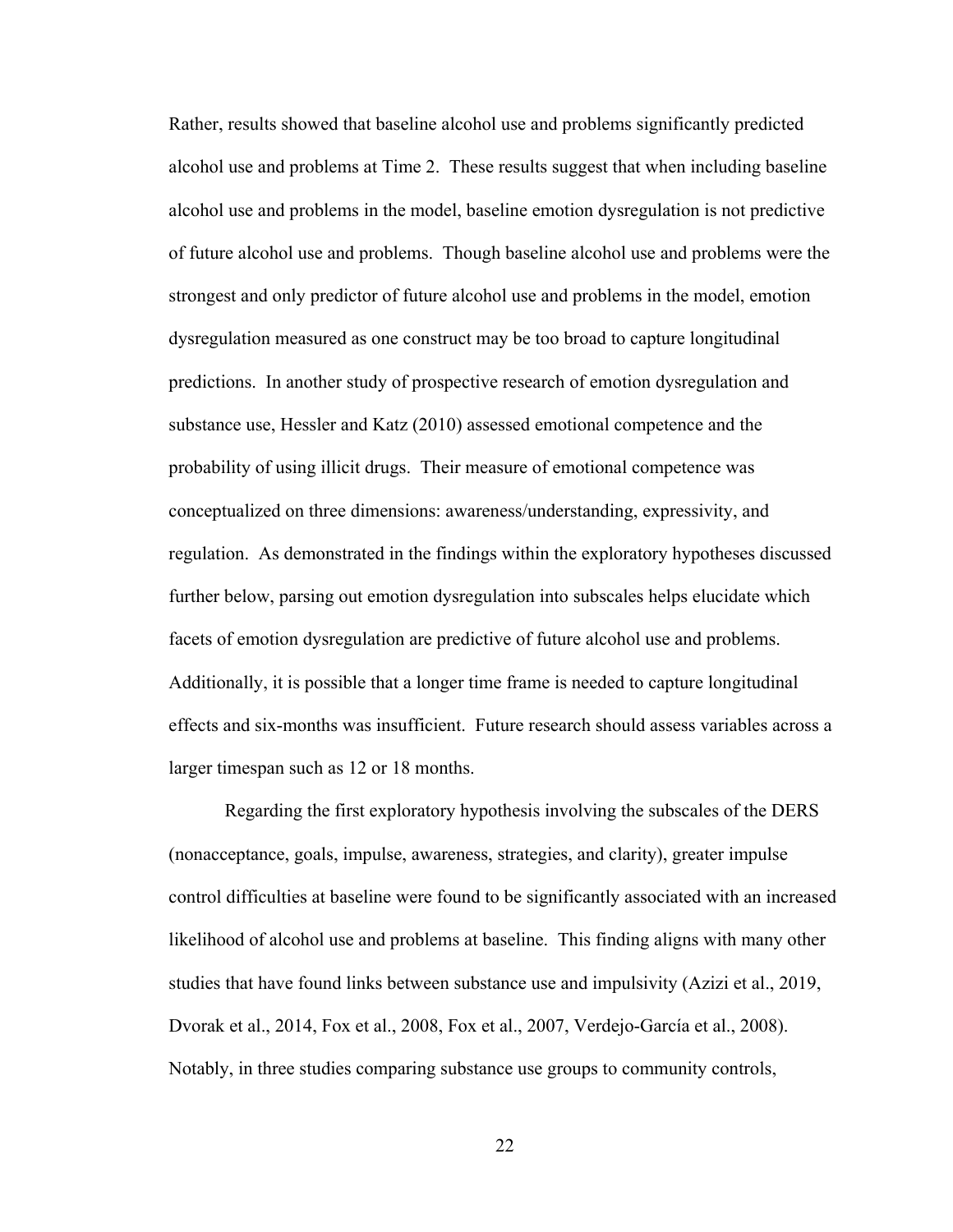individuals in all three substance use groups (users of opioid and methadone maintenance, recently abstinent cocaine patients, and recently abstinent individuals who struggled with alcohol use disorders) shared increased difficulties in the DERS subscale of impulsivity. Furthermore, substance use groups demonstrated sustained difficulties in impulsivity following treatment, thus underscoring this subscale's significance (Fox et al., 2008, Fox et al., 2007).

Also, in a sample of college students, facets of impulse control difficulties were positively related to the number of alcohol-related consequences endorsed (Dvorak et al., 2014). Our study extends this finding to adolescents. The above studies and the current finding align with an extensive review that suggests impulsivity may be a pre-existing vulnerability marker for substance use disorders (Verdejo-García et al., 2008). The subscale of impulse control difficulties is associated with substance use in adult and college populations, and as supported in the current study, impulse control difficulties are associated with adolescent alcohol use and problems.

Given that greater impulse control difficulties at baseline are linked with an increased likelihood of alcohol use and problems at baseline among adolescents in the present sample, interventions targeting impulsivity in adolescents may improve alcohol use outcomes. In a review of self-control interventions, several cognitive and behavioral interventions aimed at promoting self-control and reducing impulsivity have found promising findings among children and adults, and results suggest that these interventions may help with a wide range of diseases and disorders concerned with impulse-control (Smith et al., 2019). For example, one behavioral intervention targeted delay tolerance, the ability to suitably tolerate delays, among children with attention deficit hyperactivity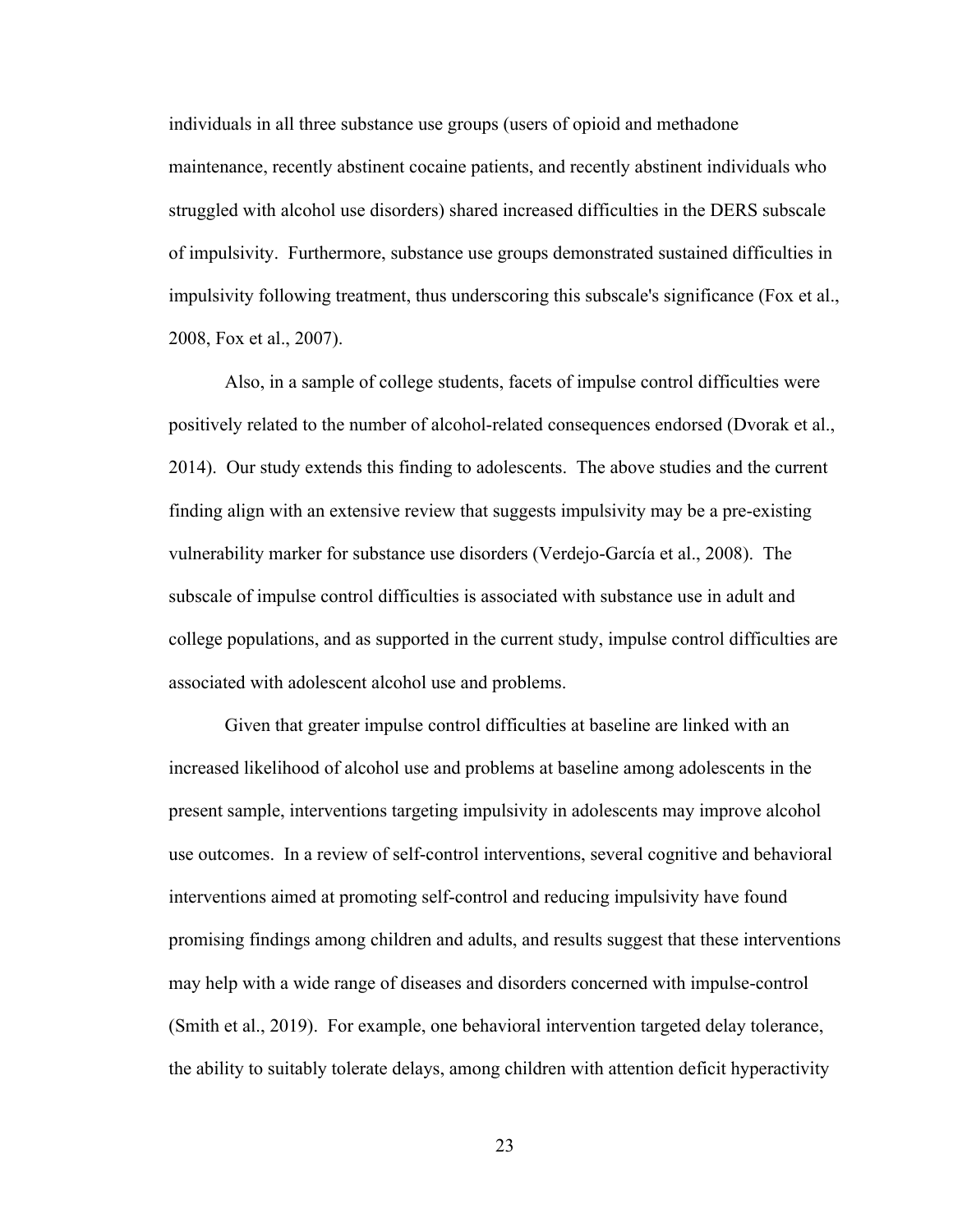disorder (Binder et al., 2000). The study found that improving tolerance positively affected choice behavior and self-control among participants (Binder et al., 2000). Findings from the present study indicate that application of such interventions targeting self-control and related constructs may reduce impulse control difficulties in adolescents and improve drinking outcomes.

Concerning the second exploratory hypothesis that certain subscales of the DERS are more predictive of future alcohol use and problems, it was found that a greater lack of emotional awareness at baseline was predictive of alcohol use and problems at Time 2. This finding suggests that lack of emotional awareness is a significant predictor of future alcohol use and problems among adolescents, even when baseline alcohol use and problems were included in the model. Hessler and Katz (2010) examined longitudinal associations between emotion dysregulation (measured using the Child and Adolescent Meta-Emotion Interview) and illicit drug use in a sample of 88 children at age 9 (Time 1) and age 16 (Time 2). They found that individuals with low emotional awareness in childhood had a higher probability of using illicit drugs seven-years later. Interestingly, the study assessed awareness of the emotions of sadness and anger and found that the model including anger was significant, suggesting that lack of awareness of anger in middle childhood predicted illicit drug use during adolescence. The present study extends the findings of Hessler and Katz (2010) by showing that lack of emotional awareness is connected to future alcohol use and problems among adolescents. Future studies should examine if awareness of certain emotions is also connected to alcohol use and problems.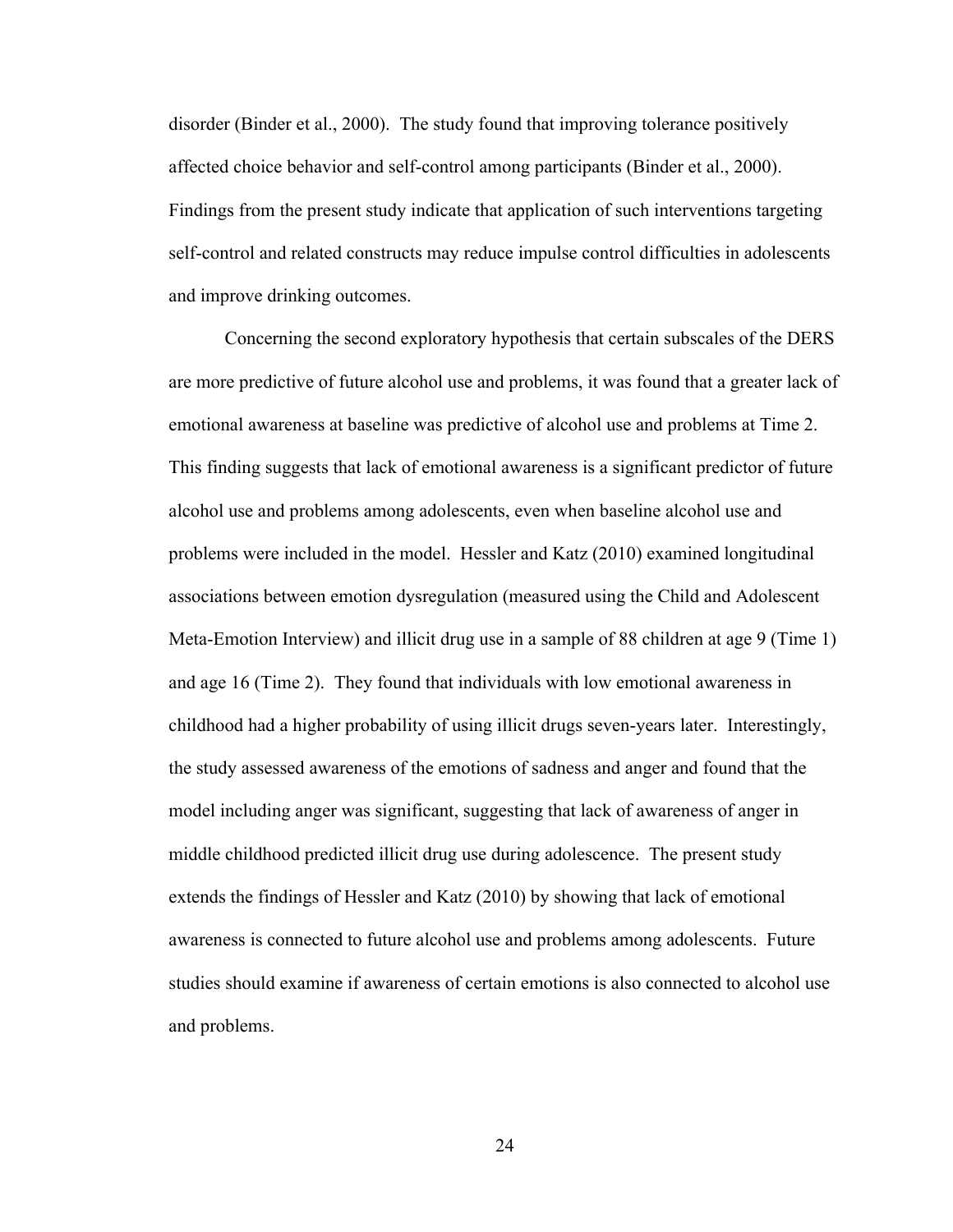Based on the current study's finding that lack of emotional awareness predicts adolescent alcohol use and problems six months later, interventions targeting emotional awareness, such as mindfulness-based interventions (MBIs), may improve adolescent substance use outcomes. Mindfulness interventions aim to increase awareness of one's thoughts, feelings, bodily sensations, and environment by promoting acceptance and attention of thoughts and emotions without judgement (Sancho et al., 2018). For adolescents with low awareness of their emotions and higher likelihood to turn to risky behaviors to cope, increased mindfulness may help these individuals by equipping them with emotion regulation-related skills. In a systematic review of 54 controlled trials measuring the efficacy of MBIs for substance and behavioral addictions in adults, results suggested that interventions were successful in improving mood state and emotion dysregulation, and in decreasing craving and dependence symptoms (Sancho et al., 2018). Although the review did not include adolescents, another review of MBI efficacy did include studies with children and adolescents and found improved mental health outcomes for those in MBIs relative to controls (Dunning et al., 2018). Taken together, these reviews highlight the potential of using MBIs to increase emotional awareness and reduce alcohol use and problems in adolescence.

Limitations of the current study include that alcohol use and problems data were collected via retrospective self-reports. The data may have been subject to biases because sensitive substance use information was collected in a school setting, which may have negatively influenced accurate reporting. However, previous research with adolescents found that most school teenagers gave consistent reports of substance use involvement (Winters et al., 1990). Furthermore, the current study attempted to reduce potential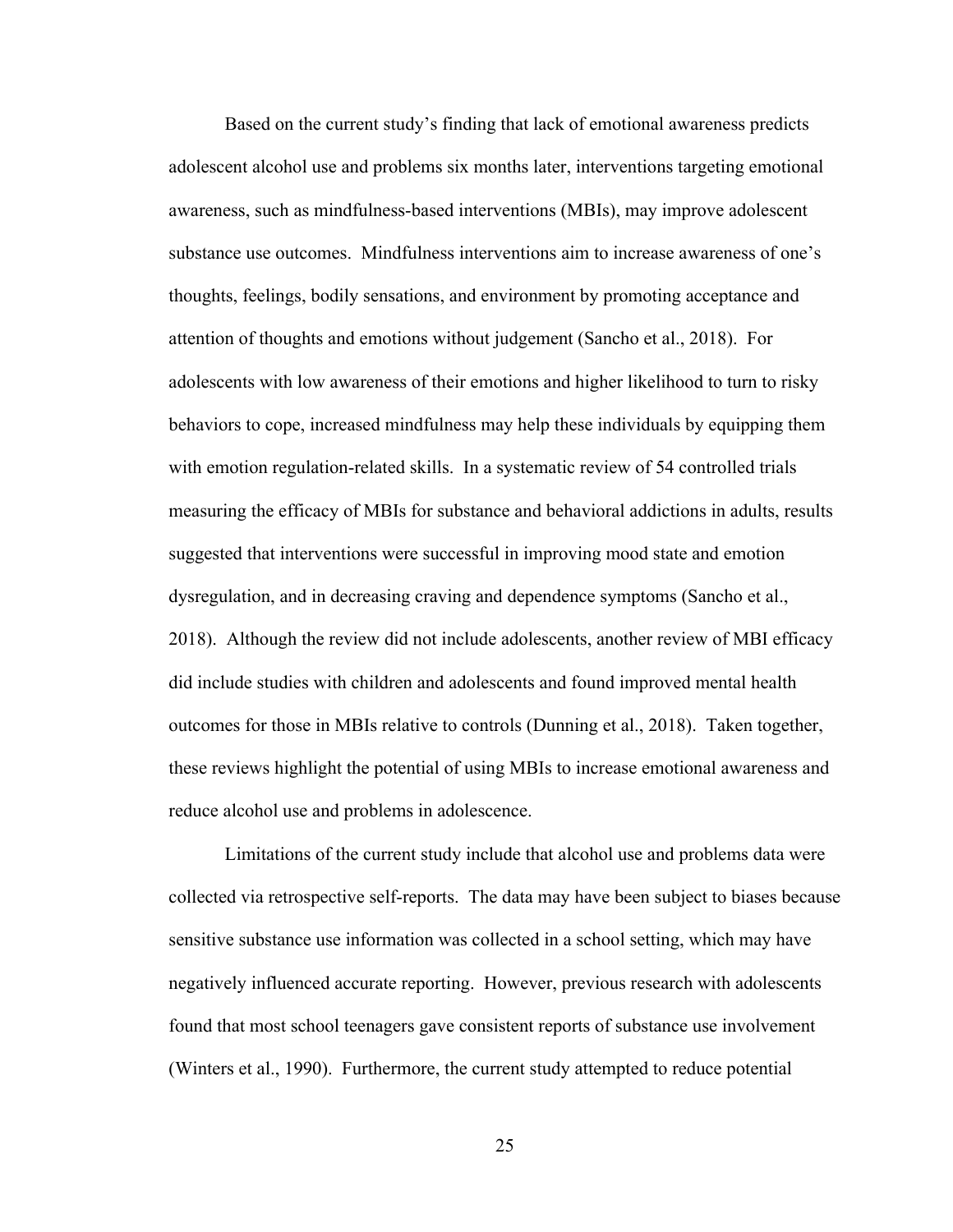biases by placing students in a private location and assuring confidentiality and anonymity of responses that did not indicate suicide risk. This was done by having participants complete alcohol use and problems questions on an iPad rather than paper and pencil to provide increased anonymity. Nonetheless, future studies should utilize Ecological Momentary Assessment (EMA) or daily diary reporting to track substance use. These methods reduce errors by assessing participants more frequently to prevent memory inaccuracies and by assessing participants privately through apps or text messaging to encourage honesty.

Additionally, due to COVID-19, a six-month follow-up could not be collected from a significant proportion of the participants. As stated in the participant description, of the 695 students assessed at T1, 309 students completed data collection at T2. Though the follow-up rate was only 44%, a sample size of over 300 adolescents across a sixmonth timespan is notable and allowed for adequately powered analyses. However, future studies would benefit from collecting data from more adolescents and extending follow-up timespans to one year or longer to examine if associations persist across time.

Furthermore, a limitation of the current study was that an adolescent version of the DERS does not exist. Optimally, measures utilized in a study would be designed and tested for specific populations. Though previous analysis of the DERS with adolescent populations has found the measure to have adequate psychometrics, the awareness subscale was found to have low internal consistency compared to the other subscales (Weinberg & Klonsky, 2009). However, the present study found the awareness subscale to have good internal consistency ( $\alpha = .82$ ) and was very comparable to the other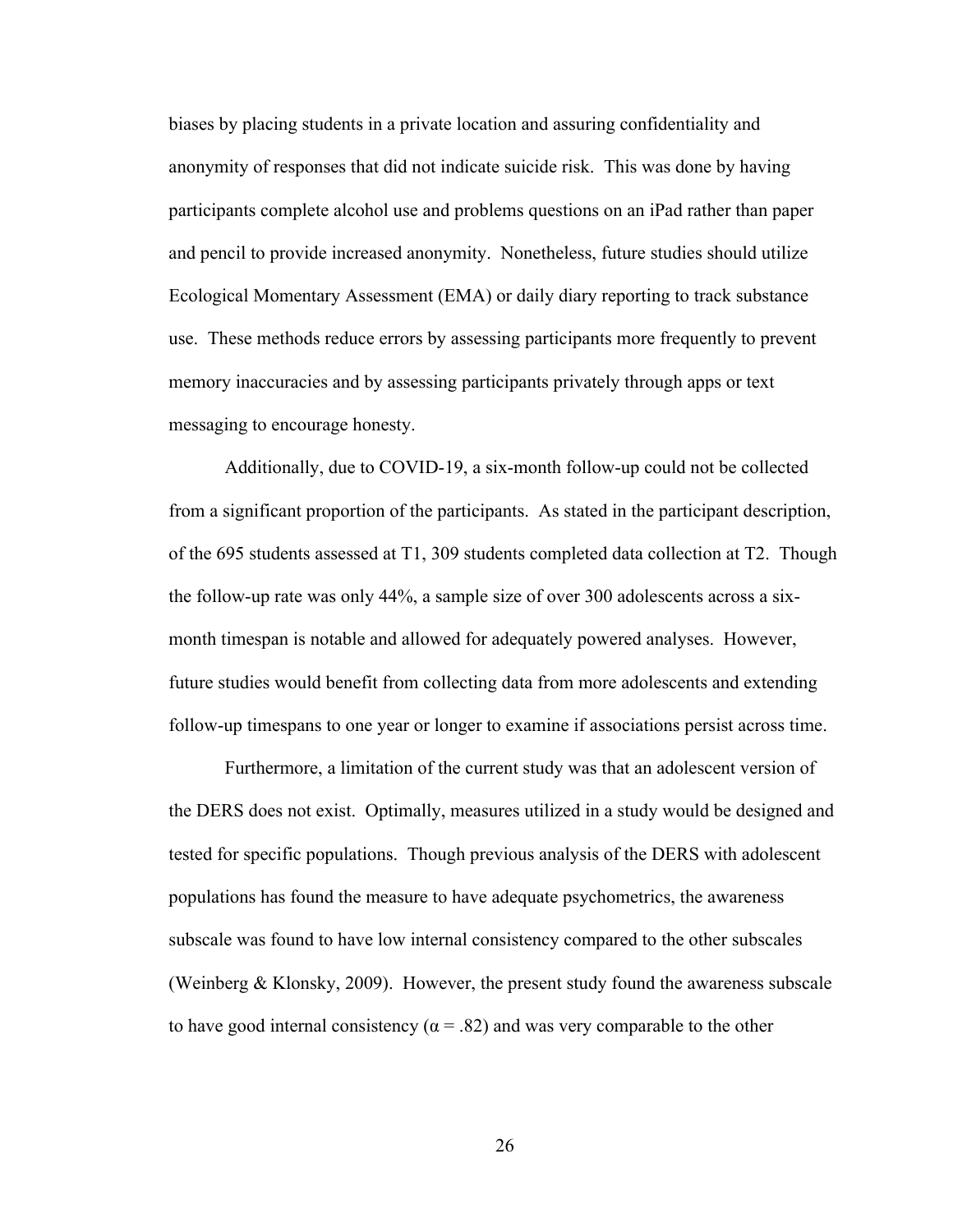subscales, Nevertheless, this should be taken into account when interpreting the findings from our second exploratory hypothesis.

Despite these limitations, this study has significant public health relevance as it identifies emotion regulation and the subscales of impulsivity and emotional awareness as risk factors for alcohol use and problems in adolescents. This information can be incorporated into prevention and intervention programs in schools and beyond to improve alcohol use outcomes. Moreover, the current study fills a gap in the literature by longitudinally examining these constructs across time. Few studies have longitudinally measured substance use and emotion regulation, and even fewer studies have examined these topics among adolescent populations. A longitudinal analysis allows for the examination of risk factors over time and is greatly needed in the adolescent substance use literature. Lastly, the data was collected from adolescents in grades 9-12 in southeastern Kentucky. This demographically representative sample increases the generalizability of the findings and allows for applicability to similar populations.

The current study provides valuable information concerning the role of emotion dysregulation and its facets in current and future adolescent alcohol use and problems. Notably, results confirmed that adolescents with more emotion regulation difficulties were more likely to endorse greater current alcohol use and problems. Secondly, the study narrowed in on the construct of emotion dysregulation and found that adolescents who reported greater impulse control difficulties at baseline were more likely to endorse greater current alcohol use and problems. Lastly, in a longitudinal analysis, findings suggested that adolescents who reported low emotional awareness at baseline were more likely to endorse greater alcohol use and problems six months later. Collectively, these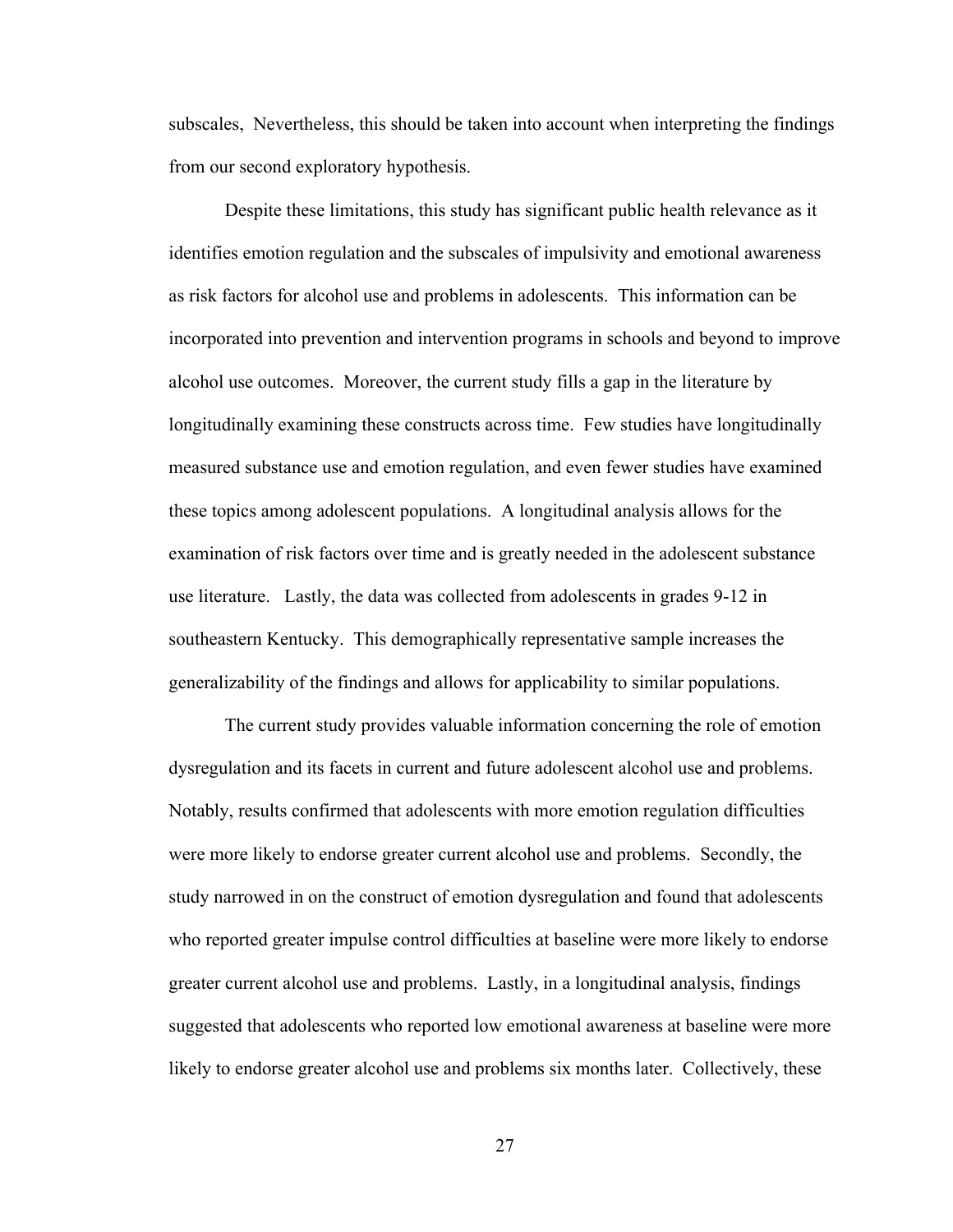results help identify and illuminate the conditions surrounding associations between adolescent emotion dysregulation and substance use behaviors and offer helpful prevention and intervention information.

Though this study helps explain some of the complexities surrounding alcohol use in adolescence, many questions remain that can be explored in future studies. Future studies should examine gender and grade level as moderators of the connection between emotion dysregulation and alcohol use and problems. Given the gender moderation findings from Kliewer and colleagues (2016), which suggests that emotion dysregulation is prospectively associated with increased adolescent substance use for females only, similar patterns may be found when examining gender as a moderator of the connections found in the present study. Additionally, considering substance use generally increases as adolescents progress throughout high school (National Institute on Drug Abuse, 2020), future studies should examine if grade level impacts the role of emotion dysregulation on alcohol use and problems. Almost half (48.1%) of the current sample were high school freshmen, so future studies examining higher grade levels with greater alcohol consumptions patterns may exhibit different findings.

Lastly, cannabis use is also highly prevalent among high schoolers, with 43.7% of 12th graders having reported cannabis use and 27.9% having reported vaping with cannabis (National Institute on Drug Abuse, 2020). Given this high usage, future studies should include cannabis in substance use analyses. Furthermore, studies should also examine the co-use of cannabis and alcohol because although co-use is increasingly common, research understanding concurrent and simultaneous use is lacking. Examining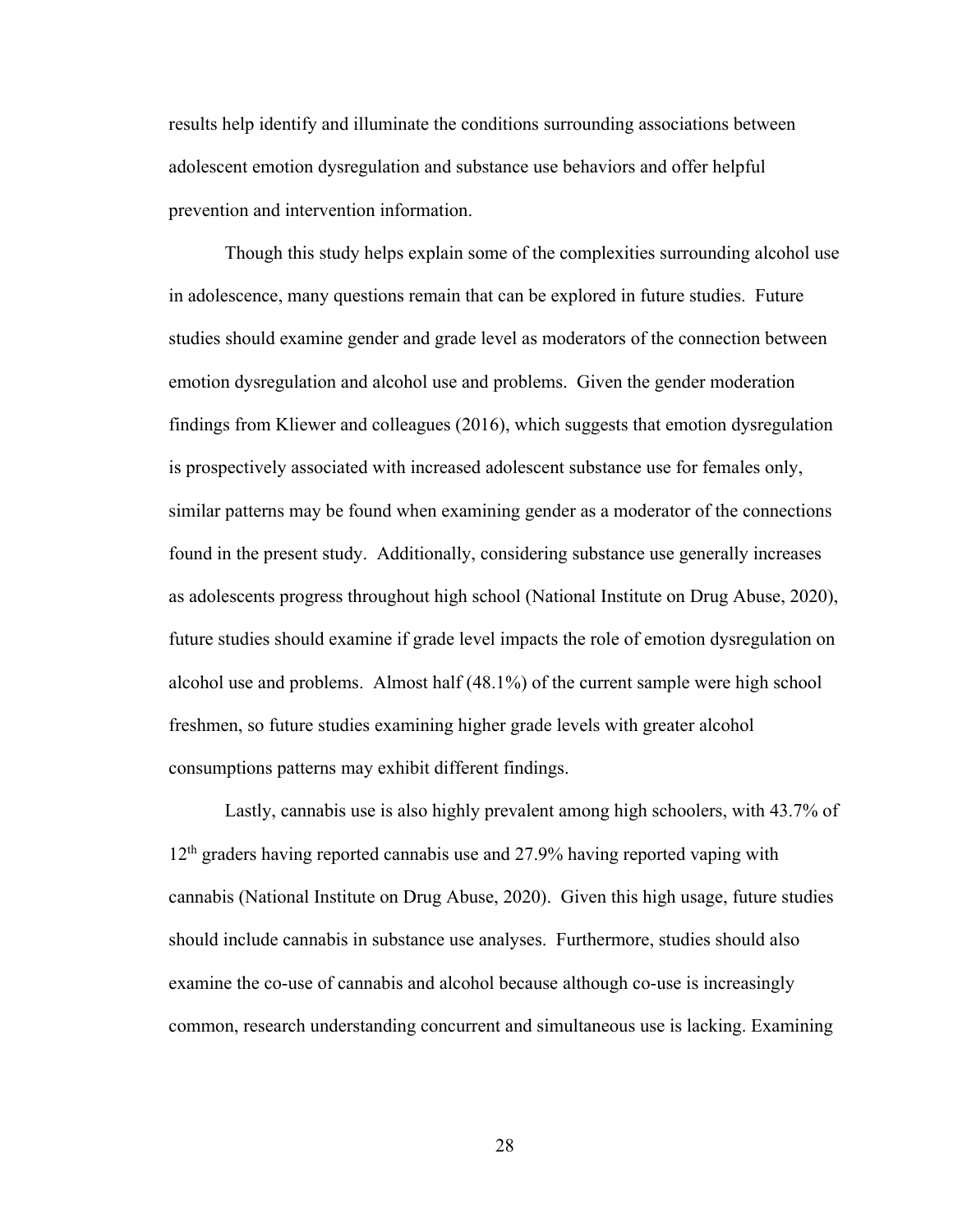these behaviors in relation to emotion dysregulation may further identify risk factors and motivators of adolescent substance use and improve substance use outcomes.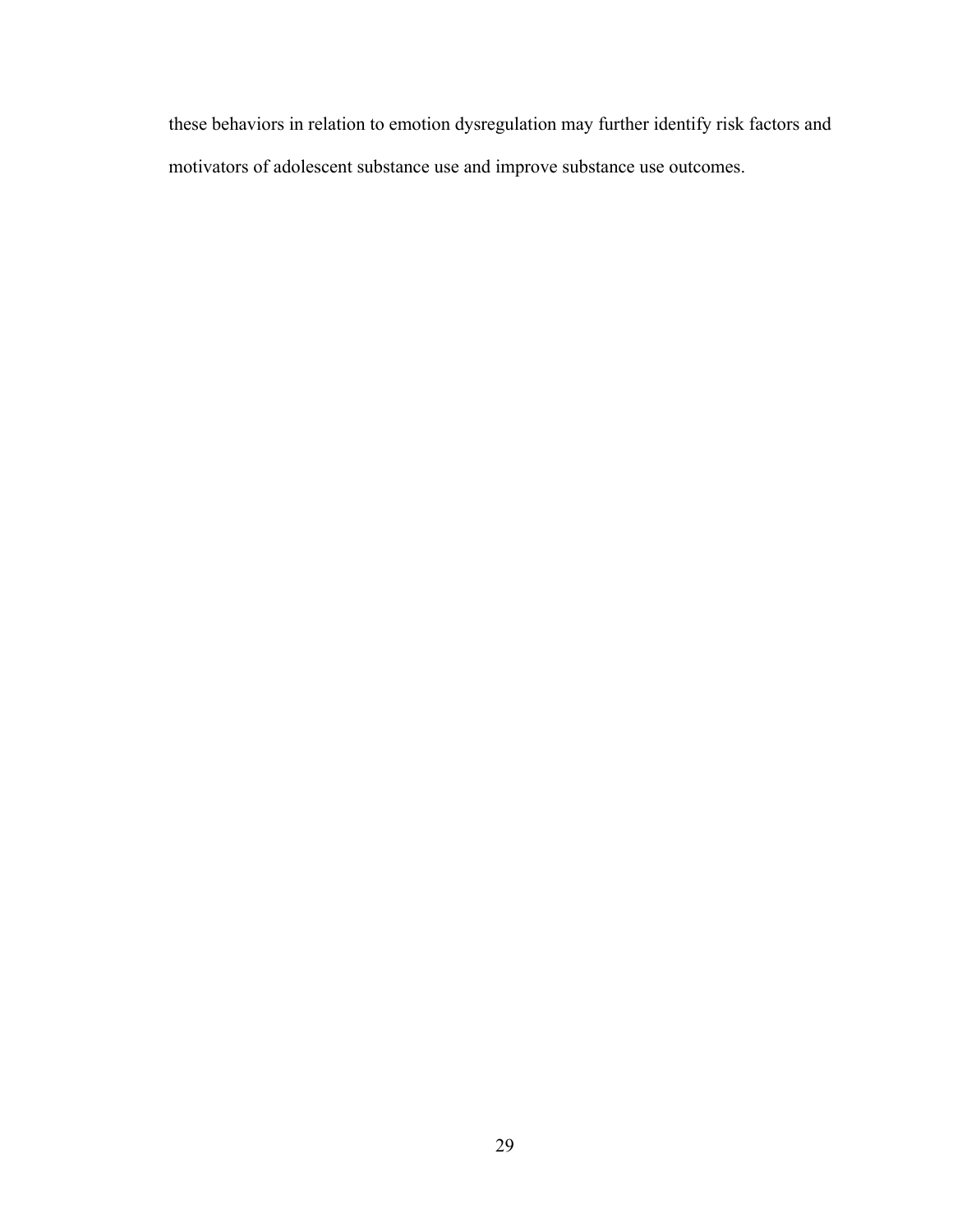### REFERENCES

- Anthony, J. C., & Petronis, K. R. (1995). Early-onset drug use and risk of later drug problems. *Drug and Alcohol Dependence, 40*(1), 9–15. https://doi.org/10.1016/03768716(95)01194-3
- Azizi, S., Maghsoudloo, A., & Baheshmat, S. (2019). Comparison of coping strategies and emotion regulation tendencies among opium users, methadone maintenance treatment clients and normal individuals. *Journal of Research & Health, 9*(6), 533–543. https://doi.org/10.32598/jrh.9.6.533
- Binder, L. M., Dixon, M. R., & Ghezzi, P. M. (2000). A procedure to teach self-control to children with attention deficit hyperactivity disorder. *Journal of Applied Behavior Analysis*, *33*(2), 233–237. https://doi.org/10.1901/jaba.2000.33-233
- Brook, D. W., Brook, J. S., Zhang, C., Cohen, P., & Whiteman, M. (2002). Drug use and the risk of major depressive disorder, alcohol dependence, and substance use disorders. *Archives of General Psychiatry, 59*(11), 1030-1044. https://doi.org/10.1001/archpsyc.59.11.1039
- Centers for Disease Control and Prevention. (2020, October). Underage drinking. Retrieved from https://www.cdc.gov/alcohol/fact-sheets/underage-drinking.htm.
- Cole, P. M., Michel, M. K., & Teti, L. O. (1994). The development of emotion regulation and dysregulation: A clinical perspective. *Monographs of the Society for Research in Child Development, 59*(2–3), 73–102. https://doi.org/10.1111/j.15405834.1994.tb01278.x
- Dawson, D. A., Goldstein, R. B., Chou, P. S., Ruan, J. W., & Grant, B. F. (2008). Age at first drink and the first incidence of adult-onset DSM-IV alcohol use disorders.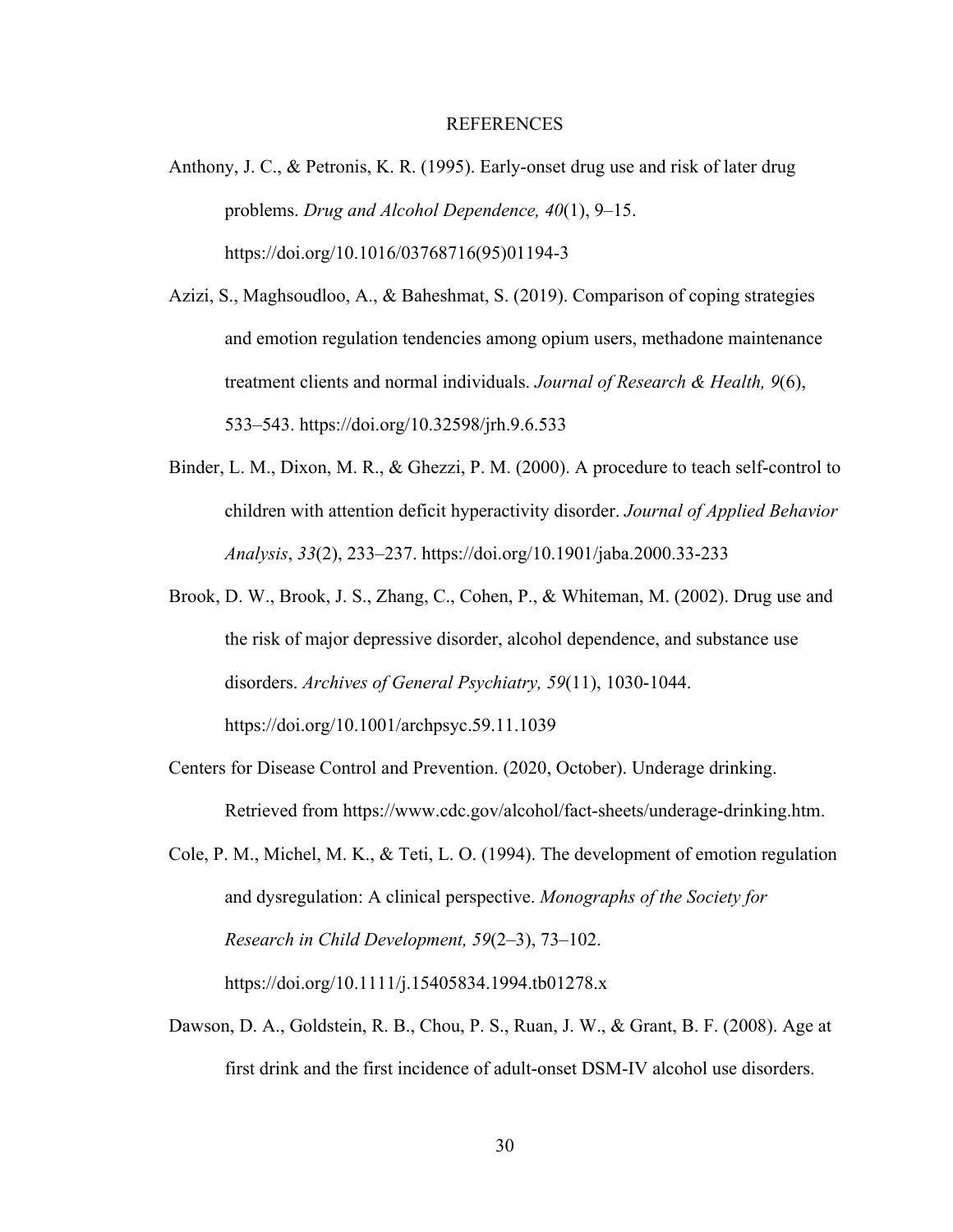*Alcoholism: Clinical and Experimental Research, 32*(12), 2149–2160. https://doi.org/10.1111/j.1530-0277.2008.00806.x

- de Meneses-Gaya, C., Zuardi, A. W., Loureiro, S. R., & Crippa, J. A. S. (2009). Alcohol use disorders identification test (AUDIT): An updated systematic review of psychometric properties. *Psychology & Neuroscience, 2*(1), 83–97. https://doi.org/10.3922/j.psns.2009.1.12
- DeWit, D. J. (2000). Age at first alcohol use: A risk factor for the development of alcohol disorders. *American Journal of Psychiatry, 157*(5), 745–750. https://doi.org/10.1176/appi.ajp.157.5.745
- Dunning, D. L., Griffiths, K., Kuyken, W., Crane, C., Foulkes, L., Parker, J., & Dalgleish, T. (2018). Research review: The effects of mindfulness-based interventions on cognition and mental health in children and adolescents – a metaanalysis of randomized controlled trials. *Journal of Child Psychology and Psychiatry, 60*(3), 244-258. https://doi.org/10.1111/jcpp.12980
- Dvorak, R. D., Sargent, E. M., Kilwein, T. M., Stevenson, B. L., Kuvaas, N. J., & Williams, T. J. (2014). Alcohol use and alcohol-related consequences: Associations with emotion regulation difficulties. *The American Journal of Drug and Alcohol Abuse, 40*(2), 125–130. https://doi.org/10.3109/00952990.2013.877920
- Else-Quest, N. M., Higgins, A., Allison, C., & Morton, L. C. (2012). Gender differences in self- conscious emotional experience: A meta-analysis. *Psychological Bulletin*, *138*(5), 947–981. https://doi.org/10.1037/a0027930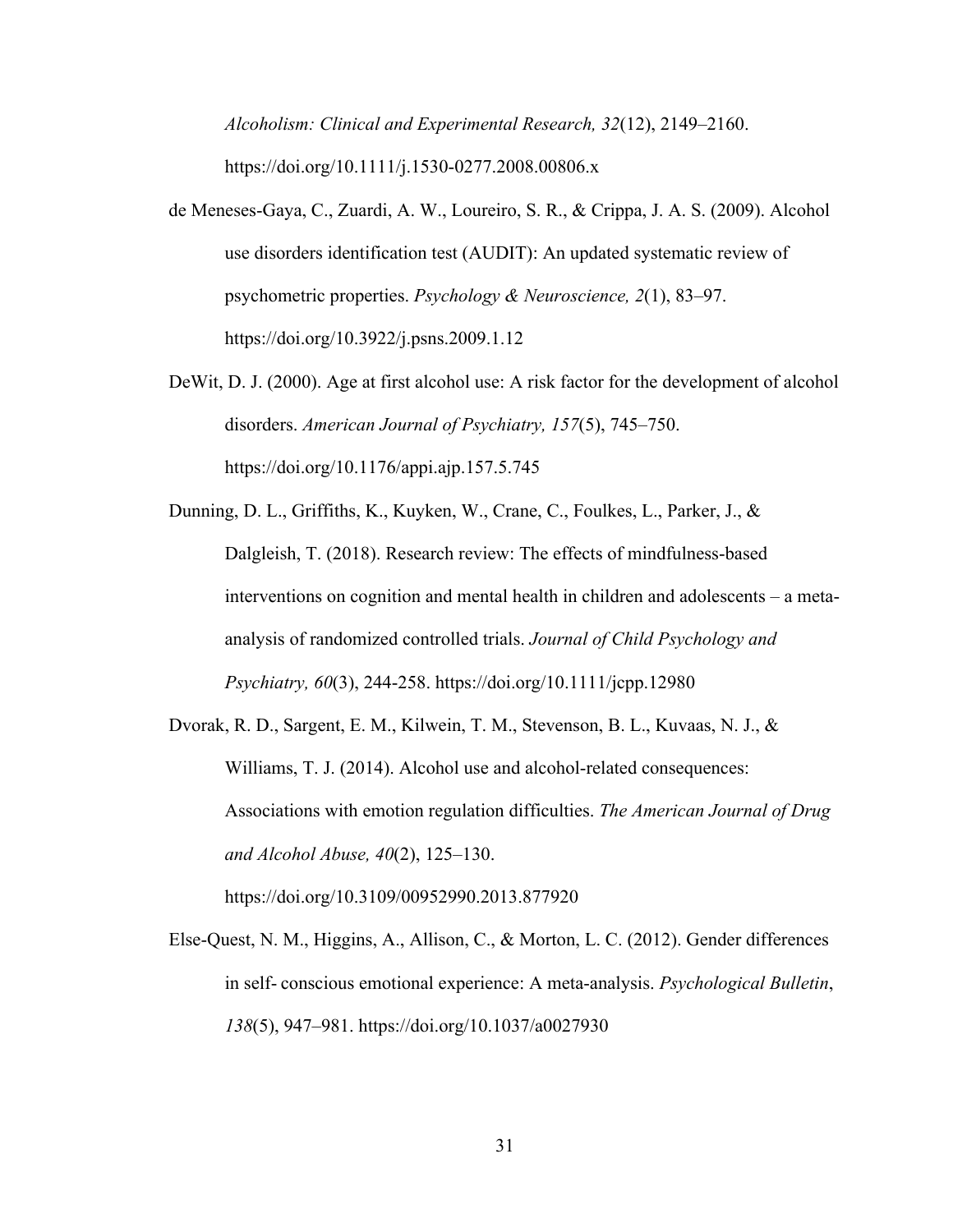Fox, H. C., Axelrod, S. R., Paliwal, P., Sleeper, J., & Sinha, R. (2007). Difficulties in emotion regulation and impulse control during cocaine abstinence. *Drug and Alcohol Dependence, 89*(2–3), 298–301.

https://doi.org/10.1016/j.drugalcdep.2006.12.026

Fox, H. C., Hong, K. A., & Sinha, R. (2008). Difficulties in emotion regulation and impulse control in recently abstinent alcoholics compared with social drinkers. *Addictive Behaviors, 33*(2), 388–394.

https://doi.org/10.1016/j.addbeh.2007.10.002

Gratz, K. L., & Roemer, L. (2004). Multidimensional assessment of emotion regulation and dysregulation: Development, factor structure, and initial validation of the difficulties in emotion regulation scale. *Journal of Psychopathology and Behavioral Assessment, 26*(1), 41–54.

https://doi.org/10.1023/B:JOBA.0000007455.08539.94

Gross, J. J. (2014). *Handbook of emotion regulation*. The Guilford Press.

- Hansell, S., & White, H. R. (1991). Adolescent drug use, psychological distress, and physical symptoms. *Journal of Health and Social Behavior*, *32*(3), 288. https://doi.org/10.2307/2136809
- Hessler, D. M., & Katz, L. F. (2010). Brief report: Associations between emotional competence and adolescent risky behavior*. Journal of Adolescence, 33*(1), 241– 246. https://doi.org/10.1016/j.adolescence.2009.04.007
- Kassel, J. D., Jackson, S. I., & Unrod, M. (2000). Generalized expectancies for negative mood regulation and problem drinking among college students. *Journal of Studies on Alcohol, 61*(2), 332–340. https://doi.org/10.15288/jsa.2000.61.332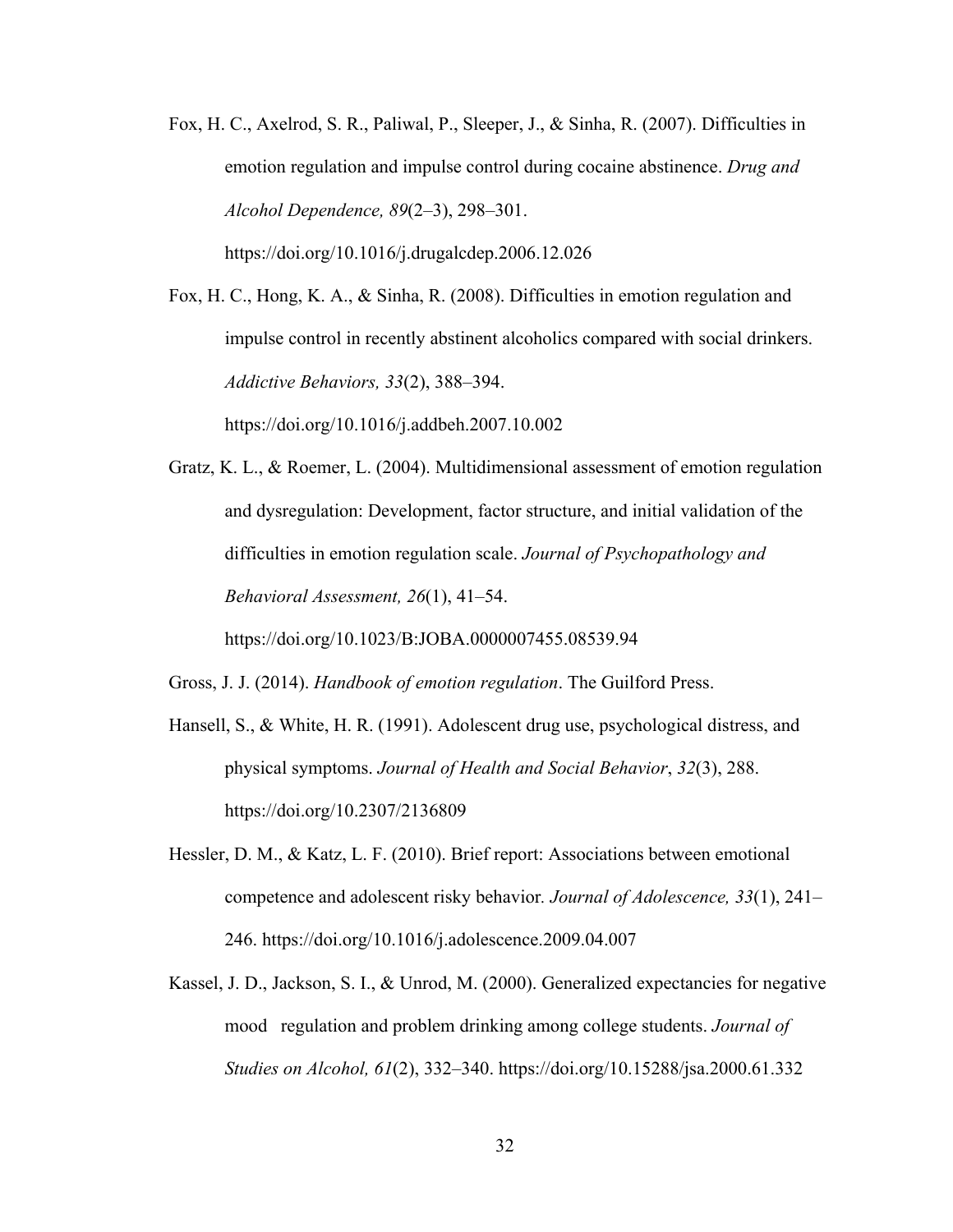- Khantzian, E. J. (1997). The self-medication hypothesis of substance use disorders: A reconsideration and recent applications. *Harvard Review of Psychiatry*, *4*(5), 231– 244. https://doi.org/10.3109/10673229709030550
- Kliewer, W., Riley, T., Zaharakis, N., Borre, A., Drazdowski, T. K., & Jäggi, L. (2016). Emotion dysregulation, anticipatory cortisol, and substance use in urban adolescents. *Personality and Individual Differences*, *99*(1), 200–205. https://doi.org/10.1016/j.paid.2016.05.011
- Knight, J. R., Sherritt, L., Harris, S. K., Gates, E. C., & Chang, G. (2003). Validity of brief alcohol screening tests among adolescents: a comparison of the AUDIT, POSIT, CAGE, and CRAFFT. *Alcoholism, clinical and experimental research*, *27*(1), 67–73. https://doi.org/10.1097/01.ALC.0000046598.59317.3A
- Kober, H., & Bolling, D. (2014). Emotion regulation in substance use disorders. In J. J. Gross (Ed.), *Handbook of emotion regulation,* 2nd ed. (pp. 428–446). The Guilford Press.
- Mandavia, A., Robinson, G. G. N., Bradley, B., Ressler, K. J., & Powers, A. (2016). Exposure to childhood abuse and later substance use: Indirect effects of emotion dysregulation and exposure to trauma: Emotion regulation as a mediator of childhood. *Journal of Traumatic Stress*, *29*(5), 422–429. https://doi.org/10.1002/jts.22131

McLaughlin, K. A., Hatzenbuehler, M. L., Mennin, D. S., & Nolen-Hoeksema, S. (2011). Emotion dysregulation and adolescent psychopathology: A prospective study. *Behaviour Research and Therapy, 49*(9), 544–554. https://doi.org/10.1016/j.brat.2011.06.003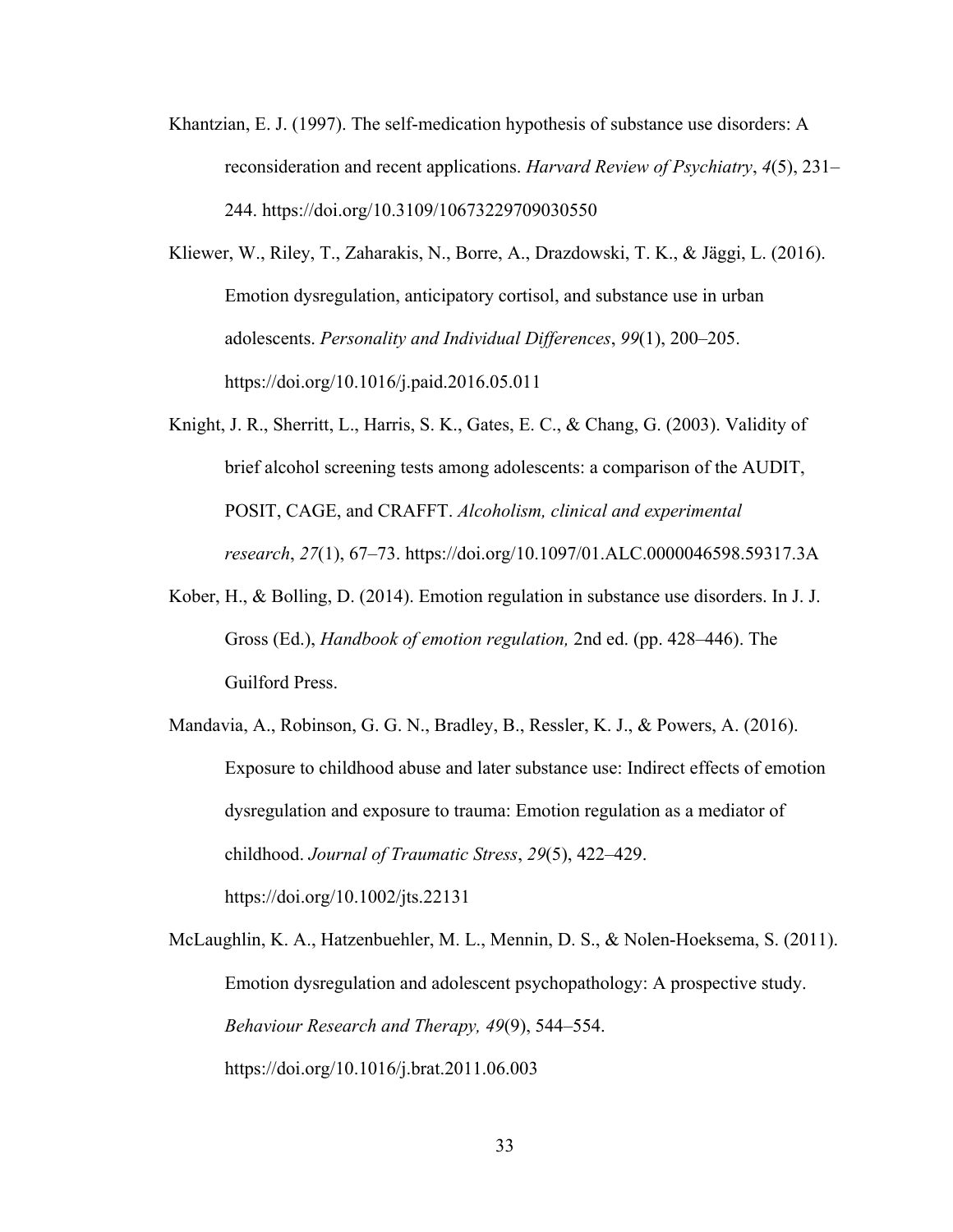- Mischel, W., Ayduk, O., Berman, M. G., Casey, B. J., Gotlib, I. H., Jonides, J., Kross, E., Teslovich, T., Wilson, N. L., Zayas, V., & Shoda, Y. (2011). 'Willpower' over the life span: Decomposing self-regulation. *Social Cognitive and Affective Neuroscience, 6*(2), 252–256. https://doi.org/10.1093/scan/nsq081
- National Institute on Drug Abuse. (2014, January). Principles of adolescent substance use disorder treatment: A research-based guide. Retrieved from https://www.drugabuse.gov/publications/principles-adolescent-substance-usedisorder-treatment-research-based-guide/introduction.
- National Institute on Alcohol Abuse and Alcoholism. (2021, March). Underage drinking. Retrieved from https://www.niaaa.nih.gov/publications/brochures-and-factsheets/underage-drinking.
- National Institute on Drug Abuse. (2017, April 24). Trends & statistics. Retrieved from https://www.drugabuse.gov/related-topics/trends-statistics.
- National Institute on Drug Abuse. (2020, December 17). Trends in prevalence of various drugs. Retrieved from https://www.drugabuse.gov/drug-topics/trendsstatistics/monitoring-future/monitoring-future-study-trends-in-prevalence-variousdrugs.
- Poudel, A., & Gautam, S. (2017). Age of onset of substance use and psychosocial problems among individuals with substance use disorders. *BMC Psychiatry, 17*(1), 10. https://doi.org/10.1186/s12888-016-1191-0
- Raines, A. M., Chavarria, J., Allan, N. P., Short, N. A., & Schmidt, N. B. (2017). Hoarding behaviors and alcohol use: The mediating role of emotion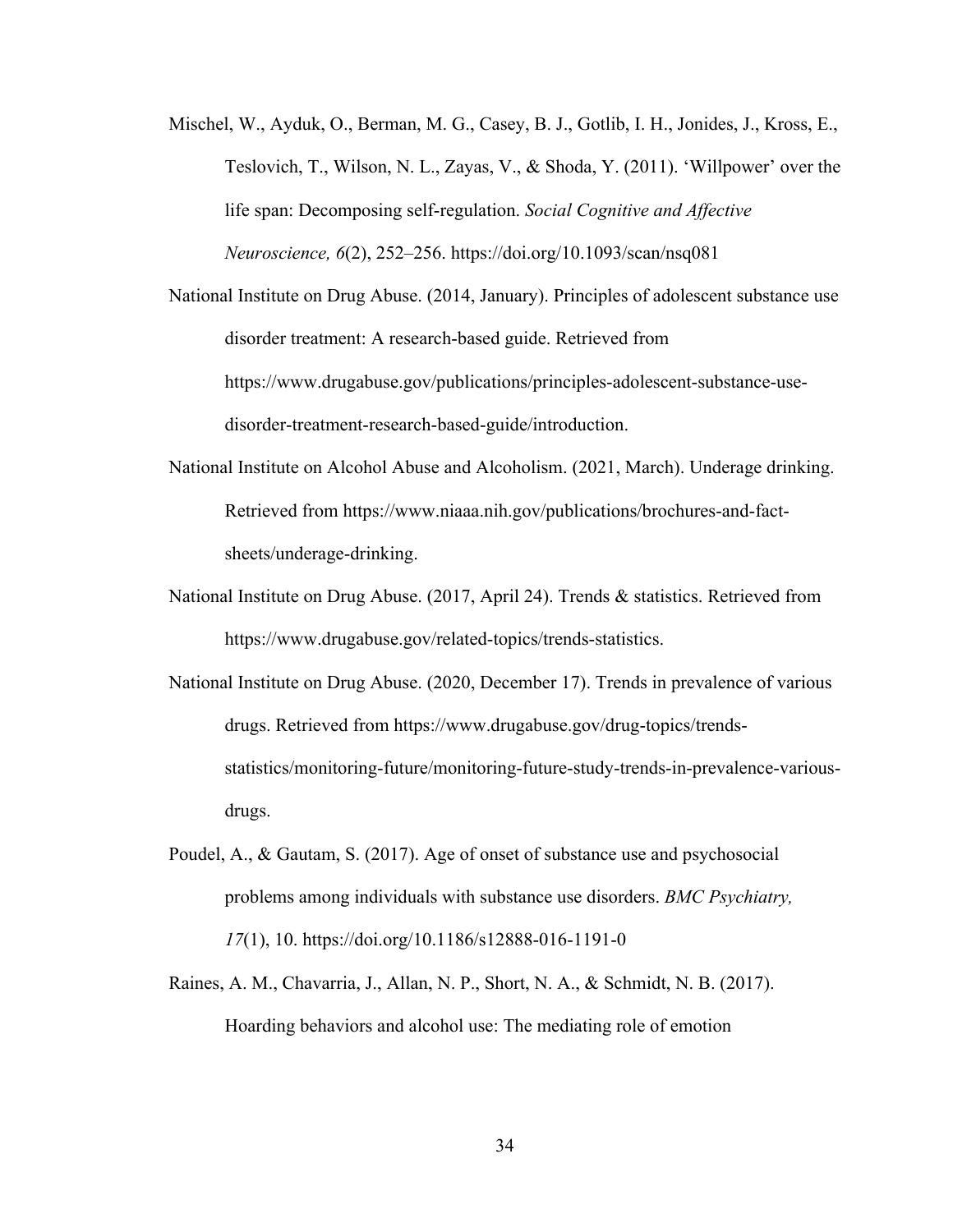dysregulation. *Substance Use & Misuse, 52(*13), 1684–1691. https://doi.org/10.1080/10826084.2017.1305414

- Ritschel, L. A., Tone, E. B., Schoemann, A. M., & Lim, N. E. (2015). Psychometric properties of the difficulties in emotion regulation scale across demographic groups. *Psychological Assessment, 27*(3), 944–954. https://doi.org/10.1037/pas0000099
- Sancho, M., De Gracia, M., Rodríguez, R. C., Mallorquí-Bagué, N., Sánchez-González, J., Trujols, J., Sánchez, I., Jiménez-Murcia, S., & Menchón, J. M. (2018). Mindfulness-based interventions for the treatment of substance and behavioral addictions: A systematic review. *Frontiers in Psychiatry*, *9*, 95. https://doi.org/10.3389/fpsyt.2018.00095
- Saunders, J. B., Aasland, O. G., Babor, T. F., De La Fuente, J. R., & Grant, M. (1993). Development of the alcohol use disorders identification test (AUDIT): WHO collaborative project on early detection of persons with harmful alcohol consumption-II. *Addiction, 88*(6), 791–804. doi: 10.1111/j.1360- 0443.1993.tb02093.x
- Schreiber, L. R. N., Grant, J. E., & Odlaug, B. L. (2012). Emotion regulation and impulsivity in young adults. *Journal of Psychiatric Research, 46*(5), 651–658. https://doi.org/10.1016/j.jpsychires.2012.02.005
- Shadur, J. M., & Lejuez, C. W. (2015). Adolescent substance use and comorbid psychopathology: Emotion regulation deficits as a transdiagnostic risk factor. *Current Addiction Reports, 2*(4), 354–363. https://doi.org/10.1007/s40429-015- 0070-y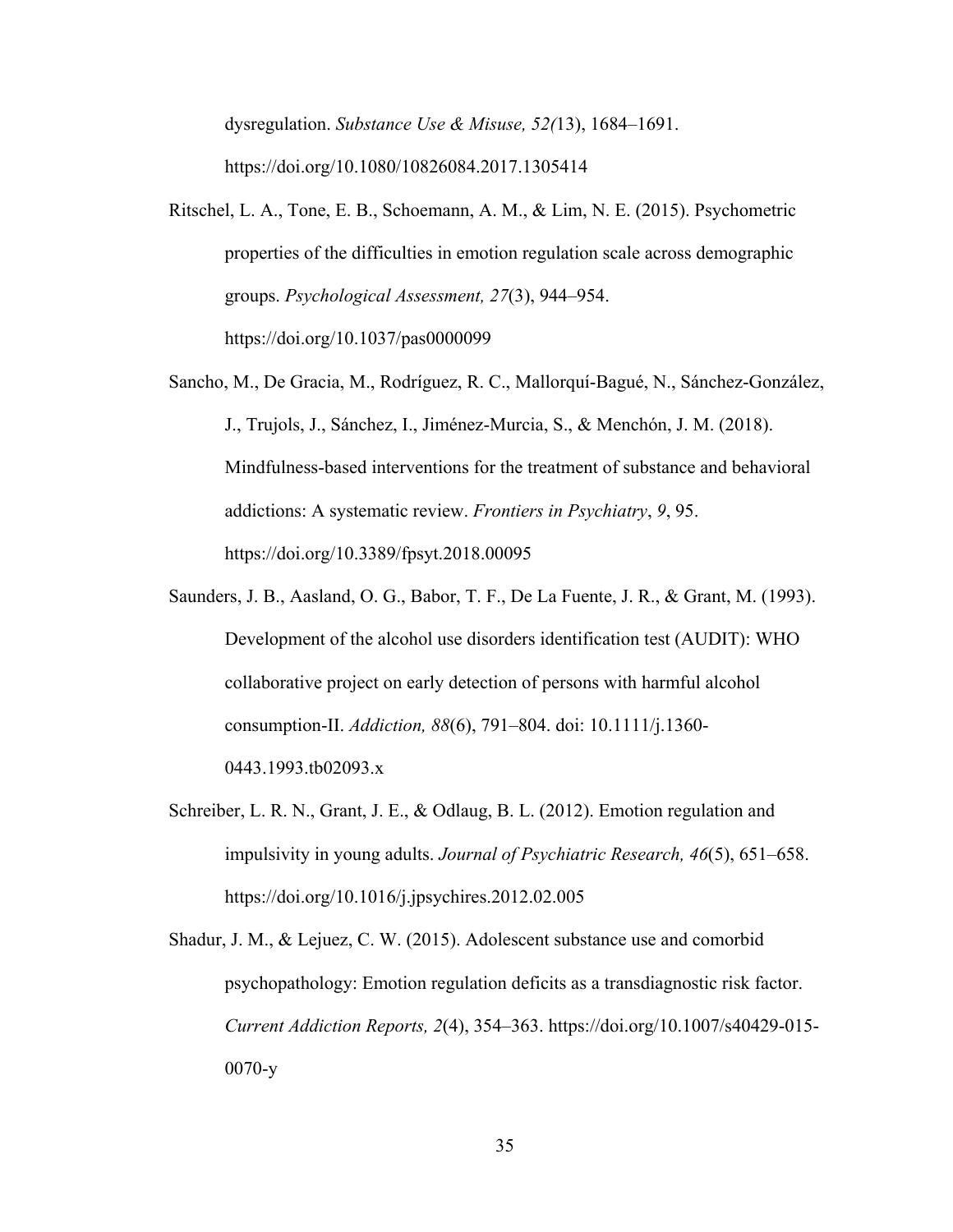- Shoda, Y., Mischel, W., & Peake, P. K. (1990). Predicting adolescent cognitive and selfregulatory competencies from preschool delay of gratification: Identifying diagnostic conditions. *Developmental Psychology*, *26*(6), 978–986. https://doi.org/10.1037/0012-1649.26.6.978
- Sloan, E., Hall, K., Simpson, A., Youssef, G. J., Moulding, R., Mildred, H., & Staiger, P. K. (2018). An emotion regulation treatment for young people with complex substance use and mental health issues: A case-series analysis. *Cognitive and Behavioral Practice*, *25*(3), 427–441. https://doi.org/10.1016/j.cbpra.2017.12.006

Smith, T., Panfil, K., Bailey, C., & Kirkpatrick, K. (2019). Cognitive and behavioral training interventions to promote self-control. *Journal of Experimental Psychology: Animal Learning and Cognition*, *45*(3), 259–279. https://doi.org/10.1037/xan0000208

- Squeglia, L. M., Jacobus, J., & Tapert, S. F. (2009). The influence of substance use on adolescent brain development. *Clinical EEG and Neuroscience*, *40*(1), 31–38. https://doi.org/10.1177/155005940904000110
- Subic-Wrana, C., Beutel, M. E., Brähler, E., Stöbel-Richter, Y., Knebel, A., Lane, R. D., & Wiltink, J. (2014). How is emotional awareness related to emotion regulation strategies and self-reported negative affect in the general population? *PLoS ONE*, *9*(3). https://doi.org/10.1371/journal.pone.0091846
- Tapert, S. F., Aarons, G. A., Sedlar, G. R., & Brown, S. A. (2001). Adolescent substance use and sexual risk-taking behavior. *Journal of Adolescent Health, 28*(3), 181– 189. https://doi.org/ 10.1016/S1054-139X(00)00169-5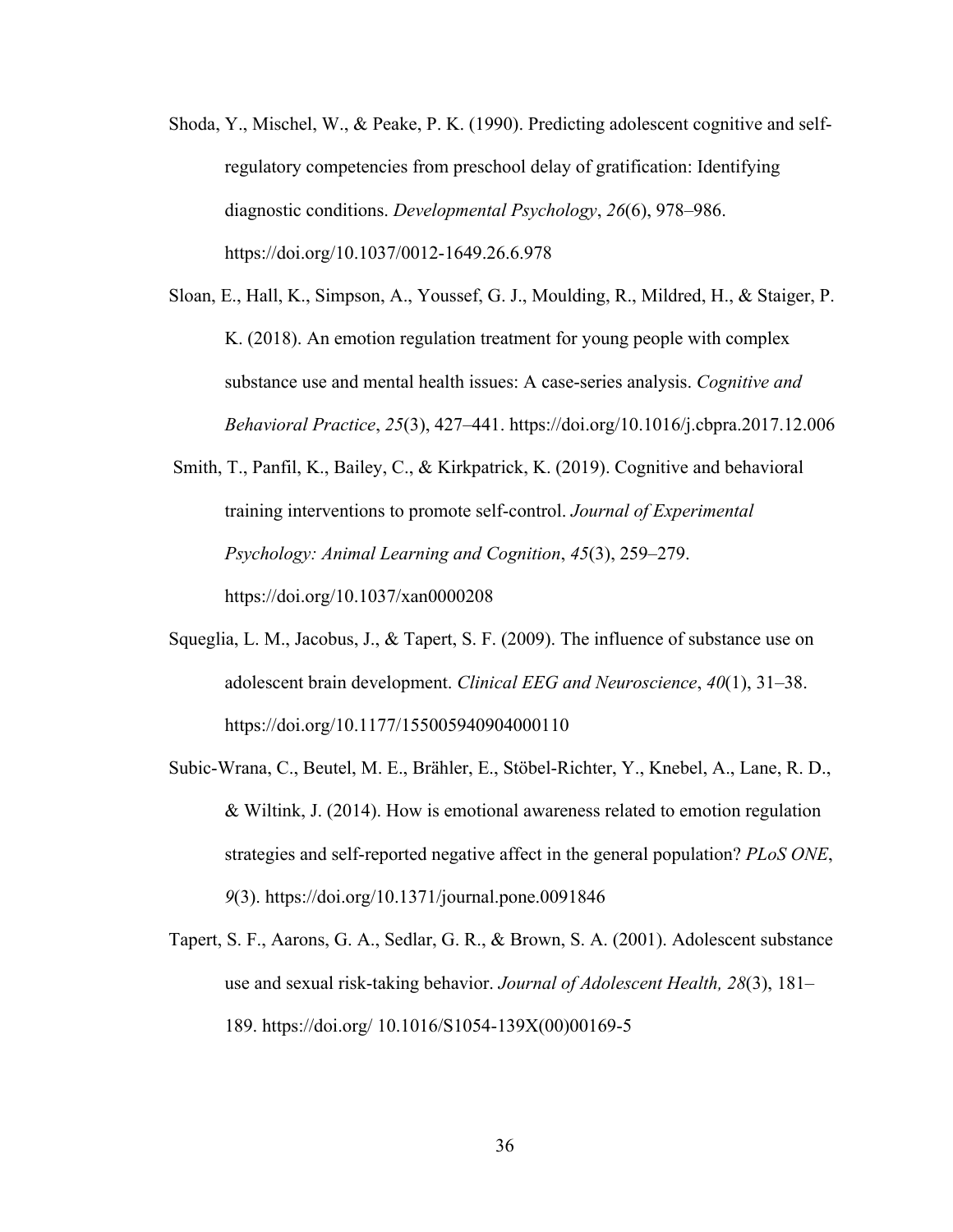- Tomlinson, K. L., & Brown, S. A. (2012). Self-medication or social learning? A comparison of models to predict early adolescent drinking. *Addictive Behaviors*, *37*(2), 179–186. https://doi.org/10.1016/j.addbeh.2011.09.016
- Tull, M. T., Bardeen, J. R., DiLillo, D., Messman-Moore, T., & Gratz, K. L. (2015). A prospective investigation of emotion dysregulation as a moderator of the relation between posttraumatic stress symptoms and substance use severity. *Journal of Anxiety Disorders, 29*(1), 52–60. https://doi.org/10.1016/j.janxdis.2014.11.003
- Verdejo-García, A., Lawrence, A. J., & Clark, L. (2008). Impulsivity as a vulnerability marker for substance-use disorders: Review of findings from high-risk research, problem gamblers and genetic association studies. *Neuroscience & Biobehavioral Reviews*, *32*(4), 777–810. https://doi.org/10.1016/j.neubiorev.2007.11.003
- Weinberg, A., & Klonsky, E. D. (2009). Measurement of emotion dysregulation in adolescents. *Psychological Assessment, 21*(4), 616–621. https://doi.org/10.1037/a0016669
- Weiss, N. H., Forkus, S. R., Contractor, A. A., & Schick, M. R. (2018). Difficulties regulating positive emotions and alcohol and drug misuse: A path analysis. *Addictive Behaviors, 84*, 45–52. https://doi.org/10.1016/j.addbeh.2018.03.027
- Winters, K. C., Stinchfield, R. D., Henly, G. A., & Schwartz, R. H. (1990). Validity of Adolescent Self-Report of Alcohol and Other Drug Involvement. *International Journal of the Addictions*, *25*(sup11), 1379–1395. https://doi.org/10.3109/10826089009068469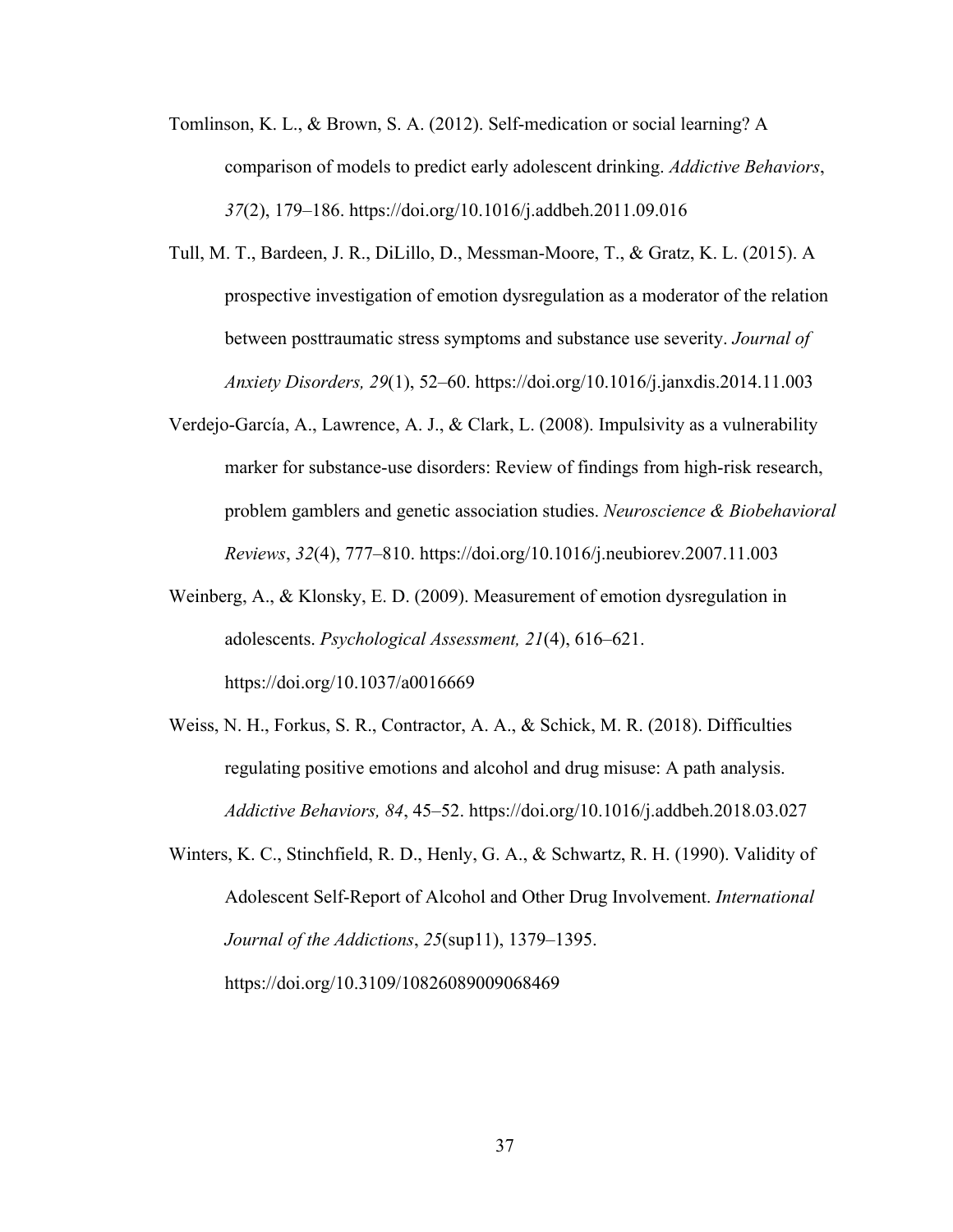Zeman, J., Cassano, M., Perry-Parrish, C., & Stegall, S. (2006). Emotion regulation in children and adolescents. *Journal of Developmental & Behavioral Pediatrics, 27*(2), 155–168. https://doi.org/10.1097/00004703-200604000-00014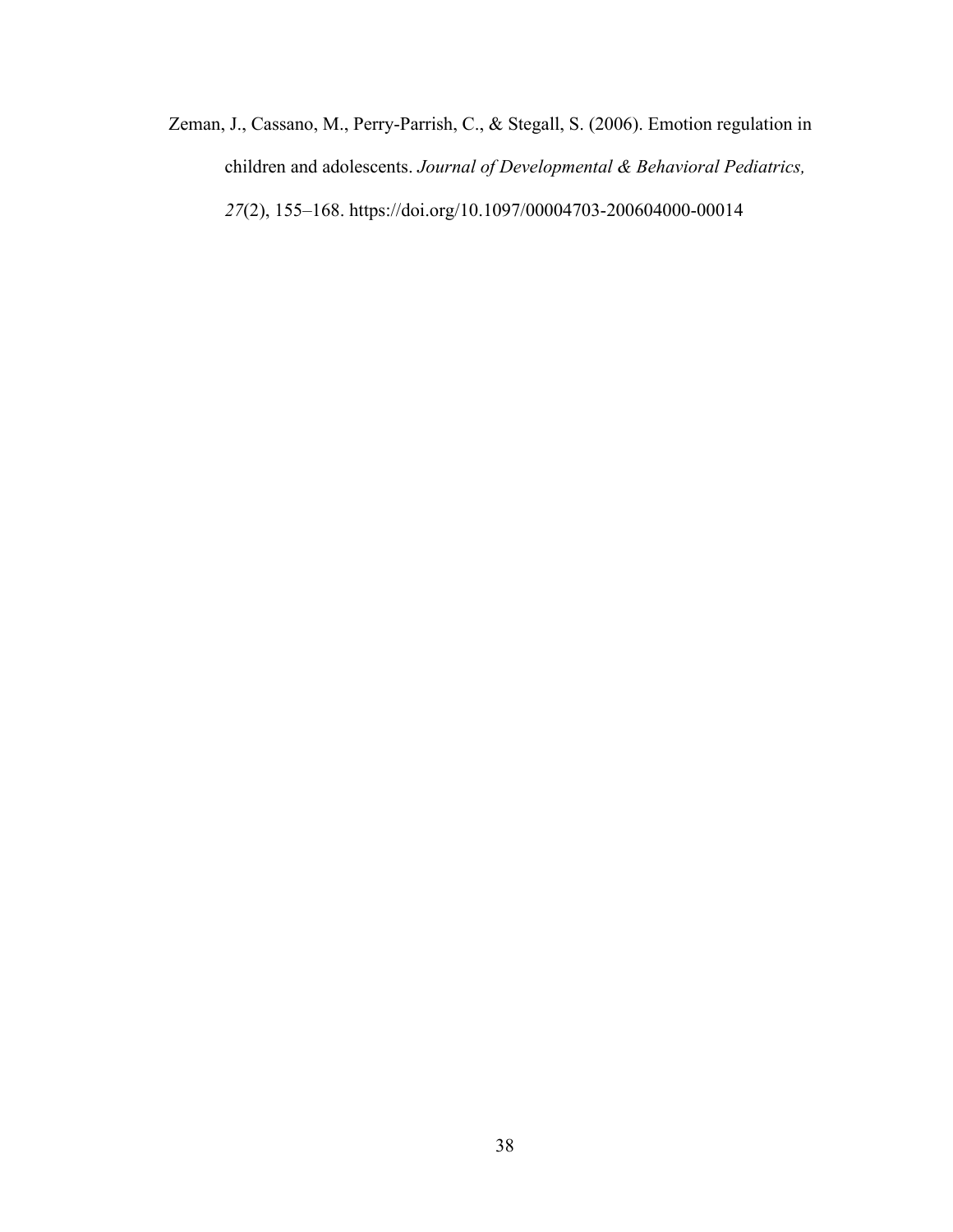| Variable                  | M     | SD    | $\alpha$ |
|---------------------------|-------|-------|----------|
| T1 DERS Total             | 82.72 | 26.78 | .95      |
| T1 Nonacceptance          | 12.22 | 6.33  | .91      |
| T1 Goals                  | 13.18 | 5.54  | .88      |
| T1 Impulse                | 11.34 | 5.08  | .83      |
| T1 Awareness              | 17.97 | 5.53  | .82      |
| T1 Strategies             | 16.34 | 7.78  | .91      |
| T1 Clarity                | 11.73 | 4.38  | .79      |
| T1 AUDIT Total            | 0.95  | 2.52  | .81      |
| <b>T2 DERS Total</b>      | 88.50 | 25.38 | .94      |
| T2 Nonacceptance          | 13.27 | 6.08  | .88      |
| T <sub>2</sub> Goals      | 14.19 | 5.30  | .86      |
| T <sub>2</sub> Impulse    | 11.55 | 4.78  | .81      |
| T <sub>2</sub> Awareness  | 18.43 | 5.57  | .83      |
| T <sub>2</sub> Strategies | 18.11 | 7.83  | .88      |
| T <sub>2</sub> Clarity    | 12.96 | 4.59  | .81      |
| <b>T2 AUDIT Total</b>     | 1.05  | 2.85  | .71      |

*Table 1*. Means, standard deviations, and coefficient alphas of variables at Time 1 and Time 2

Note. T1 = Time 1, T2 = Time 2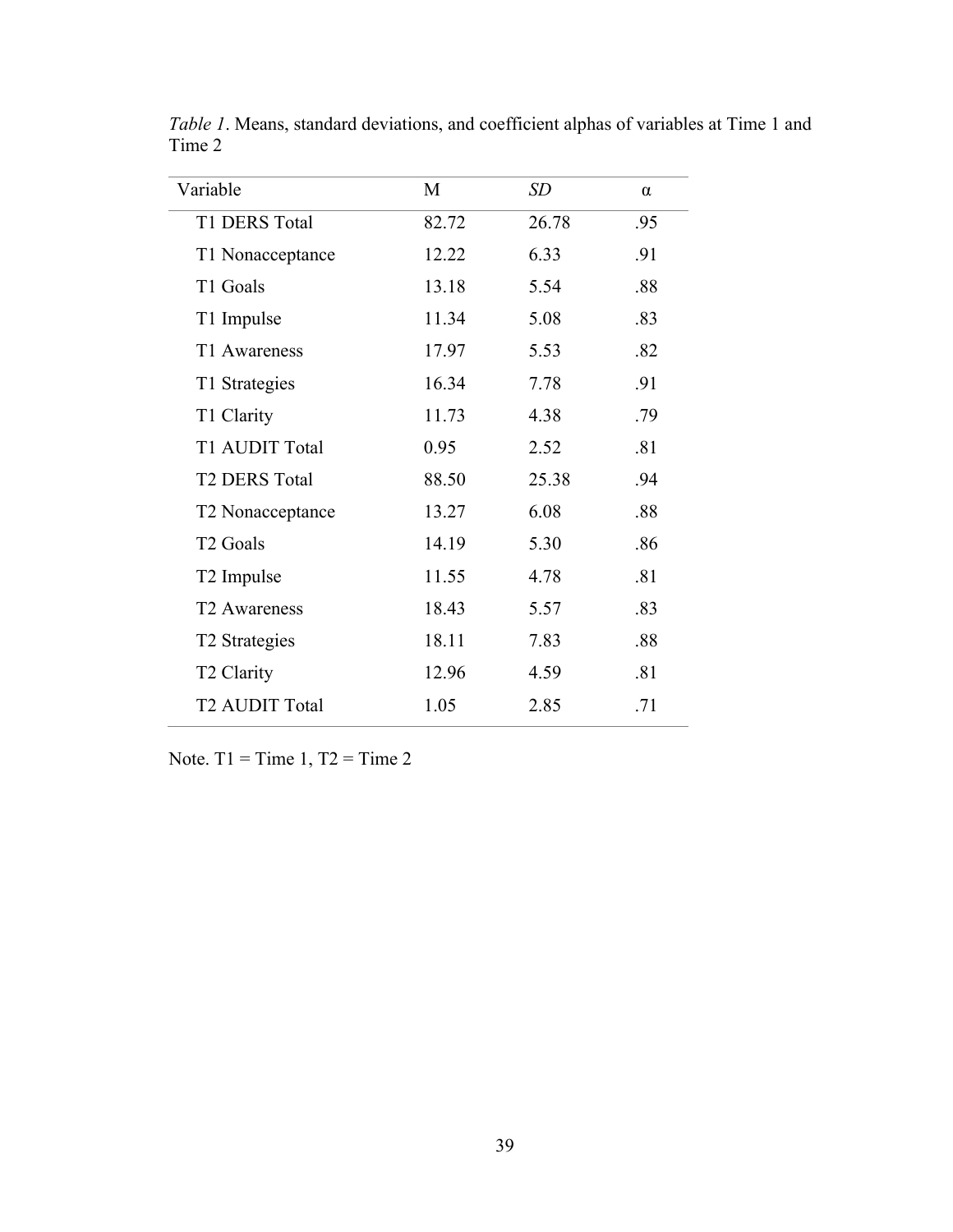| 16                |  |                |        |             |          |         |         |              |          |                 |                |                 |          |           | I               |
|-------------------|--|----------------|--------|-------------|----------|---------|---------|--------------|----------|-----------------|----------------|-----------------|----------|-----------|-----------------|
| 15                |  |                |        |             |          |         |         |              |          |                 |                |                 |          | ı,        | $.17**$         |
| $\overline{1}$    |  |                |        |             |          |         |         |              |          |                 |                |                 | ı        | $.57**$   | $.21**$         |
| 13                |  |                |        |             |          |         |         |              |          |                 |                | I               | $.30**$  | $.43**$   | .03             |
| 12                |  |                |        |             |          |         |         |              |          |                 | $\blacksquare$ | $.22**$         | $.63**$  | $.44**$   | $.20**$         |
| $\Box$            |  |                |        |             |          |         |         |              |          | $\blacksquare$  | $.50**$        | $.15*$          | $*16.6$  | $**17*$   | $\overline{10}$ |
| $\overline{10}$   |  |                |        |             |          |         |         |              | ı        | $.54**$         | $.53**$        | $\overline{10}$ | $*869.$  | $**8.48*$ | $.18**$         |
| $\mathbf{\Theta}$ |  |                |        |             |          |         |         | $\mathbf{I}$ | $+ * 77$ | $.76**$         | $.74**$        | $48**$          | $.90**$  | $.75**$   | $.20**$         |
| $\infty$          |  |                |        |             |          |         | I,      | $.15*$       | $90$ .   | $\overline{10}$ | $\ddot{9}$     | $.13*$          | $.13*$   | $.19**$   | $.37**$         |
| $\overline{ }$    |  |                |        |             |          | I       | $.18**$ | $.50**$      | $.32**$  | $.36**$         | $.28**$        | $.32**$         | $.41**$  | $.55**$   | $\overline{10}$ |
| $\circ$           |  |                |        |             | T,       | $*899.$ | $.22**$ | $.63**$      | $*80.5$  | $*80.5$         | $.41**$        | $.26**$         | $**19$ . | $48*$     | .03             |
| 5                 |  |                |        | $\mathbf I$ | $.31**$  | $**84.$ | $*80.$  | $.34***$     | .09      | $12*$           | $.18**$        | $**19.$         | $.22**$  | $.32***$  | $20**$          |
| 4                 |  |                | ı      | $.26**$     | $**89$ . | $.51**$ | $.23**$ | $.56**$      | $*80*$   | $**5.45$        | $.54**$        | $.28**$         | $.43**$  | $.39**$   | .07             |
| 3                 |  | $\blacksquare$ | $58**$ | $.18**$     | $.72**$  | $.51**$ | $.19**$ | $.56**$      | $.38**$  | $58***$         | $.37**$        | $23**$          | $50**$   | $.44**$   | $\overline{00}$ |

*Table 2*. Correlations between DERS total, subscales, and AUDIT Time 1 and Time 2 variables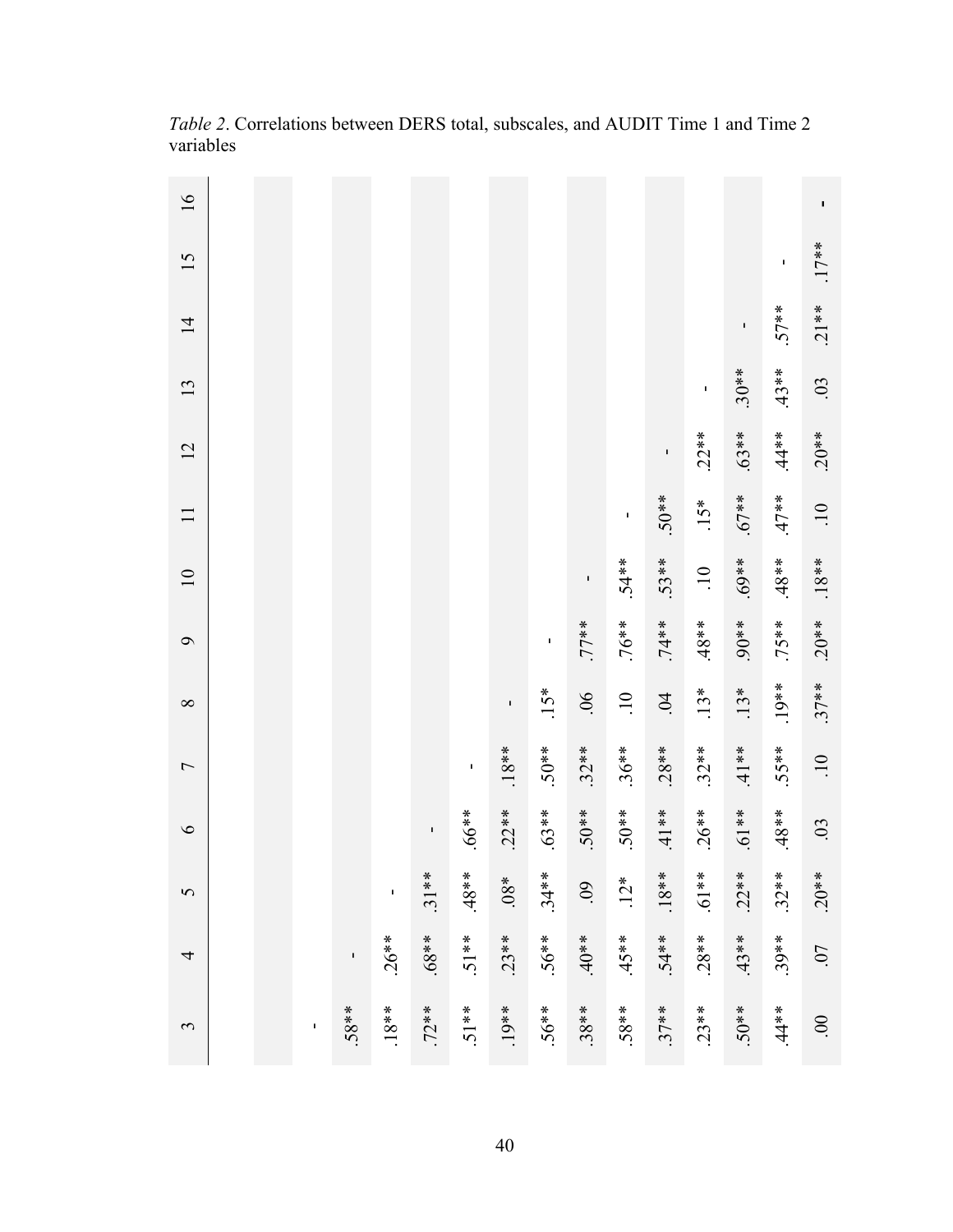Note. \**p* < .05. \*\**p* < .01.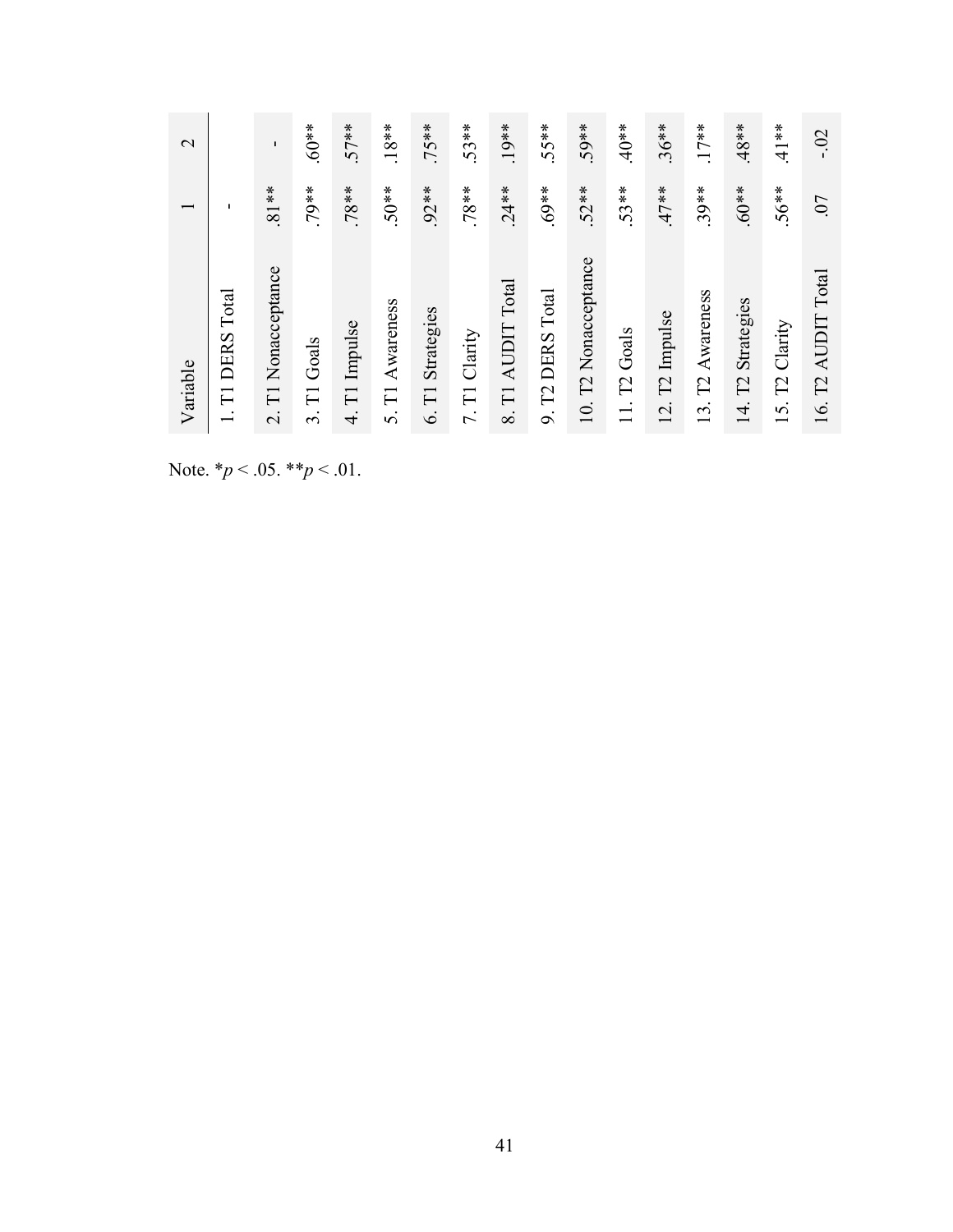| Predictor Variable     |     | SE            |              |
|------------------------|-----|---------------|--------------|
| Baseline AUDIT Total   | 672 |               |              |
| Baseline DERS Total*** |     | 672 .023 .004 | [.014, .031] |
| Df                     |     |               |              |

*Table 3*. Negative binomial regression results for baseline AUDIT total and baseline DERS total model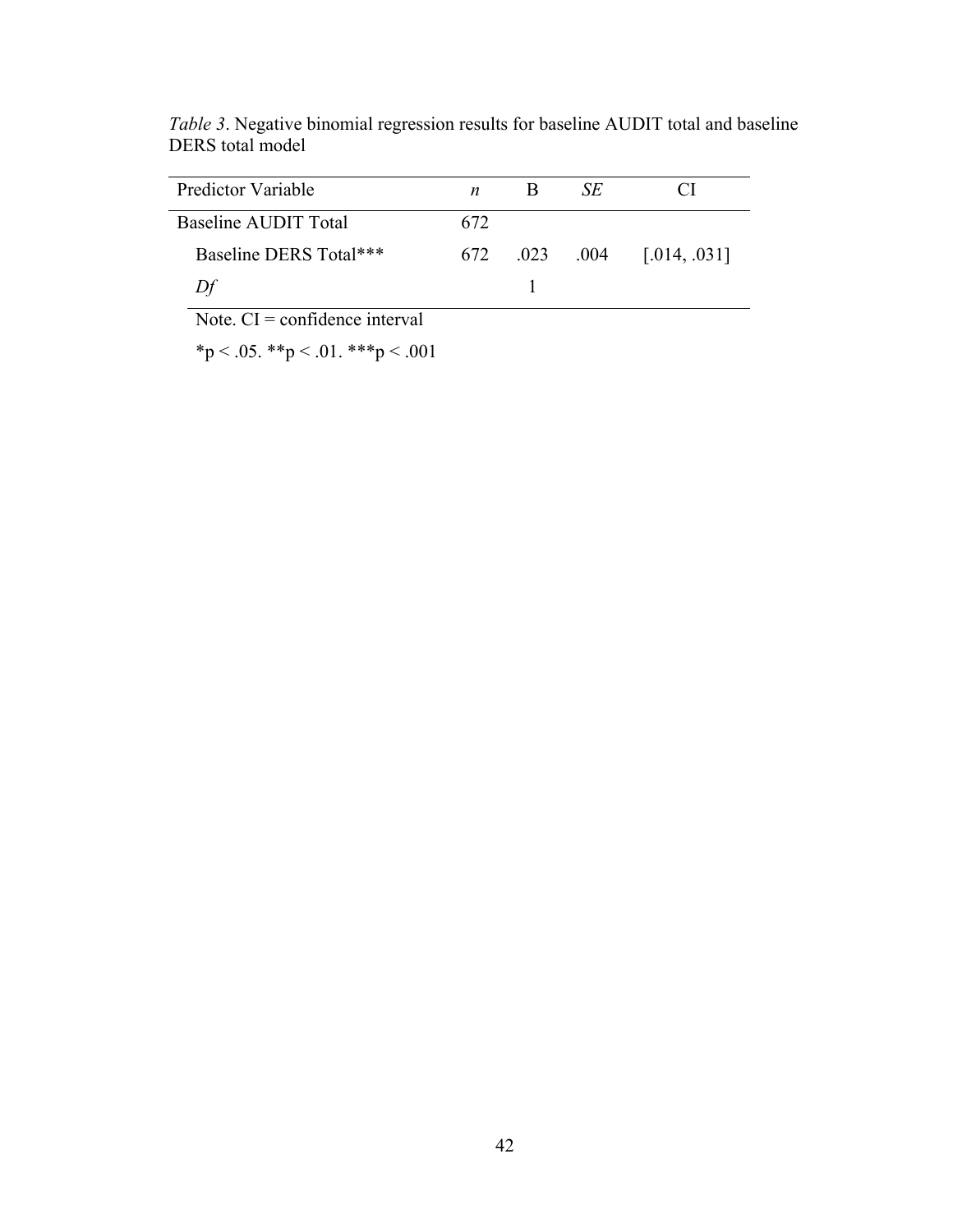| Predictor Variable         | n   |      | SE   |                 |
|----------------------------|-----|------|------|-----------------|
| <b>T2 AUDIT Total</b>      | 291 |      |      |                 |
| <b>Baseline DERS Total</b> | 291 | .001 | .006 | $[-.011, .012]$ |
| Baseline AUDIT Total***    | 291 | .299 | .074 | [.154, .444]    |
| Df                         |     |      |      |                 |

*Table 4*. Negative binomial regression results for T2 AUDIT total and baseline DERS total model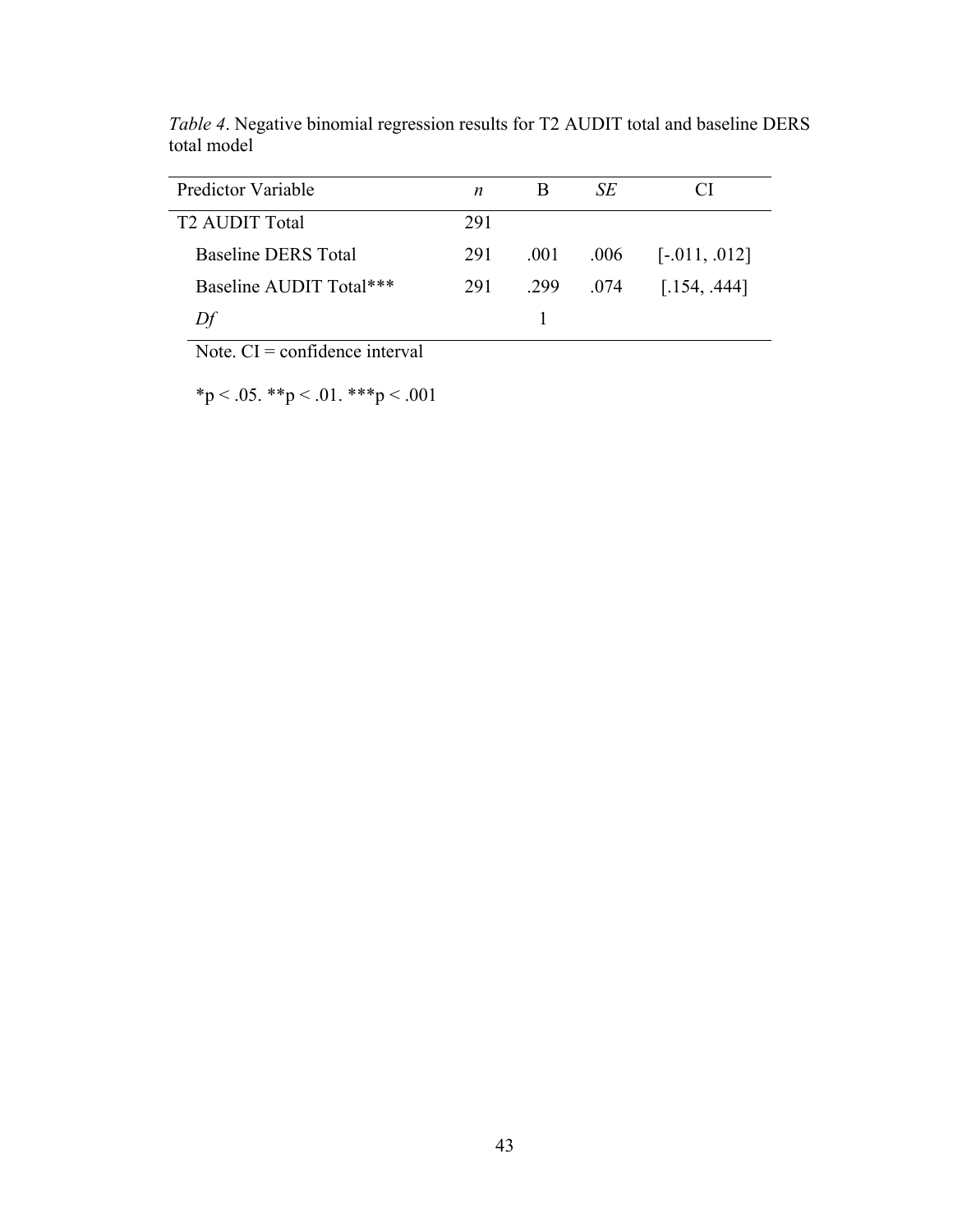| <b>Predictor Variable</b> | $\boldsymbol{n}$ | B    | SE   | <b>CI</b>       |
|---------------------------|------------------|------|------|-----------------|
| Baseline AUDIT Total      | 670              |      |      |                 |
| Nonacceptance             | 670              | .009 | .028 | $[-.047, .064]$ |
| Goals                     | 670              | .043 | .029 | $[-.014, .100]$ |
| Impulse*                  | 670              | .064 | .031 | [.004, .125]    |
| Awareness                 | 670              | .007 | .023 | $[-.038, .051]$ |
| Strategies                | 670              | .000 | .028 | $[-.056, .055]$ |
| Clarity                   | 670              | .033 | .039 | [.109, .720]    |
| Df                        |                  |      |      |                 |

*Table 5*. Negative binomial regression results for baseline AUDIT total and baseline DERS subscales model